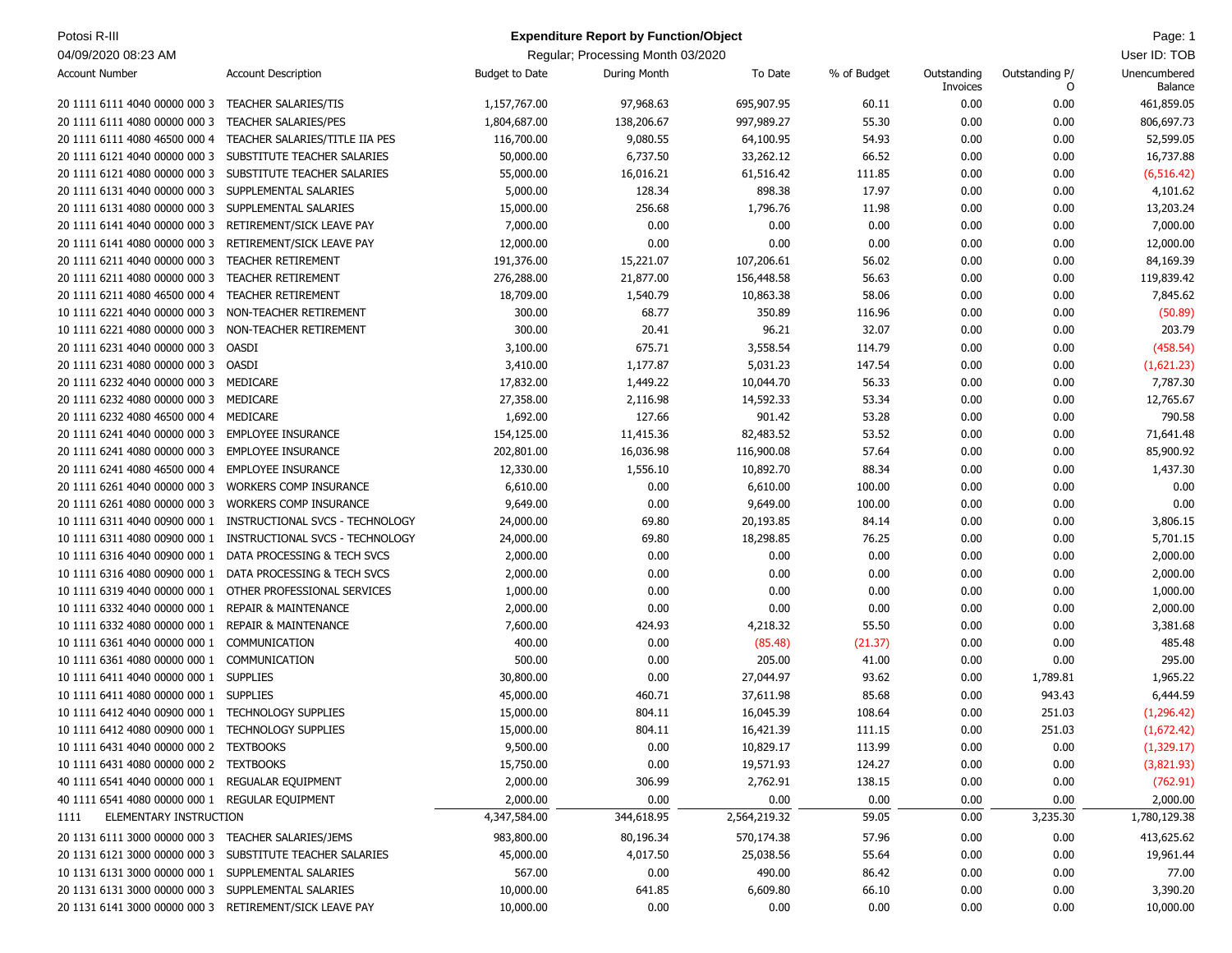| Potosi R-III                                          |                                                               |                       | <b>Expenditure Report by Function/Object</b> |            |             |                         |                     | Page: 2                 |
|-------------------------------------------------------|---------------------------------------------------------------|-----------------------|----------------------------------------------|------------|-------------|-------------------------|---------------------|-------------------------|
| 04/09/2020 08:23 AM                                   |                                                               |                       | Regular; Processing Month 03/2020            |            |             |                         |                     | User ID: TOB            |
| <b>Account Number</b>                                 | <b>Account Description</b>                                    | <b>Budget to Date</b> | During Month                                 | To Date    | % of Budget | Outstanding<br>Invoices | Outstanding P/<br>O | Unencumbered<br>Balance |
| 20 1131 6211 3000 00000 000 3                         | <b>TEACHER RETIREMENT</b>                                     | 172,169.00            | 13,331.55                                    | 93,546.62  | 54.33       | 0.00                    | 0.00                | 78,622.38               |
| 10 1131 6221 3000 00000 000 1                         | NON-TEACHER RETIREMENT                                        | 0.00                  | 0.00                                         | 33.61      | 0.00        | 0.00                    | 0.00                | (33.61)                 |
| 10 1131 6221 3000 00000 000 3                         | NON-TEACHER RETIREMENT                                        | 0.00                  | 0.00                                         | 31.90      | 0.00        | 0.00                    | 0.00                | (31.90)                 |
| 10 1131 6231 3000 00000 000 1                         | <b>OASDI</b>                                                  | 234.36                | 0.00                                         | 30.38      | 12.96       | 0.00                    | 0.00                | 203.98                  |
| 20 1131 6231 3000 00000 000 3 OASDI                   |                                                               | 2,555.64              | 249.08                                       | 1,587.09   | 62.10       | 0.00                    | 0.00                | 968.55                  |
| 10 1131 6232 3000 00000 000 1                         | MEDICARE                                                      | 54.84                 | 0.00                                         | 7.10       | 12.95       | 0.00                    | 0.00                | 47.74                   |
| 20 1131 6232 3000 00000 000 3                         | MEDICARE                                                      | 15,153.16             | 1,177.09                                     | 8,353.34   | 55.13       | 0.00                    | 0.00                | 6,799.82                |
| 20 1131 6241 3000 00000 000 3                         | <b>EMPLOYEE INSURANCE</b>                                     | 123,300.00            | 11,179.11                                    | 78,253.77  | 63.47       | 0.00                    | 0.00                | 45,046.23               |
| 20 1131 6261 3000 00000 000 3                         | <b>WORKERS COMP INSURANCE</b>                                 | 6,023.00              | 0.00                                         | 6,023.00   | 100.00      | 0.00                    | 0.00                | 0.00                    |
| 10 1131 6311 3000 00900 000 1                         | INSTRUCTIONAL SVCS - TECHNOLOGY                               | 23,000.00             | 69.80                                        | 18,298.85  | 79.56       | 0.00                    | 0.00                | 4,701.15                |
| 10 1131 6313 3000 00000 000 1                         | PUPIL SERVICES                                                | 200.00                | 0.00                                         | 0.00       | 0.00        | 0.00                    | 0.00                | 200.00                  |
| 10 1131 6316 3000 00900 000 1                         | DATA PROCESSING & TECH SVCS                                   | 2,000.00              | 0.00                                         | 0.00       | 0.00        | 0.00                    | 0.00                | 2,000.00                |
| 10 1131 6332 3000 00000 000 1                         | <b>REPAIR &amp; MAINTENANCE</b>                               | 5,000.00              | 138.66                                       | 3,247.94   | 64.96       | 0.00                    | 0.00                | 1,752.06                |
| 10 1131 6343 3000 00000 000 1                         | <b>TRAVEL</b>                                                 | 250.00                | 0.00                                         | 0.00       | 0.00        | 0.00                    | 0.00                | 250.00                  |
| 10 1131 6361 3000 00000 000 1                         | COMMUNICATION                                                 | 1,000.00              | 0.00                                         | 542.21     | 54.22       | 0.00                    | 0.00                | 457.79                  |
| 10 1131 6371 3000 00000 000 1                         | <b>DUES &amp; MEMBERSHIPS</b>                                 | 800.00                | 0.00                                         | 0.00       | 0.00        | 0.00                    | 0.00                | 800.00                  |
| 10 1131 6411 3000 00000 000 1                         | <b>SUPPLIES</b>                                               | 25,600.00             | 78.00                                        | 24,795.08  | 98.34       | 0.00                    | 380.42              | 424.50                  |
| 10 1131 6412 3000 00900 000 1                         | <b>TECHNOLOGY SUPPLIES</b>                                    | 13,000.00             | 804.11                                       | 15,703.97  | 122.73      | 0.00                    | 251.03              | (2,955.00)              |
| 10 1131 6431 3000 00000 000 2                         | <b>TEXTBOOKS</b>                                              | 8,000.00              | 0.00                                         | 7,794.06   | 97.43       | 0.00                    | 0.00                | 205.94                  |
| 40 1131 6541 3000 00000 000 1                         | <b>REGULAR EQUIPMENT</b>                                      | 2,000.00              | 0.00                                         | 0.00       | 0.00        | 0.00                    | 0.00                | 2,000.00                |
| MIDDLE SCHOOL INSTRUCTION<br>1131                     |                                                               | 1,449,707.00          | 111,883.09                                   | 860,561.66 | 59.40       | 0.00                    | 631.45              | 588,513.89              |
| 20 1151 6111 1050 00000 000 3                         | <b>TEACHER SALARIES/PHS</b>                                   | 1,673,900.00          | 135,098.29                                   | 987,404.68 | 58.99       | 0.00                    | 0.00                | 686,495.32              |
| 20 1151 6121 1050 00000 000 3                         | SUBSTITUTE TEACHER SALARIES                                   | 50,000.00             | 7,542.50                                     | 30,574.95  | 61.15       | 0.00                    | 0.00                | 19,425.05               |
| 10 1151 6131 1050 00000 000 1                         | SUPPLEMENTAL SALARIES                                         | 7,612.00              | 367.55                                       | 3,622.85   | 47.59       | 0.00                    | 0.00                | 3,989.15                |
| 20 1151 6131 1050 00000 000 3                         | SUPPLEMENTAL SALARIES                                         | 20,000.00             | 2,151.49                                     | 15,916.33  | 79.58       | 0.00                    | 0.00                | 4,083.67                |
| 20 1151 6141 1050 00000 000 3                         | RETIREMENT/SICK LEAVE PAY                                     | 10,000.00             | 0.00                                         | 0.00       | 0.00        | 0.00                    | 0.00                | 10,000.00               |
| 20 1151 6152 1050 00000 000 3                         | TEACHERS AIDE/ASST SALARIES                                   | 0.00                  | 0.00                                         | 0.00       | 0.00        | 0.00                    | 0.00                | 0.00                    |
| 20 1151 6211 1050 00000 000 3                         | <b>TEACHER RETIREMENT</b>                                     | 276,565.00            | 22,280.95                                    | 160,177.54 | 57.92       | 0.00                    | 0.00                | 116,387.46              |
| 10 1151 6221 1050 00000 000 1                         | NON-TEACHER RETIREMENT                                        | 40.00                 | 22.81                                        | 226.92     | 567.30      | 0.00                    | 0.00                | (186.92)                |
| 10 1151 6221 1050 00000 000 3                         | NON-TEACHER RETIREMENT                                        | 0.00                  | 21.60                                        | 157.63     | 0.00        | 0.00                    | 0.00                | (157.63)                |
| 10 1151 6231 1050 00000 000 1                         | OASDI                                                         | 638.04                | 22.79                                        | 224.63     | 35.21       | 0.00                    | 0.00                | 413.41                  |
| 20 1151 6231 1050 00000 000 3                         | OASDI                                                         | 2,461.96              | 487.22                                       | 2,024.79   | 82.24       | 0.00                    | 0.00                | 437.17                  |
| 10 1151 6232 1050 00000 000 1                         | MEDICARE                                                      | 149.28                | 5.33                                         | 52.56      | 35.21       | 0.00                    | 0.00                | 96.72                   |
| 20 1151 6232 1050 00000 000 3                         | MEDICARE                                                      | 25,282.72             | 2,222.34                                     | 15,827.67  | 62.60       | 0.00                    | 0.00                | 9,455.05                |
| 20 1151 6241 1050 00000 000 3 EMPLOYEE INSURANCE      |                                                               | 203,445.00            | 16,605.40                                    | 117,800.90 | 57.90       | 0.00                    | 0.00                | 85,644.10               |
| 20 1151 6261 1050 00000 000 3 WORKERS COMP INSURANCE  |                                                               | 10,347.00             | 0.00                                         | 10,347.00  | 100.00      | 0.00                    | 0.00                | 0.00                    |
| 10 1151 6311 1050 00000 000 1 INSTRUCTIONAL SERVICES  |                                                               | 0.00                  | 0.00                                         | 0.00       | 0.00        | 0.00                    | 0.00                | 0.00                    |
|                                                       | 10 1151 6311 1050 00900 000 1 INSTRUCTIONAL SVCS - TECHNOLOGY | 23,000.00             | 69.80                                        | 22,273.16  | 96.84       | 0.00                    | 0.00                | 726.84                  |
|                                                       | 10 1151 6312 1050 00000 000 1 INSTR PROG IMPROVEMENT SVCS     | 1,000.00              | 0.00                                         | 0.00       | 0.00        | 0.00                    | 0.00                | 1,000.00                |
| 10 1151 6313 1050 00000 000 1 PUPIL SERVICES          |                                                               | 4,000.00              | 0.00                                         | 1,908.69   | 52.34       | 0.00                    | 185.00              | 1,906.31                |
| 20 1151 6313 1050 00000 000 1                         | PROFESSIONAL/TECHNICAL SVCS                                   | 0.00                  | 0.00                                         | (10.00)    | 0.00        | 0.00                    | 0.00                | 10.00                   |
| 10 1151 6316 1050 00900 000 1                         | DATA PROCESSING & TECH SVCS                                   | 5,000.00              | 0.00                                         | 2,909.12   | 58.18       | 0.00                    | 0.00                | 2,090.88                |
| 10 1151 6319 1050 00000 000 1                         | OTHER PROFESSIONAL SVCS                                       | 500.00                | 0.00                                         | 0.00       | 0.00        | 0.00                    | 0.00                | 500.00                  |
| 10 1151 6332 1050 00000 000 1                         | <b>REPAIR &amp; MAINTENANCE</b>                               | 1,075.00              | 0.00                                         | 0.00       | 0.00        | 0.00                    | 0.00                | 1,075.00                |
| 10 1151 6332 1050 08200 000 1                         | REPAIR & MAINT - VOC MUSIC                                    | 250.00                | 0.00                                         | 221.42     | 88.57       | 0.00                    | 0.00                | 28.58                   |
| 10 1151 6332 1050 11570 000 1 REPAIR & MAINTENANCE A+ |                                                               | 100.00                | 0.00                                         | 0.00       | 0.00        | 0.00                    | 0.00                | 100.00                  |
| 10 1151 6343 1050 00000 000 1 TRAVEL                  |                                                               | 1,000.00              | 0.00                                         | 73.80      | 7.38        | 0.00                    | 0.00                | 926.20                  |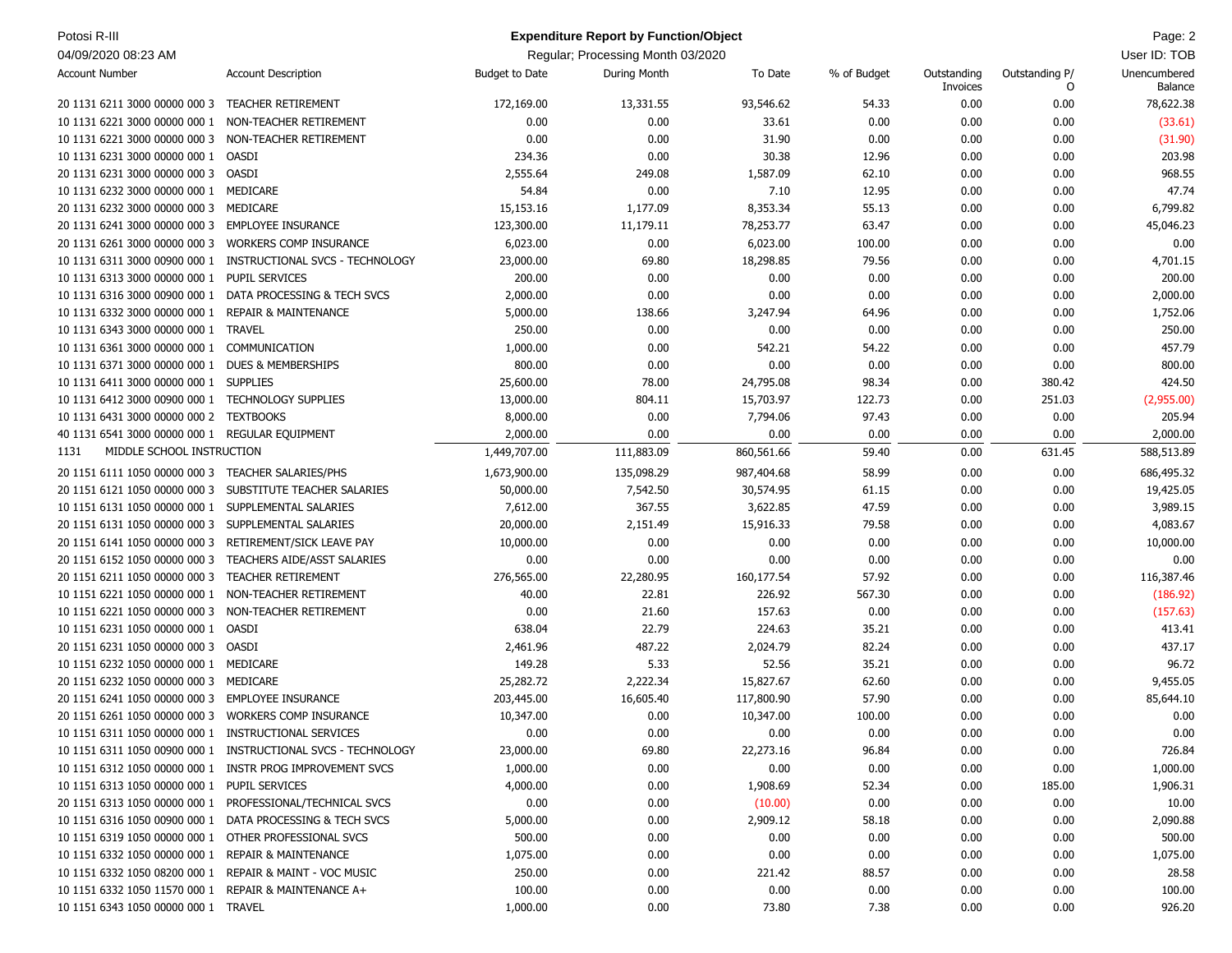| Potosi R-III<br><b>Expenditure Report by Function/Object</b> |                                                                           |                       |                                   |              |             |                         | Page: 3             |                         |
|--------------------------------------------------------------|---------------------------------------------------------------------------|-----------------------|-----------------------------------|--------------|-------------|-------------------------|---------------------|-------------------------|
| 04/09/2020 08:23 AM                                          |                                                                           |                       | Regular; Processing Month 03/2020 |              |             |                         |                     | User ID: TOB            |
| <b>Account Number</b>                                        | <b>Account Description</b>                                                | <b>Budget to Date</b> | During Month                      | To Date      | % of Budget | Outstanding<br>Invoices | Outstanding P/<br>0 | Unencumbered<br>Balance |
| 10 1151 6343 1050 11570 000 1 TRAVEL A+                      |                                                                           | 130.00                | 0.00                              | 130.00       | 100.00      | 0.00                    | 0.00                | 0.00                    |
| 10 1151 6361 1050 00000 000 1                                | COMMUNICATION                                                             | 4,000.00              | 0.00                              | 3,720.50     | 93.01       | 0.00                    | 0.00                | 279.50                  |
| 10 1151 6361 1050 11570 000 1 COMMUMICATION A+               |                                                                           | 100.00                | 0.00                              | 0.00         | 0.00        | 0.00                    | 0.00                | 100.00                  |
| 10 1151 6371 1050 00000 000 1                                | <b>DUES &amp; MEMBERSHIPS</b>                                             | 500.00                | 0.00                              | 0.00         | 0.00        | 0.00                    | 0.00                | 500.00                  |
| 10 1151 6411 1050 00000 000 1 SUPPLIES                       |                                                                           | 9,800.00              | 0.00                              | 6,036.67     | 61.60       | 0.00                    | 0.00                | 3,763.33                |
| 10 1151 6411 1050 00500 000 1 SUPPLIES-HEALTH                |                                                                           | 200.00                | 0.00                              | 87.36        | 43.68       | 0.00                    | 0.00                | 112.64                  |
| 10 1151 6411 1050 00600 000 1 SUPPLIES-INST MUSIC            |                                                                           | 500.00                | 0.00                              | 0.00         | 0.00        | 0.00                    | 0.00                | 500.00                  |
| 10 1151 6411 1050 00800 000 1                                | SUPPLIES-SOC STUDIES                                                      | 900.00                | 0.00                              | 1,845.16     | 205.02      | 0.00                    | 0.00                | (945.16)                |
| 10 1151 6411 1050 00900 000 1                                | SUPPLIES-TECHNOLOGY                                                       | 3,400.00              | 0.00                              | 3,241.28     | 108.39      | 0.00                    | 444.13              | (285.41)                |
| 10 1151 6411 1050 01100 000 1                                | SUPPLIES - STUDENT INCENTIVES                                             | 1,000.00              | 128.04                            | 390.39       | 39.04       | 0.00                    | 0.00                | 609.61                  |
| 10 1151 6411 1050 03000 000 1 SUPPLIES-PE                    |                                                                           | 500.00                | 0.00                              | 553.05       | 110.61      | 0.00                    | 0.00                | (53.05)                 |
| 10 1151 6411 1050 03800 000 1 SUPPLIES-BUSINESS              |                                                                           | 2,500.00              | 0.00                              | 3,090.54     | 123.62      | 0.00                    | 0.00                | (590.54)                |
| 10 1151 6411 1050 03900 000 1 SUPPLIES-READING               |                                                                           | 1,800.00              | 0.00                              | 284.95       | 15.83       | 0.00                    | 0.00                | 1,515.05                |
| 10 1151 6411 1050 04300 000 1 SUPPLIES-ENGLISH               |                                                                           | 1,900.00              | 0.00                              | 2,173.73     | 115.99      | 0.00                    | 30.00               | (303.73)                |
| 10 1151 6411 1050 04900 000 1 SUPPLIES-ART                   |                                                                           | 1,900.00              | 152.92                            | 1,686.83     | 92.33       | 0.00                    | 67.38               | 145.79                  |
| 10 1151 6411 1050 05400 000 1 SUPPLIES-MATH                  |                                                                           | 900.00                | 0.00                              | 371.88       | 60.40       | 0.00                    | 171.70              | 356.42                  |
| 10 1151 6411 1050 07600 000 1 SUPPLIES-FACS                  |                                                                           | 1,000.00              | 0.00                              | 899.69       | 89.97       | 0.00                    | 0.00                | 100.31                  |
| 10 1151 6411 1050 07900 000 1 SUPPLIES-FOREIGN LANG          |                                                                           | 400.00                | 0.00                              | 0.00         | 0.00        | 0.00                    | 0.00                | 400.00                  |
| 10 1151 6411 1050 08200 000 1 SUPPLIES-VOCAL MUSIC           |                                                                           | 2,400.00              | 295.03                            | 2,285.99     | 95.25       | 0.00                    | 0.00                | 114.01                  |
| 10 1151 6411 1050 08600 000 1 SUPPLIES-SCIENCE               |                                                                           | 5,000.00              | 0.00                              | 2,292.33     | 45.85       | 0.00                    | 0.00                | 2,707.67                |
| 10 1151 6411 1050 09100 000 1 SUPPLIES-SPEECH                |                                                                           | 400.00                | 0.00                              | 876.28       | 219.07      | 0.00                    | 0.00                | (476.28)                |
| 10 1151 6411 1050 09300 000 1 SUPPLIES-YEARBOOK              |                                                                           | 1,800.00              | 206.03                            | 304.55       | 67.00       | 0.00                    | 901.48              | 593.97                  |
| 10 1151 6411 1050 09500 000 1 SUPPLIES-MISCELLANEOUS         |                                                                           | 2,500.00              | 0.00                              | 1,098.00     | 46.37       | 0.00                    | 61.19               | 1,340.81                |
| 10 1151 6411 1050 11570 000 1 SUPPLIES A+                    |                                                                           | 6,500.00              | 0.00                              | 4,363.40     | 68.57       | 0.00                    | 93.40               | 2,043.20                |
| 10 1151 6411 1050 12210 000 1 SUPPLIES-SPEC ED               |                                                                           | 0.00                  | 0.00                              | 923.34       | 0.00        | 0.00                    | 0.00                | (923.34)                |
| 10 1151 6411 1050 13010 000 1 SUPPLIES                       |                                                                           | 0.00                  | 0.00                              | 0.00         | 0.00        | 0.00                    | 0.00                | 0.00                    |
| 10 1151 6412 1050 00900 000 1 TECHNOLOGY SUPPLIES            |                                                                           | 10,000.00             | 605.10                            | 16,131.31    | 163.82      | 0.00                    | 251.03              | (6, 382.34)             |
| 10 1151 6431 1050 04300 000 1 TEXTBOOKS-ENGLISH              |                                                                           | 0.00                  | 0.00                              | 340.59       | 0.00        | 0.00                    | 0.00                | (340.59)                |
| 40 1151 6541 1050 00000 000 1 REGULAR EQUIPMENT              |                                                                           | 2,500.00              | 315.08                            | 2,835.72     | 113.43      | 0.00                    | 0.00                | (335.72)                |
| HIGH SCHOOL INSTRUCTION<br>1151                              |                                                                           | 2,378,896.00          | 188,600.27                        | 1,427,698.18 | 60.11       | 0.00                    | 2,205.31            | 948,992.51              |
| 20 1191 6111 1050 99900 000 3                                | TEACHER SALARIES/SUMMER SCHOOL                                            | 30,000.00             | 0.00                              | 750.00       | 2.50        | 0.00                    | 0.00                | 29,250.00               |
| 20 1191 6111 3000 99900 000 3                                | TEACHER SALARIES/SUMMER SCHOOL                                            | 10,000.00             | 0.00                              | 0.00         | 0.00        | 0.00                    | 0.00                | 10,000.00               |
| 20 1191 6111 4040 99900 000 3                                | TEACHER SALARIES/SUMMER SCHOOL                                            | 10,000.00             | 0.00                              | 0.00         | 0.00        | 0.00                    | 0.00                | 10,000.00               |
| 20 1191 6111 4080 99900 000 3                                | TEACHER SALARIES/SUMMER SCHOOL                                            | 30,000.00             | 0.00                              | 0.00         | 0.00        | 0.00                    | 0.00                | 30,000.00               |
|                                                              | 10 1191 6152 4080 99900 000 1 TEACHERS AIDE/ASST SALARIES<br>SUMMER SCHOO | 1,000.00              | 0.00                              | 0.00         | 0.00        | 0.00                    | 0.00                | 1,000.00                |
| 20 1191 6211 1050 99900 000 3 TEACHER RETIREMENT             |                                                                           | 4,350.00              | 0.00                              | 108.75       | 2.50        | 0.00                    | 0.00                | 4,241.25                |
| 20 1191 6211 3000 99900 000 3 TEACHER RETIREMENT             |                                                                           | 1,450.00              | 0.00                              | 0.00         | 0.00        | 0.00                    | 0.00                | 1,450.00                |
| 20 1191 6211 4040 99900 000 3 TEACHER RETIREMENT             |                                                                           | 1,450.00              | 0.00                              | 0.00         | 0.00        | 0.00                    | 0.00                | 1,450.00                |
| 20 1191 6211 4080 99900 000 3 TEACHER RETIREMENT             |                                                                           | 4,350.00              | 0.00                              | 0.00         | 0.00        | 0.00                    | 0.00                | 4,350.00                |
| 10 1191 6221 4080 99900 000 1 NON-TEACHER RETIREMENT         |                                                                           | 549.00                | 0.00                              | 0.00         | 0.00        | 0.00                    | 0.00                | 549.00                  |
| 10 1191 6231 4080 99900 000 1 OASDI                          |                                                                           | 62.00                 | 0.00                              | 0.00         | 0.00        | 0.00                    | 0.00                | 62.00                   |
| 20 1191 6232 1050 99900 000 3 MEDICARE                       |                                                                           | 435.00                | 0.00                              | 10.88        | 2.50        | 0.00                    | 0.00                | 424.12                  |
| 20 1191 6232 3000 99900 000 3 MEDICARE                       |                                                                           | 145.00                | 0.00                              | 0.00         | 0.00        | 0.00                    | 0.00                | 145.00                  |
| 20 1191 6232 4040 99900 000 3 MEDICARE                       |                                                                           | 145.00                | 0.00                              | 0.00         | 0.00        | 0.00                    | 0.00                | 145.00                  |
| 10 1191 6232 4080 99900 000 1 MEDICARE - NONCERTIFIED        |                                                                           | 15.00                 | 0.00                              | 0.00         | 0.00        | 0.00                    | 0.00                | 15.00                   |
| 20 1191 6232 4080 99900 000 3 MEDICARE                       |                                                                           | 435.00                | 0.00                              | 0.00         | 0.00        | 0.00                    | 0.00                | 435.00                  |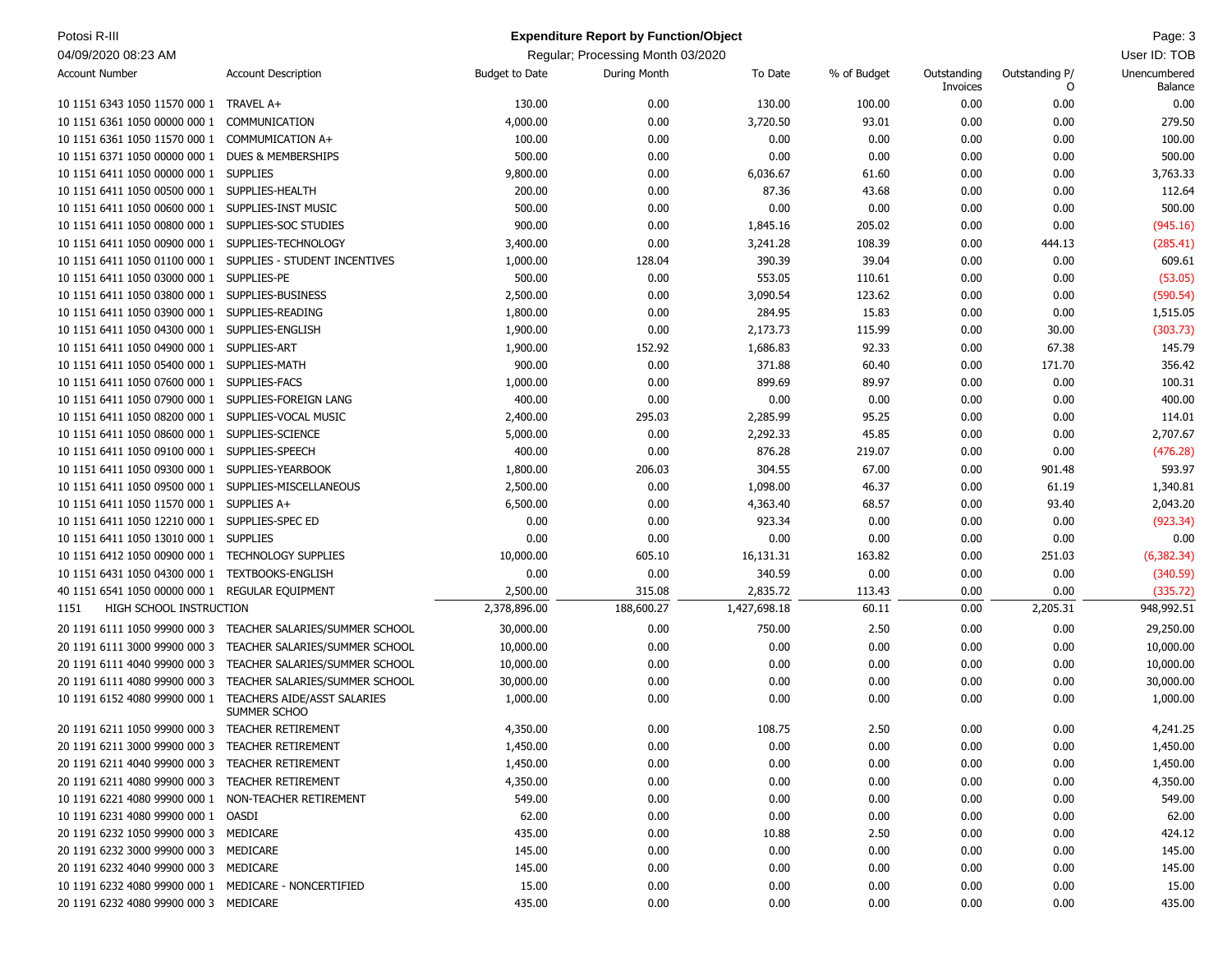| Potosi R-III                                          |                                                  |                       | <b>Expenditure Report by Function/Object</b> |           |             |                         |                     | Page: 4                 |
|-------------------------------------------------------|--------------------------------------------------|-----------------------|----------------------------------------------|-----------|-------------|-------------------------|---------------------|-------------------------|
| 04/09/2020 08:23 AM                                   |                                                  |                       | Regular; Processing Month 03/2020            |           |             |                         |                     | User ID: TOB            |
| <b>Account Number</b>                                 | <b>Account Description</b>                       | <b>Budget to Date</b> | During Month                                 | To Date   | % of Budget | Outstanding<br>Invoices | Outstanding P/<br>O | Unencumbered<br>Balance |
| 10 1191 6343 1050 99900 000 1                         | TRAVEL                                           | 250.00                | 0.00                                         | 0.00      | 0.00        | 0.00                    | 0.00                | 250.00                  |
| 10 1191 6343 3000 99900 000 1                         | <b>TRAVEL</b>                                    | 250.00                | 0.00                                         | 0.00      | 0.00        | 0.00                    | 0.00                | 250.00                  |
| 10 1191 6343 4040 99900 000 1                         | <b>TRAVEL</b>                                    | 250.00                | 0.00                                         | 0.00      | 0.00        | 0.00                    | 0.00                | 250.00                  |
| 10 1191 6343 4080 99900 000 1                         | <b>TRAVEL</b>                                    | 250.00                | 0.00                                         | 0.00      | 0.00        | 0.00                    | 0.00                | 250.00                  |
| 10 1191 6411 1050 99900 000 1 SUPPLIES                |                                                  | 250.00                | 0.00                                         | 1,500.00  | 600.00      | 0.00                    | 0.00                | (1,250.00)              |
| 10 1191 6411 3000 99900 000 1 SUPPLIES                |                                                  | 250.00                | 0.00                                         | 0.00      | 0.00        | 0.00                    | 0.00                | 250.00                  |
| 10 1191 6411 4040 99900 000 1                         | <b>SUPPLIES</b>                                  | 250.00                | 0.00                                         | 0.00      | 0.00        | 0.00                    | 0.00                | 250.00                  |
| 10 1191 6411 4080 99900 000 1 SUPPLIES                |                                                  | 250.00                | 0.00                                         | 1,831.32  | 732.53      | 0.00                    | 0.00                | (1,581.32)              |
| REGULAR SUMMER SCHOOL<br>1191                         |                                                  | 96,386.00             | 0.00                                         | 4,200.95  | 4.36        | 0.00                    | 0.00                | 92,185.05               |
| 20 1193 6111 1050 00000 000 3                         | TEACHER SALARIES/ALT SCHOOL                      | 51,100.00             | 3,937.46                                     | 29,166.57 | 57.08       | 0.00                    | 0.00                | 21,933.43               |
| 20 1193 6111 1050 12210 000 3                         | TEACHER SALARIES/ALT SCHOOL/SPED                 | 51,700.00             | 4,308.33                                     | 30,158.31 | 58.33       | 0.00                    | 0.00                | 21,541.69               |
| 20 1193 6211 1050 00000 000 3                         | <b>TEACHER RETIREMENT</b>                        | 4,152.00              | 645.64                                       | 4,752.08  | 114.45      | 0.00                    | 0.00                | (600.08)                |
| 20 1193 6211 1050 12210 000 3                         | <b>TEACHER RETIREMENT</b>                        | 4,152.00              | 699.41                                       | 4,895.87  | 117.92      | 0.00                    | 0.00                | (743.87)                |
| 20 1193 6232 1050 00000 000 3                         | MEDICARE                                         | 370.50                | 54.87                                        | 407.90    | 110.09      | 0.00                    | 0.00                | (37.40)                 |
| 20 1193 6232 1050 12210 000 3 MEDICARE                |                                                  | 274.50                | 60.63                                        | 424.41    | 154.61      | 0.00                    | 0.00                | (149.91)                |
| 20 1193 6241 1050 00000 000 3 EMPLOYEE INSURANCE      |                                                  | 6,165.00              | 518.70                                       | 3,630.90  | 58.90       | 0.00                    | 0.00                | 2,534.10                |
| 20 1193 6241 1050 12210 000 3                         | <b>EMPLOYEE INSURANCE</b>                        | 6,165.00              | 518.70                                       | 3,630.90  | 58.90       | 0.00                    | 0.00                | 2,534.10                |
| 10 1193 6411 1050 00000 000 1 ALT SCHOOL SUPPLIES     |                                                  | 0.00                  | 0.00                                         | 99.00     | 0.00        | 0.00                    | 0.00                | (99.00)                 |
| ALTERNATIVE PROGRAMS<br>1193                          |                                                  | 124,079.00            | 10,743.74                                    | 77,165.94 | 62.19       | 0.00                    | 0.00                | 46,913.06               |
| 20 1194 6111 1050 00000 000 3                         | TEACHER SALARIES/RESIDENTIAL HOME                | 39,100.00             | 3,258.33                                     | 23,508.31 | 60.12       | 0.00                    | 0.00                | 15,591.69               |
| 20 1194 6111 1050 12210 000 3                         | TEACHER SALARIES/RESIDENTIAL HOME                | 39,700.00             | 3,308.33                                     | 23,158.31 | 58.33       | 0.00                    | 0.00                | 16,541.69               |
| 20 1194 6211 1050 00000 000 3                         | <b>TEACHER RETIREMENT</b>                        | 6,566.00              | 547.16                                       | 3,830.12  | 58.33       | 0.00                    | 0.00                | 2,735.88                |
| 20 1194 6211 1050 12210 000 3                         | <b>TEACHER RETIREMENT</b>                        | 6,648.00              | 554.41                                       | 3,880.87  | 58.38       | 0.00                    | 0.00                | 2,767.13                |
| 20 1194 6232 1050 00000 000 3                         | MEDICARE                                         | 579.00                | 46.52                                        | 335.80    | 58.00       | 0.00                    | 0.00                | 243.20                  |
| 20 1194 6232 1050 12210 000 3                         | MEDICARE                                         | 564.00                | 46.94                                        | 328.58    | 58.26       | 0.00                    | 0.00                | 235.42                  |
| 20 1194 6241 1050 00000 000 3                         | <b>EMPLOYEE INSURANCE</b>                        | 6,224.00              | 518.70                                       | 3,630.90  | 58.34       | 0.00                    | 0.00                | 2,593.10                |
| 20 1194 6241 1050 12210 000 3                         | <b>EMPLOYEE INSURANCE</b>                        | 6,106.00              | 518.70                                       | 3,630.90  | 59.46       | 0.00                    | 0.00                | 2,475.10                |
| 10 1194 6311 1050 00000 000 3                         | PURCHASED INSTRUCTIONAL SVCS -<br><b>TUITION</b> | 3,000.00              | 0.00                                         | 0.00      | 0.00        | 0.00                    | 0.00                | 3,000.00                |
| 10 1194 6335 1050 00000 000 3                         | <b>WATER AND SEWER</b>                           | 500.00                | 0.00                                         | 334.08    | 66.82       | 0.00                    | 0.00                | 165.92                  |
| 10 1194 6411 1050 00000 000 3                         | <b>SUPPLIES</b>                                  | 0.00                  | 0.00                                         | 466.83    | 0.00        | 0.00                    | 0.00                | (466.83)                |
| 10 1194 6411 1050 45100 000 4 SUPPLIES TITLE I        | NEGLECTED/RESIDENTIAL                            | 14,823.00             | 0.00                                         | 9,877.55  | 76.03       | 0.00                    | 1,391.67            | 3,553.78                |
| 10 1194 6481 1050 00000 000 3 ELECTRIC                |                                                  | 3,000.00              | 217.15                                       | 1,691.08  | 56.37       | 0.00                    | 0.00                | 1,308.92                |
| <b>RESIDENTIAL</b><br>1194                            |                                                  | 126,810.00            | 9,016.24                                     | 74,673.33 | 59.98       | 0.00                    | 1,391.67            | 50,745.00               |
| 20 1211 6111 1050 00000 000 3 TEACHER SALARIES/GIFTED |                                                  | 12,696.00             | 1,058.00                                     | 7,581.00  | 59.71       | 0.00                    | 0.00                | 5,115.00                |
| 20 1211 6111 3000 00000 000 3 TEACHER SALARIES/GIFTED |                                                  | 29,624.00             | 2,468.66                                     | 17,455.62 | 58.92       | 0.00                    | 0.00                | 12,168.38               |
| 20 1211 6111 4040 00000 000 3 TEACHER SALARIES/GIFTED |                                                  | 22,885.00             | 1,907.09                                     | 13,524.63 | 59.10       | 0.00                    | 0.00                | 9,360.37                |
| 20 1211 6111 4080 00000 000 3 TEACHER SALARIES/GIFTED |                                                  | 41,195.00             | 3,432.91                                     | 24,205.37 | 58.76       | 0.00                    | 0.00                | 16,989.63               |
| 20 1211 6211 1050 00000 000 3 TEACHER RETIREMENT      |                                                  | 1,841.00              | 153.41                                       | 1,073.87  | 58.33       | 0.00                    | 0.00                | 767.13                  |
| 20 1211 6211 3000 00000 000 3 TEACHER RETIREMENT      |                                                  | 4,294.00              | 357.96                                       | 2,505.72  | 58.35       | 0.00                    | 0.00                | 1,788.28                |
| 20 1211 6211 4040 00000 000 3 TEACHER RETIREMENT      |                                                  | 3,524.00              | 293.71                                       | 2,055.97  | 58.34       | 0.00                    | 0.00                | 1,468.03                |
| 20 1211 6211 4080 00000 000 3 TEACHER RETIREMENT      |                                                  | 6,663.00              | 555.29                                       | 3,887.03  | 58.34       | 0.00                    | 0.00                | 2,775.97                |
| 20 1211 6232 1050 00000 000 3 MEDICARE                |                                                  | 185.00                | 15.34                                        | 109.92    | 59.42       | 0.00                    | 0.00                | 75.08                   |
| 20 1211 6232 3000 00000 000 3 MEDICARE                |                                                  | 429.00                | 35.80                                        | 253.14    | 59.01       | 0.00                    | 0.00                | 175.86                  |
| 20 1211 6232 4040 00000 000 3 MEDICARE                |                                                  | 304.00                | 25.30                                        | 179.64    | 59.09       | 0.00                    | 0.00                | 124.36                  |
| 20 1211 6232 4080 00000 000 3 MEDICARE                |                                                  | 506.00                | 41.92                                        | 295.98    | 58.49       | 0.00                    | 0.00                | 210.02                  |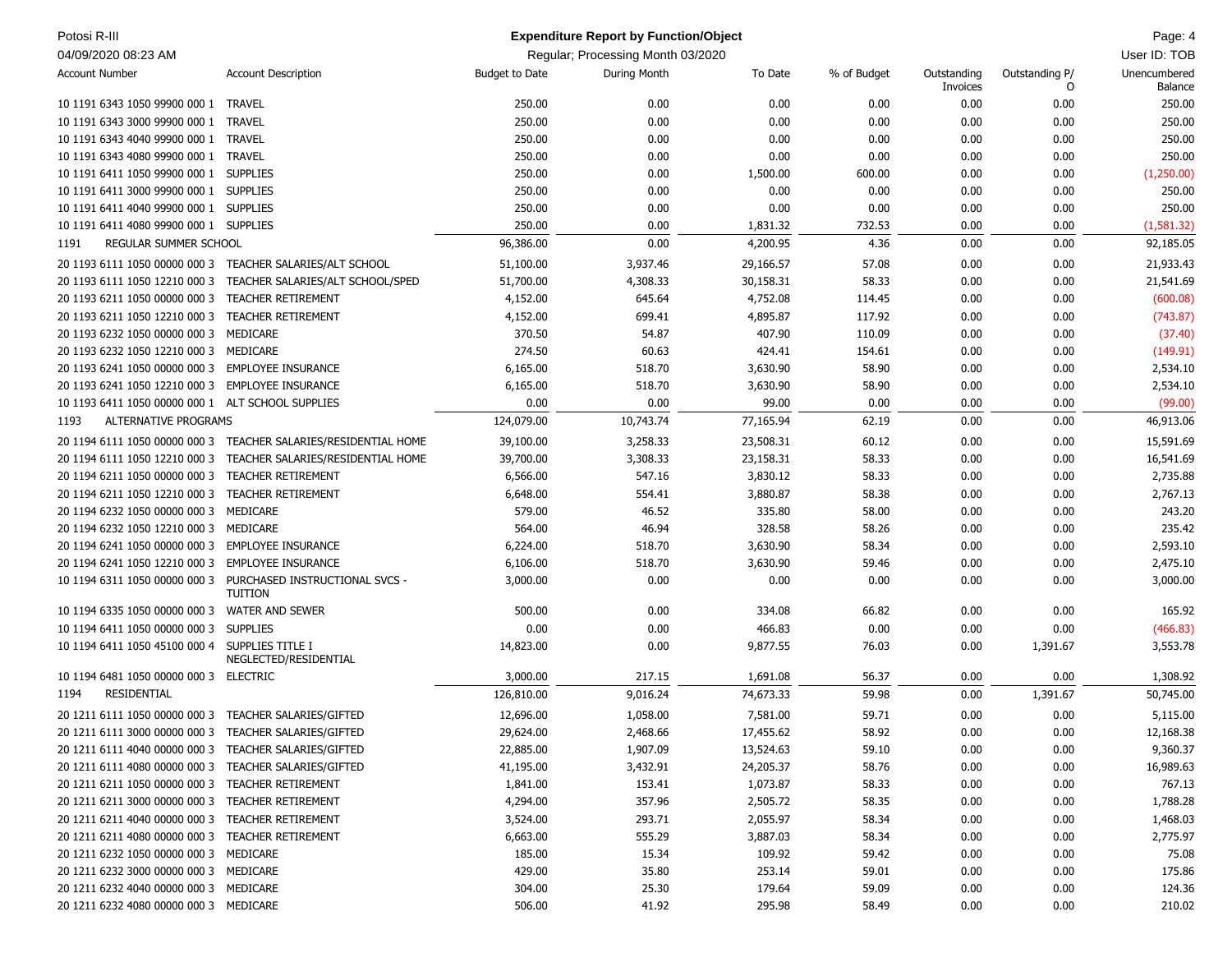| Potosi R-III                                         |                                                           |                       | <b>Expenditure Report by Function/Object</b> |            |             |                         |                     | Page: 5                        |
|------------------------------------------------------|-----------------------------------------------------------|-----------------------|----------------------------------------------|------------|-------------|-------------------------|---------------------|--------------------------------|
| 04/09/2020 08:23 AM                                  |                                                           |                       | Regular; Processing Month 03/2020            |            |             |                         |                     | User ID: TOB                   |
| <b>Account Number</b>                                | <b>Account Description</b>                                | <b>Budget to Date</b> | During Month                                 | To Date    | % of Budget | Outstanding<br>Invoices | Outstanding P/<br>O | Unencumbered<br><b>Balance</b> |
| 20 1211 6241 1050 00000 000 3                        | <b>EMPLOYEE INSURANCE</b>                                 | 10.00                 | 0.84                                         | 5.88       | 58.80       | 0.00                    | 0.00                | 4.12                           |
| 20 1211 6241 3000 00000 000 3                        | <b>EMPLOYEE INSURANCE</b>                                 | 24.00                 | 1.96                                         | 13.72      | 57.17       | 0.00                    | 0.00                | 10.28                          |
| 20 1211 6241 4040 00000 000 3                        | <b>EMPLOYEE INSURANCE</b>                                 | 1,372.00              | 120.01                                       | 840.07     | 61.23       | 0.00                    | 0.00                | 531.93                         |
| 20 1211 6241 4080 00000 000 3                        | <b>EMPLOYEE INSURANCE</b>                                 | 4,793.00              | 399.39                                       | 2,795.73   | 58.33       | 0.00                    | 0.00                | 1,997.27                       |
| 20 1211 6261 1050 00000 000 3                        | WORKERS COMP INSURANCE                                    | 299.00                | 0.00                                         | 0.00       | 0.00        | 0.00                    | 0.00                | 299.00                         |
| 20 1211 6261 4080 00000 000 3                        | <b>WORKERS COMP INSURANCE</b>                             | 303.00                | 0.00                                         | 0.00       | 0.00        | 0.00                    | 0.00                | 303.00                         |
| 10 1211 6343 4080 00000 000 1                        | <b>TRAVEL</b>                                             | 450.00                | 363.82                                       | 363.82     | 80.85       | 0.00                    | 0.00                | 86.18                          |
| 10 1211 6411 1050 00000 000 1 SUPPLIES               |                                                           | 900.00                | 80.00                                        | 741.50     | 99.05       | 0.00                    | 149.98              | 8.52                           |
| 10 1211 6411 3000 00000 000 1 SUPPLIES               |                                                           | 900.00                | 26.95                                        | 1,056.95   | 117.44      | 0.00                    | 0.00                | (156.95)                       |
| 10 1211 6411 4040 00000 000 1 SUPPLIES               |                                                           | 1,000.00              | 356.64                                       | 561.18     | 95.60       | 0.00                    | 394.84              | 43.98                          |
| 10 1211 6411 4080 00000 000 1 SUPPLIES               |                                                           | 1,000.00              | 307.98                                       | 642.30     | 74.22       | 0.00                    | 99.92               | 257.78                         |
| <b>GIFTED AND TALENTED</b><br>1211                   |                                                           | 135,197.00            | 12,002.98                                    | 80,149.04  | 59.76       | 0.00                    | 644.74              | 54,403.22                      |
| 20 1221 6111 1050 12210 000 1                        | TEACHER SALARIES/SPED HS                                  | 114,800.00            | 7,248.82                                     | 66,035.60  | 57.52       | 0.00                    | 0.00                | 48,764.40                      |
| 20 1221 6111 1050 44100 000 4                        | TEACHER SALARIES/SPED HS                                  | 181,000.00            | 15,083.32                                    | 105,583.24 | 58.33       | 0.00                    | 0.00                | 75,416.76                      |
| 20 1221 6111 3000 12210 000 1                        | TEACHER SALARIES/SPED MS                                  | 103,100.00            | 8,591.66                                     | 61,541.62  | 59.69       | 0.00                    | 0.00                | 41,558.38                      |
| 20 1221 6111 3000 44100 000 4                        | TEACHER SALARIES/SPED MS                                  | 92,000.00             | 7,666.66                                     | 53,666.62  | 58.33       | 0.00                    | 0.00                | 38,333.38                      |
| 20 1221 6111 4040 12210 000 1                        | TEACHER SALARIES/SPED TIS                                 | 248,000.00            | 20,014.26                                    | 141,795.89 | 57.18       | 0.00                    | 0.00                | 106,204.11                     |
| 20 1221 6111 4040 44100 000 4                        | TEACHER SALARIES/SPED TIS                                 | 165,400.00            | 13,604.36                                    | 95,230.52  | 57.58       | 0.00                    | 0.00                | 70,169.48                      |
| 20 1221 6111 4080 12210 000 1                        | TEACHER SALARIES/SPED PES                                 | 298,532.00            | 19,972.82                                    | 142,784.74 | 47.83       | 0.00                    | 0.00                | 155,747.26                     |
| 20 1221 6111 4080 44100 000 4                        | TEACHER SALARIES/SPED PES                                 | 39,100.00             | 3,258.33                                     | 22,808.31  | 58.33       | 0.00                    | 0.00                | 16,291.69                      |
| 20 1221 6111 4080 44203 000 4                        | CERTIFICATED TEACHER SALARIES                             | 40,300.00             | 3,358.33                                     | 23,508.31  | 58.33       | 0.00                    | 0.00                | 16,791.69                      |
| 20 1221 6111 4080 44204 000 4                        | CERTIFICATED TEACHER SALARIES                             | 23,368.00             | 1,948.00                                     | 13,636.00  | 58.35       | 0.00                    | 0.00                | 9,732.00                       |
| 20 1221 6121 1050 12210 000 1                        | SUBSTITUTE TEACHER SALARIES                               | 10,000.00             | 1,863.18                                     | 21,857.33  | 218.57      | 0.00                    | 0.00                | (11, 857.33)                   |
|                                                      | 20 1221 6121 3000 12210 000 1 SUBSTITUTE TEACHER SALARIES | 10,000.00             | 945.36                                       | 3,331.45   | 33.31       | 0.00                    | 0.00                | 6,668.55                       |
|                                                      | 20 1221 6121 4040 12210 000 1 SUBSTITUTE TEACHER SALARIES | 17,000.00             | 457.43                                       | 1,110.75   | 6.53        | 0.00                    | 0.00                | 15,889.25                      |
|                                                      | 20 1221 6121 4080 12210 000 1 SUBSTITUTE TEACHER SALARIES | 18,000.00             | 1,221.98                                     | 2,601.51   | 14.45       | 0.00                    | 0.00                | 15,398.49                      |
| 10 1221 6152 1050 12210 000 1                        | TEACHERS AIDE/ASST SALARIES                               | 80,479.00             | 5,521.26                                     | 47,903.54  | 59.52       | 0.00                    | 0.00                | 32,575.46                      |
| 10 1221 6152 3000 12210 000 1                        | TEACHERS AIDE/ASST SALARIES                               | 12,637.00             | 881.53                                       | 4,226.12   | 33.44       | 0.00                    | 0.00                | 8,410.88                       |
| 20 1221 6152 3000 12210 000 1                        | TEACHERS AIDE/ASST SALARIES                               | 0.00                  | 0.00                                         | 0.00       | 0.00        | 0.00                    | 0.00                | 0.00                           |
| 10 1221 6152 4040 12210 000 1                        | TEACHERS AIDE/ASST SALARIES                               | 55,232.00             | 4,604.17                                     | 33,130.15  | 59.98       | 0.00                    | 0.00                | 22,101.85                      |
| 20 1221 6152 4040 12210 000 1                        | INSTRUCTIONAL AIDE SALARIES                               | 12,357.00             | 1,029.75                                     | 7,558.25   | 61.17       | 0.00                    | 0.00                | 4,798.75                       |
| 10 1221 6152 4080 12210 000 1                        | TEACHERS AIDE/ASST SALARIES                               | 88,865.00             | 9,050.14                                     | 60,928.62  | 68.56       | 0.00                    | 0.00                | 27,936.38                      |
| 20 1221 6211 1050 12210 000 1                        | <b>TEACHER RETIREMENT</b>                                 | 47,361.00             | 1,300.68                                     | 27,084.26  | 57.19       | 0.00                    | 0.00                | 20,276.74                      |
| 20 1221 6211 1050 44100 000 4                        | <b>TEACHER RETIREMENT</b>                                 | 0.00                  | 2,411.19                                     | 2,411.19   | 0.00        | 0.00                    | 0.00                | (2,411.19)                     |
| 20 1221 6211 3000 12210 000 1                        | <b>TEACHER RETIREMENT</b>                                 | 31,865.00             | 1,507.43                                     | 17,718.38  | 55.60       | 0.00                    | 0.00                | 14,146.62                      |
| 20 1221 6211 3000 44100 000 4 TEACHER RETIREMENT     |                                                           | 0.00                  | 1,261.07                                     | 1,261.07   | 0.00        | 0.00                    | 0.00                | (1,261.07)                     |
| 20 1221 6211 4040 12210 000 1                        | TEACHER RETIREMENT                                        | 67,094.00             | 2,907.87                                     | 32,852.43  | 48.96       | 0.00                    | 0.00                | 34,241.57                      |
| 20 1221 6211 4040 44100 000 4 TEACHER RETIREMENT     |                                                           | 0.00                  | 2,122.04                                     | 2,122.04   | 0.00        | 0.00                    | 0.00                | (2, 122.04)                    |
| 20 1221 6211 4080 12210 000 1 TEACHER RETIREMENT     |                                                           | 63,105.00             | 3,263.92                                     | 30,582.82  | 48.46       | 0.00                    | 0.00                | 32,522.18                      |
| 20 1221 6211 4080 44100 000 4 TEACHER RETIREMENT     |                                                           | 0.00                  | 547.16                                       | 547.16     | 0.00        | 0.00                    | 0.00                | (547.16)                       |
| 20 1221 6211 4080 44203 000 4                        | <b>TEACHER RETIREMENT</b>                                 | 0.00                  | 561.66                                       | 561.66     | 0.00        | 0.00                    | 0.00                | (561.66)                       |
| 20 1221 6211 4080 44204 000 4 TEACHER RETIREMENT     |                                                           | 0.00                  | 318.31                                       | 318.31     | 0.00        | 0.00                    | 0.00                | (318.31)                       |
| 10 1221 6221 1050 12210 000 1 NON-TEACHER RETIREMENT |                                                           | 8,349.00              | 479.39                                       | 3,900.89   | 46.72       | 0.00                    | 0.00                | 4,448.11                       |
| 10 1221 6221 3000 12210 000 1 NON-TEACHER RETIREMENT |                                                           | 867.00                | 95.81                                        | 383.24     | 44.20       | 0.00                    | 0.00                | 483.76                         |
| 10 1221 6221 4040 12210 000 1 NON-TEACHER RETIREMENT |                                                           | 6,328.00              | 649.69                                       | 4,581.95   | 72.41       | 0.00                    | 0.00                | 1,746.05                       |
| 10 1221 6221 4080 12210 000 1 NON-TEACHER RETIREMENT |                                                           | 7,088.00              | 742.91                                       | 5,144.50   | 72.58       | 0.00                    | 0.00                | 1,943.50                       |
| 10 1221 6231 1050 12210 000 1 OASDI                  |                                                           | 5,252.00              | 325.87                                       | 2,845.79   | 54.18       | 0.00                    | 0.00                | 2,406.21                       |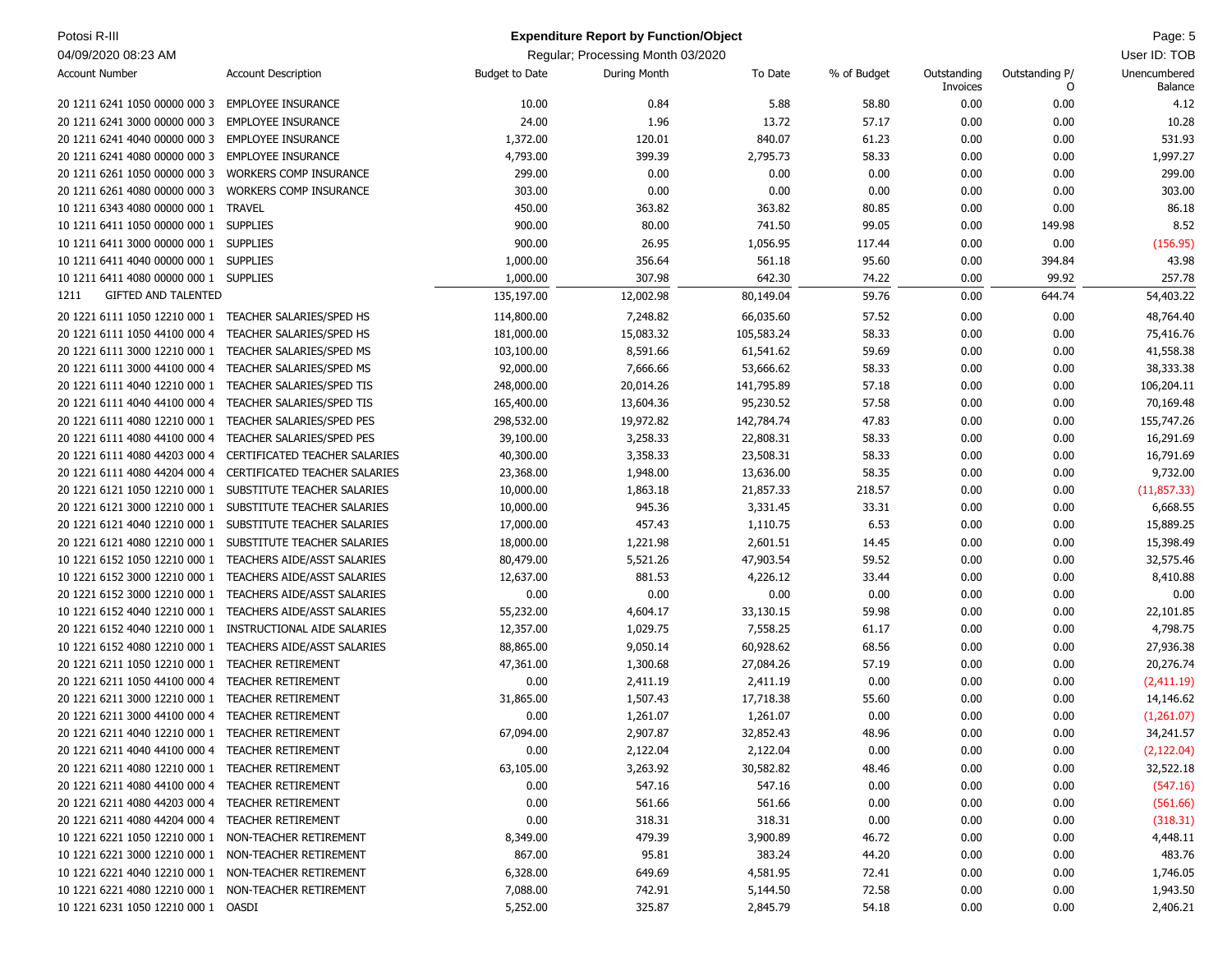| Potosi R-III                                          |                                                              |                       | <b>Expenditure Report by Function/Object</b> |           |             |                         |                     | Page: 6                 |
|-------------------------------------------------------|--------------------------------------------------------------|-----------------------|----------------------------------------------|-----------|-------------|-------------------------|---------------------|-------------------------|
| 04/09/2020 08:23 AM                                   |                                                              |                       | Regular; Processing Month 03/2020            |           |             |                         |                     | User ID: TOB            |
| <b>Account Number</b>                                 | <b>Account Description</b>                                   | <b>Budget to Date</b> | During Month                                 | To Date   | % of Budget | Outstanding<br>Invoices | Outstanding P/<br>0 | Unencumbered<br>Balance |
| 20 1221 6231 1050 12210 000 1                         | OASDI                                                        | 620.00                | 72.27                                        | 368.60    | 59.45       | 0.00                    | 0.00                | 251.40                  |
| 10 1221 6231 3000 12210 000 1                         | OASDI                                                        | 783.00                | 51.56                                        | 249.64    | 31.88       | 0.00                    | 0.00                | 533.36                  |
| 20 1221 6231 3000 12210 000 1                         | OASDI                                                        | 620.00                | 10.62                                        | 42.49     | 6.85        | 0.00                    | 0.00                | 577.51                  |
| 10 1221 6231 4040 12210 000 1                         | OASDI                                                        | 4,191.00              | 441.77                                       | 3,188.34  | 76.08       | 0.00                    | 0.00                | 1,002.66                |
| 20 1221 6231 4040 12210 000 1                         | OASDI                                                        | 1,116.00              | 69.91                                        | 481.85    | 43.18       | 0.00                    | 0.00                | 634.15                  |
| 10 1221 6231 4080 12210 000 1                         | OASDI                                                        | 4,495.00              | 480.21                                       | 3,271.98  | 72.79       | 0.00                    | 0.00                | 1,223.02                |
| 20 1221 6231 4080 12210 000 1                         | OASDI                                                        | 1,116.00              | 14.95                                        | 89.32     | 8.00        | 0.00                    | 0.00                | 1,026.68                |
| 10 1221 6232 1050 12210 000 1 MEDICARE - NONCERTIFIED |                                                              | 1,228.00              | 76.20                                        | 665.47    | 54.19       | 0.00                    | 0.00                | 562.53                  |
| 20 1221 6232 1050 12210 000 1 MEDICARE                |                                                              | 4,445.00              | 125.44                                       | 1,859.76  | 41.84       | 0.00                    | 0.00                | 2,585.24                |
| 20 1221 6232 1050 12210 000 3                         | MEDICARE                                                     | 0.00                  | 0.00                                         | 623.37    | 0.00        | 0.00                    | 0.00                | (623.37)                |
| 20 1221 6232 1050 44100 000 4                         | MEDICARE                                                     | 0.00                  | 207.79                                       | 207.79    | 0.00        | 0.00                    | 0.00                | (207.79)                |
| 10 1221 6232 3000 12210 000 1 MEDICARE - NONCERTIFIED |                                                              | 196.00                | 12.06                                        | 58.40     | 29.80       | 0.00                    | 0.00                | 137.60                  |
| 20 1221 6232 3000 12210 000 1 MEDICARE                |                                                              | 3,091.00              | 134.08                                       | 1,236.45  | 40.00       | 0.00                    | 0.00                | 1,854.55                |
| 20 1221 6232 3000 12210 000 3                         | MEDICARE                                                     | 0.00                  | 0.00                                         | 325.17    | 0.00        | 0.00                    | 0.00                | (325.17)                |
| 20 1221 6232 3000 44100 000 4                         | MEDICARE                                                     | 0.00                  | 108.39                                       | 108.39    | 0.00        | 0.00                    | 0.00                | (108.39)                |
| 10 1221 6232 4040 12210 000 1 MEDICARE - NONCERTIFIED |                                                              | 980.00                | 103.32                                       | 593.72    | 60.58       | 0.00                    | 0.00                | 386.28                  |
| 20 1221 6232 4040 12210 000 1 MEDICARE                |                                                              | 6,241.00              | 258.81                                       | 2,530.84  | 40.55       | 0.00                    | 0.00                | 3,710.16                |
|                                                       | MEDICARE                                                     | 0.00                  | 0.00                                         | 571.08    | 0.00        | 0.00                    | 0.00                |                         |
| 20 1221 6232 4040 12210 000 3                         |                                                              |                       |                                              |           |             |                         | 0.00                | (571.08)                |
| 20 1221 6232 4040 44100 000 4                         | MEDICARE                                                     | 0.00                  | 188.31                                       | 188.31    | 0.00        | 0.00                    |                     | (188.31)                |
| 10 1221 6232 4080 12210 000 1                         | MEDICARE - NONCERTIFIED                                      | 1,051.00              | 112.30                                       | 765.26    | 72.81       | 0.00                    | 0.00                | 285.74                  |
| 20 1221 6232 4080 12210 000 1 MEDICARE                |                                                              | 6,080.00              | 300.77                                       | 2,599.36  | 42.75       | 0.00                    | 0.00                | 3,480.64                |
| 20 1221 6232 4080 12210 000 3                         | MEDICARE                                                     | 0.00                  | 0.00                                         | 138.66    | 0.00        | 0.00                    | 0.00                | (138.66)                |
| 20 1221 6232 4080 44100 000 4                         | MEDICARE                                                     | 0.00                  | 46.22                                        | 46.22     | 0.00        | 0.00                    | 0.00                | (46.22)                 |
| 20 1221 6232 4080 44203 000 4                         | MEDICARE                                                     | 0.00                  | 38.66                                        | 38.66     | 0.00        | 0.00                    | 0.00                | (38.66)                 |
| 20 1221 6232 4080 44204 000 4                         | MEDICARE                                                     | 0.00                  | 27.75                                        | 27.75     | 0.00        | 0.00                    | 0.00                | (27.75)                 |
| 10 1221 6241 1050 12210 000 1 EMPLOYEE INSURANCE      |                                                              | 36,990.00             | 1,563.10                                     | 10,962.70 | 29.64       | 0.00                    | 0.00                | 26,027.30               |
| 20 1221 6241 1050 12210 000 1                         | <b>EMPLOYEE INSURANCE</b>                                    | 30,825.00             | 1,030.86                                     | 16,573.62 | 53.77       | 0.00                    | 0.00                | 14,251.38               |
| 20 1221 6241 1050 44100 000 4                         | <b>EMPLOYEE INSURANCE</b>                                    | 0.00                  | 1,559.60                                     | 1,559.60  | 0.00        | 0.00                    | 0.00                | (1,559.60)              |
| 10 1221 6241 3000 12210 000 1                         | <b>EMPLOYEE INSURANCE</b>                                    | 0.00                  | 518.70                                       | 2,074.80  | 0.00        | 0.00                    | 0.00                | (2,074.80)              |
| 20 1221 6241 3000 12210 000 1                         | <b>EMPLOYEE INSURANCE</b>                                    | 24,660.00             | 1,037.40                                     | 13,499.28 | 54.74       | 0.00                    | 0.00                | 11,160.72               |
| 20 1221 6241 3000 44100 000 4                         | <b>EMPLOYEE INSURANCE</b>                                    | 0.00                  | 1,037.40                                     | 1,037.40  | 0.00        | 0.00                    | 0.00                | (1,037.40)              |
| 10 1221 6241 4040 12210 000 1                         | <b>EMPLOYEE INSURANCE</b>                                    | 24,660.00             | 1,556.10                                     | 10,892.70 | 44.17       | 0.00                    | 0.00                | 13,767.30               |
| 20 1221 6241 4040 12210 000 1                         | <b>EMPLOYEE INSURANCE</b>                                    | 49,320.00             | 2,597.00                                     | 24,445.40 | 49.56       | 0.00                    | 0.00                | 24,874.60               |
| 20 1221 6241 4040 44100 000 4                         | <b>EMPLOYEE INSURANCE</b>                                    | 0.00                  | 1,044.40                                     | 1,044.40  | 0.00        | 0.00                    | 0.00                | (1,044.40)              |
| 10 1221 6241 4080 12210 000 1                         | <b>EMPLOYEE INSURANCE</b>                                    | 30,825.00             | 2,081.80                                     | 17,115.90 | 55.53       | 0.00                    | 0.00                | 13,709.10               |
| 20 1221 6241 4080 12210 000 1 EMPLOYEE INSURANCE      |                                                              | 33,908.00             | 1,573.47                                     | 18,732.57 | 55.25       | 0.00                    | 0.00                | 15,175.43               |
| 20 1221 6241 4080 44100 000 4 EMPLOYEE INSURANCE      |                                                              | 0.00                  | 518.70                                       | 518.70    | 0.00        | 0.00                    | 0.00                | (518.70)                |
| 20 1221 6241 4080 44203 000 4 EMPLOYEE INSURANCE      |                                                              | 0.00                  | 518.70                                       | 518.70    | 0.00        | 0.00                    | 0.00                | (518.70)                |
| 20 1221 6241 4080 44204 000 4 EMPLOYEE INSURANCE      |                                                              | 0.00                  | 248.98                                       | 248.98    | 0.00        | 0.00                    | 0.00                | (248.98)                |
| 10 1221 6261 4080 12210 000 1 WORKERS COMP INSURANCE  |                                                              | 8,749.00              | 0.00                                         | 8,749.00  | 100.00      | 0.00                    | 0.00                | 0.00                    |
| 20 1221 6311 8410 12210 000 1 OT/PT SERVICES          |                                                              | 0.00                  | 0.00                                         | 0.00      | 0.00        | 0.00                    | 0.00                | 0.00                    |
|                                                       | 10 1221 6312 4080 12210 000 1 INSTR PROGRAM IMPROVEMENT SVCS | 2,200.00              | 0.00                                         | 201.68    | 9.17        | 0.00                    | 0.00                | 1,998.32                |
| 10 1221 6319 1050 12210 000 1 OTHER PROFESSIONAL SVCS |                                                              | 1,450.00              | 0.00                                         | 989.00    | 68.21       | 0.00                    | 0.00                | 461.00                  |
| 10 1221 6319 3000 12210 000 1 OTHER PROFESSIONAL SVCS |                                                              | 1,450.00              | 0.00                                         | 0.00      | 0.00        | 0.00                    | 0.00                | 1,450.00                |
| 10 1221 6319 4040 12210 000 1 OTHER PROFESSIONAL SVCS |                                                              | 1,450.00              | 0.00                                         | 346.96    | 23.93       | 0.00                    | 0.00                | 1,103.04                |
| 10 1221 6319 4080 12210 000 1 OTHER PROFESSIONAL SVCS |                                                              | 1,450.00              | 0.00                                         | 0.00      | 0.00        | 0.00                    | 0.00                | 1,450.00                |
| 10 1221 6343 1050 12210 000 1 TRAVEL                  |                                                              | 1,000.00              | 112.01                                       | 1,457.24  | 145.72      | 0.00                    | 0.00                | (457.24)                |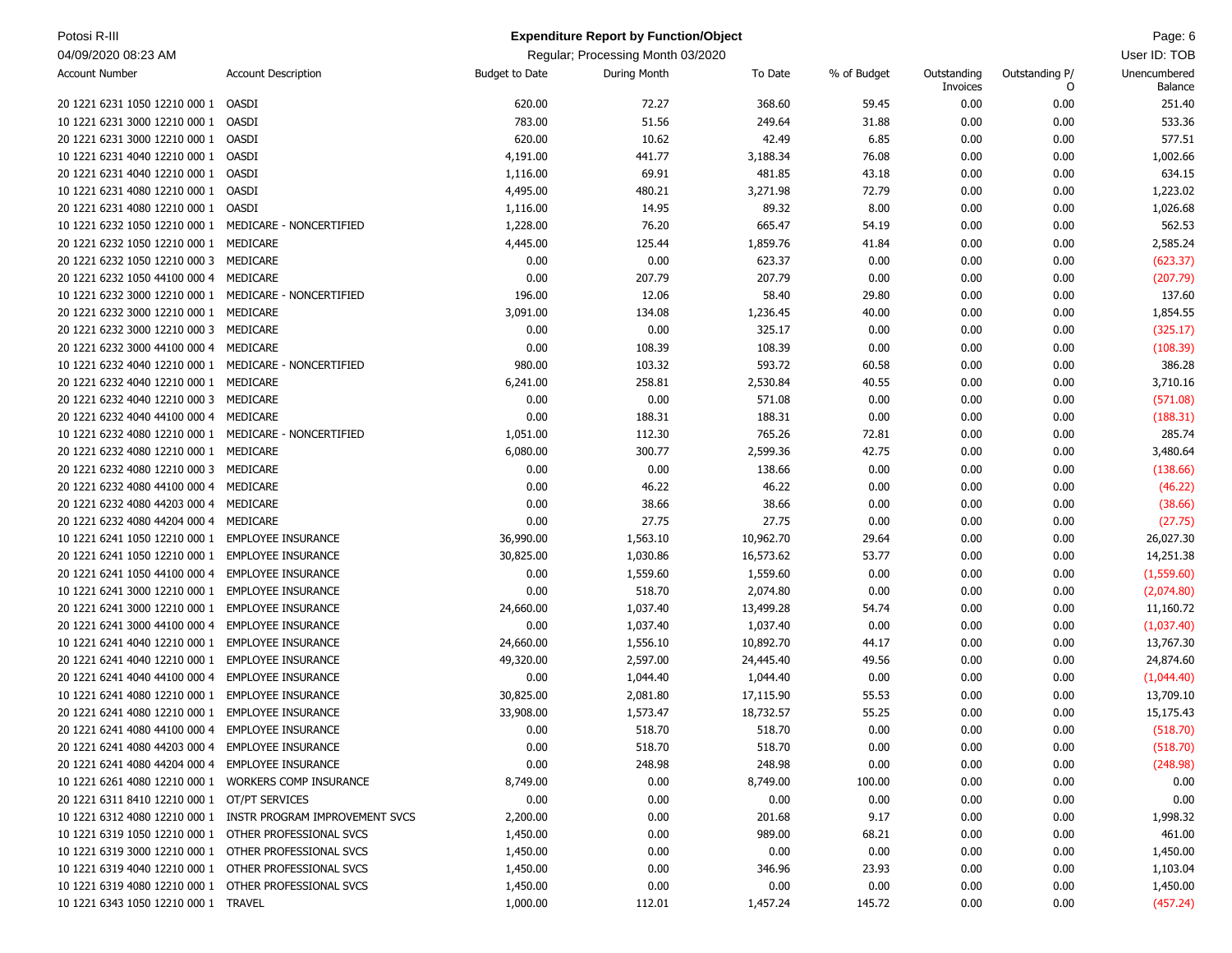| Potosi R-III                                          |                               |                | <b>Expenditure Report by Function/Object</b> |              |             |                         |                     | Page: 7                 |
|-------------------------------------------------------|-------------------------------|----------------|----------------------------------------------|--------------|-------------|-------------------------|---------------------|-------------------------|
| 04/09/2020 08:23 AM                                   |                               |                | Regular; Processing Month 03/2020            |              |             |                         |                     | User ID: TOB            |
| <b>Account Number</b>                                 | <b>Account Description</b>    | Budget to Date | During Month                                 | To Date      | % of Budget | Outstanding<br>Invoices | Outstanding P/<br>0 | Unencumbered<br>Balance |
| 10 1221 6343 3000 12210 000 1                         | <b>TRAVEL</b>                 | 1,000.00       | 17.91                                        | 84.00        | 8.40        | 0.00                    | 0.00                | 916.00                  |
| 10 1221 6343 4040 12210 000 1                         | <b>TRAVEL</b>                 | 1,000.00       | 6.89                                         | 30.22        | 3.02        | 0.00                    | 0.00                | 969.78                  |
| 10 1221 6343 4080 12210 000 1                         | <b>TRAVEL</b>                 | 1,000.00       | 15.43                                        | 1,244.06     | 124.41      | 0.00                    | 0.00                | (244.06)                |
| 10 1221 6411 1050 12210 000 1                         | <b>SUPPLIES</b>               | 2,000.00       | 0.00                                         | 24.30        | 1.22        | 0.00                    | 0.00                | 1,975.70                |
| 10 1221 6411 3000 12210 000 1                         | <b>SUPPLIES</b>               | 1,000.00       | 0.00                                         | 0.00         | 0.00        | 0.00                    | 0.00                | 1,000.00                |
| 10 1221 6411 4040 12210 000 1                         | <b>SUPPLIES</b>               | 1,000.00       | 0.00                                         | 0.00         | 0.00        | 0.00                    | 0.00                | 1,000.00                |
| 10 1221 6411 4080 12210 000 1                         | <b>SUPPLIES</b>               | 2,000.00       | 0.00                                         | 0.00         | 0.00        | 0.00                    | 0.00                | 2,000.00                |
| 10 1221 6412 1050 12210 000 1                         | <b>TECHNOLOGY SUPPLIES</b>    | 0.00           | 0.00                                         | 887.50       | 0.00        | 0.00                    | 0.00                | (887.50)                |
| 10 1221 6412 3000 12210 000 1                         | <b>TECHNOLOGY SUPPLIES</b>    | 0.00           | 0.00                                         | 887.50       | 0.00        | 0.00                    | 0.00                | (887.50)                |
| 10 1221 6412 4040 12210 000 1                         | <b>TECHNOLOGY SUPPLIES</b>    | 0.00           | 0.00                                         | 887.50       | 0.00        | 0.00                    | 0.00                | (887.50)                |
| 10 1221 6412 4080 12210 000 1                         | <b>TECHNOLOGY SUPPLIES</b>    | 0.00           | 0.00                                         | 887.50       | 0.00        | 0.00                    | 0.00                | (887.50)                |
| 40 1221 6541 4080 12210 000 1 REGULAR EQUIPMENT       |                               | 0.00           | 0.00                                         | 0.00         | 0.00        | 0.00                    | 0.00                | 0.00                    |
| SPECIAL EDUCATION AND RELATED SERVICES<br>1221        |                               | 2,141,669.00   | 164,736.20                                   | 1,197,732.35 | 55.93       | 0.00                    | 0.00                | 943,936.65              |
|                                                       |                               |                |                                              |              |             |                         |                     |                         |
| 20 1251 6111 4040 45100 000 4                         | TEACHER SALARIES/TITLE I      | 218,500.00     | 18,208.32                                    | 127,458.24   | 58.33       | 0.00                    | 0.00                | 91,041.76               |
| 20 1251 6111 4080 45100 000 4                         | TEACHER SALARIES/TITLE I      | 324,007.00     | 21,391.65                                    | 149,741.55   | 46.22       | 0.00                    | 0.00                | 174,265.45              |
| 20 1251 6112 4080 45100 000 4                         | ADMINISTRATOR SALARIES        | 24,742.00      | 2,061.81                                     | 18,556.29    | 75.00       | 0.00                    | 0.00                | 6,185.71                |
| 20 1251 6211 4040 45100 000 4                         | <b>TEACHER RETIREMENT</b>     | 35,872.00      | 2,939.02                                     | 20,573.14    | 57.35       | 0.00                    | 0.00                | 15,298.86               |
| 20 1251 6211 4080 45100 000 4                         | <b>TEACHER RETIREMENT</b>     | 45,502.00      | 3,792.94                                     | 27,198.54    | 59.77       | 0.00                    | 0.00                | 18,303.46               |
| 20 1251 6232 4040 45100 000 4                         | MEDICARE                      | 3,230.00       | 258.77                                       | 1,811.39     | 56.08       | 0.00                    | 0.00                | 1,418.61                |
| 20 1251 6232 4080 45100 000 4                         | MEDICARE                      | 4,081.00       | 316.07                                       | 2,271.43     | 55.66       | 0.00                    | 0.00                | 1,809.57                |
| 20 1251 6241 1000 45100 000 4                         | <b>EMPLOYEE INSURANCE</b>     | 1,500.00       | 0.00                                         | 0.00         | 0.00        | 0.00                    | 0.00                | 1,500.00                |
| 20 1251 6241 4040 45100 000 4                         | <b>EMPLOYEE INSURANCE</b>     | 24,660.00      | 2,074.80                                     | 14,523.60    | 58.90       | 0.00                    | 0.00                | 10,136.40               |
| 20 1251 6241 4080 45100 000 4                         | <b>EMPLOYEE INSURANCE</b>     | 32,366.00      | 2,723.17                                     | 19,408.97    | 59.97       | 0.00                    | 0.00                | 12,957.03               |
| 20 1251 6261 4040 45100 000 4                         | <b>WORKERS COMP INSURANCE</b> | 1,261.00       | 0.00                                         | 1,261.00     | 100.00      | 0.00                    | 0.00                | 0.00                    |
| 20 1251 6261 4080 45100 000 4                         | <b>WORKERS COMP INSURANCE</b> | 1,593.00       | 0.00                                         | 1,593.00     | 100.00      | 0.00                    | 0.00                | 0.00                    |
| 10 1251 6311 4040 45100 000 4                         | INSTRUCTIONAL SERVICES        | 0.00           | 0.00                                         | 0.00         | 0.00        | 0.00                    | 0.00                | 0.00                    |
| 10 1251 6411 1050 49201 000 4                         | SUPPLIES - TITLE V.B          | 2,000.00       | 0.00                                         | 1,088.00     | 54.40       | 0.00                    | 0.00                | 912.00                  |
| 10 1251 6411 4040 45100 000 4                         | <b>SUPPLIES</b>               | 18,000.00      | 0.00                                         | 4,687.62     | 78.67       | 0.00                    | 9,473.39            | 3,838.99                |
| 10 1251 6411 4040 49201 000 4 SUPPLIES - TITLE V.B    |                               | 7,846.00       | 0.00                                         | 0.00         | 0.00        | 0.00                    | 0.00                | 7,846.00                |
| 10 1251 6411 4080 45100 000 4                         | <b>SUPPLIES</b>               | 27,000.00      | 0.00                                         | 5,830.96     | 41.70       | 0.00                    | 5,427.88            | 15,741.16               |
| 10 1251 6411 4080 49201 000 4 SUPPLIES - TITLE V.B    |                               | 14,770.00      | 0.00                                         | 0.00         | 0.00        | 0.00                    | 0.00                | 14,770.00               |
| SUPPLEMENTAL INSTRUCTION<br>1251                      |                               | 786,930.00     | 53,766.55                                    | 396,003.73   | 52.22       | 0.00                    | 14,901.27           | 376,025.00              |
| 20 1281 6111 4080 12810 000 3                         | TEACHER SALARIES/ECSE         | 38,500.00      | 3,208.33                                     | 22,808.31    | 59.24       | 0.00                    | 0.00                | 15,691.69               |
| 20 1281 6111 4080 44201 000 4                         | TEACHER SALARIES/ECSE FED 611 | 0.00           | 0.00                                         | 0.00         | 0.00        | 0.00                    | 0.00                | 0.00                    |
| 10 1281 6151 4080 12810 000 3                         | JANITOR/MAINTENANCE SALARIES  | 0.00           | 0.00                                         | 0.00         | 0.00        | 0.00                    | 0.00                | 0.00                    |
| 10 1281 6152 4080 12810 000 3                         | TEACHERS AIDE/ASST SALARIES   | 25,274.00      | 1,632.39                                     | 12,969.25    | 51.31       | 0.00                    | 0.00                | 12,304.75               |
| 20 1281 6211 4080 12810 000 3 TEACHER RETIREMENT      |                               | 3,064.00       | 465.21                                       | 3,256.47     | 106.28      | 0.00                    | 0.00                | (192.47)                |
| 20 1281 6211 4080 44201 000 4 TEACHER RETIREMENT      |                               | 0.00           | 0.00                                         | 0.00         | 0.00        | 0.00                    | 0.00                | 0.00                    |
| 10 1281 6221 4080 12810 000 3 NON-TEACHER RETIREMENT  |                               | 4,016.00       | 111.98                                       | 841.67       | 20.96       | 0.00                    | 0.00                | 3,174.33                |
| 10 1281 6231 4080 12810 000 3 OASDI                   |                               | 783.00         | 101.21                                       | 782.39       | 99.92       | 0.00                    | 0.00                | 0.61                    |
| 20 1281 6231 4080 12810 000 3 OASDI                   |                               | 0.00           | 0.00                                         | 21.70        | 0.00        | 0.00                    | 0.00                | (21.70)                 |
| 10 1281 6232 4080 12810 000 3 MEDICARE - NONCERTIFIED |                               | 366.00         | 23.67                                        | 182.99       | 50.00       | 0.00                    | 0.00                | 183.01                  |
| 20 1281 6232 4080 12810 000 3 MEDICARE                |                               | 762.00         | 46.52                                        | 335.80       | 44.07       | 0.00                    | 0.00                | 426.20                  |
| 20 1281 6232 4080 44201 000 4 MEDICARE                |                               | 0.00           | 0.00                                         | 0.00         | 0.00        | 0.00                    | 0.00                | 0.00                    |
| 10 1281 6241 4080 12810 000 3 EMPLOYEE INSURANCE      |                               | 12,330.00      | 7.00                                         | 49.00        | 0.40        | 0.00                    | 0.00                | 12,281.00               |
| 20 1281 6241 4080 12810 000 3 EMPLOYEE INSURANCE      |                               | 6,165.00       | 3.50                                         | 24.50        | 0.40        | 0.00                    | 0.00                | 6,140.50                |
| 20 1281 6241 4080 44201 000 4 EMPLOYEE INSURANCE      |                               | 0.00           | 0.00                                         | 0.00         | 0.00        | 0.00                    | 0.00                | 0.00                    |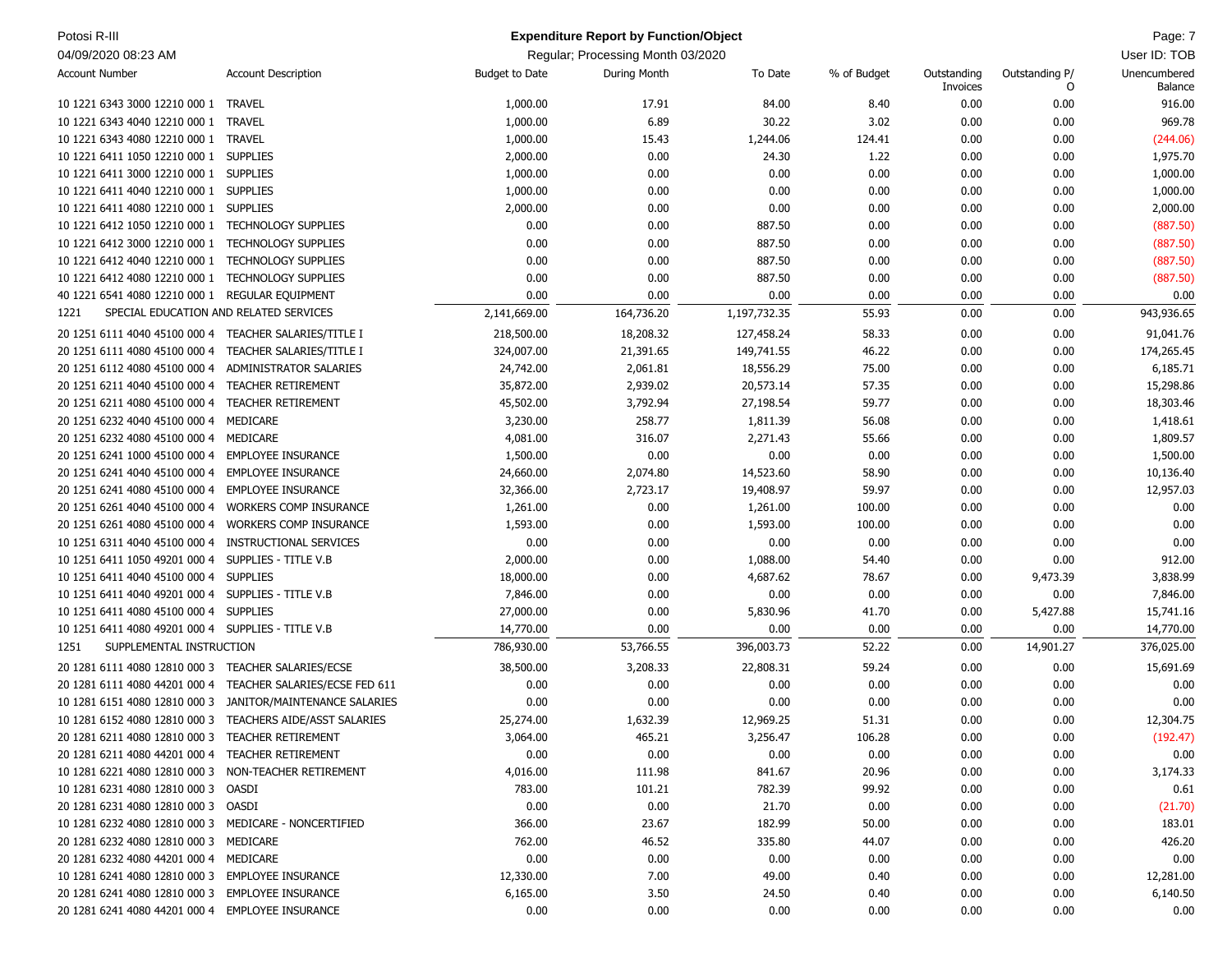| Potosi R-III                                            |                                                           |                | <b>Expenditure Report by Function/Object</b> |           |             |                         |                     | Page: 8                 |
|---------------------------------------------------------|-----------------------------------------------------------|----------------|----------------------------------------------|-----------|-------------|-------------------------|---------------------|-------------------------|
| 04/09/2020 08:23 AM                                     |                                                           |                | Regular; Processing Month 03/2020            |           |             |                         |                     | User ID: TOB            |
| <b>Account Number</b>                                   | <b>Account Description</b>                                | Budget to Date | During Month                                 | To Date   | % of Budget | Outstanding<br>Invoices | Outstanding P/<br>O | Unencumbered<br>Balance |
| 20 1281 6261 4080 12810 000 3  WORKERS COMP INSURANCE   |                                                           | 218.00         | 0.00                                         | 0.00      | 0.00        | 0.00                    | 0.00                | 218.00                  |
| 10 1281 6311 4080 12810 000 3                           | <b>INSTRUCTIONAL SERVICES</b>                             | 2,000.00       | 0.00                                         | 0.00      | 0.00        | 0.00                    | 0.00                | 2,000.00                |
| 10 1281 6312 4080 12810 000 3                           | INSTR PROG IMPROVEMENT SVCS                               | 500.00         | 0.00                                         | 0.00      | 0.00        | 0.00                    | 0.00                | 500.00                  |
| 10 1281 6335 4080 12810 000 3                           | <b>WATER AND SEWER</b>                                    | 1,000.00       | 0.00                                         | 0.00      | 0.00        | 0.00                    | 0.00                | 1,000.00                |
| 10 1281 6343 4080 12810 000 3                           | <b>TRAVEL</b>                                             | 275.00         | 0.00                                         | 0.00      | 0.00        | 0.00                    | 0.00                | 275.00                  |
| 10 1281 6411 4080 12810 000 3 SUPPLIES                  |                                                           | 1,700.00       | 0.00                                         | 529.61    | 31.15       | 0.00                    | 0.00                | 1,170.39                |
| 10 1281 6481 4080 12810 000 3 ELECTRIC                  |                                                           | 6,000.00       | 0.00                                         | 0.00      | 0.00        | 0.00                    | 0.00                | 6,000.00                |
| 10 1281 6482 4080 12810 000 3 NATURAL GAS               |                                                           | 600.00         | 0.00                                         | 0.00      | 0.00        | 0.00                    | 0.00                | 600.00                  |
| EARLY CHILDHOOL SPECIAL ED<br>1281                      |                                                           | 103,553.00     | 5,599.81                                     | 41,801.69 | 40.37       | 0.00                    | 0.00                | 61,751.31               |
| 20 1311 6111 1050 00000 000 3 TEACHER SALARIES/AG ED    |                                                           | 52,518.00      | 3,782.91                                     | 26,830.37 | 51.09       | 0.00                    | 0.00                | 25,687.63               |
| 20 1311 6131 1050 00000 000 3                           | SUPPLEMENTAL SALARIES                                     | 7,123.00       | 593.59                                       | 4,155.13  | 58.33       | 0.00                    | 0.00                | 2,967.87                |
| 20 1311 6211 1050 00000 000 3                           | <b>TEACHER RETIREMENT</b>                                 | 8,509.00       | 709.30                                       | 4,965.09  | 58.35       | 0.00                    | 0.00                | 3,543.91                |
| 20 1311 6232 1050 00000 000 3                           | MEDICARE                                                  | 762.00         | 60.52                                        | 428.72    | 56.26       | 0.00                    | 0.00                | 333.28                  |
| 20 1311 6241 1050 00000 000 3                           | <b>EMPLOYEE INSURANCE</b>                                 | 6,165.00       | 518.70                                       | 3,630.90  | 58.90       | 0.00                    | 0.00                | 2,534.10                |
| 20 1311 6261 1050 00000 000 3                           | <b>WORKERS COMP INSURANCE</b>                             | 297.00         | 0.00                                         | 0.00      | 0.00        | 0.00                    | 0.00                | 297.00                  |
| 10 1311 6343 1050 00000 000 1                           | <b>TRAVEL</b>                                             | 1,000.00       | 0.00                                         | 230.00    | 23.00       | 0.00                    | 0.00                | 770.00                  |
| 10 1311 6411 1050 00000 000 1                           | SUPPLIES (AG ED)                                          | 1,000.00       | 0.00                                         | 0.00      | 0.00        | 0.00                    | 0.00                | 1,000.00                |
| 10 1311 6411 1050 07600 000 1                           | SUPPLIES (FACS)                                           | 1,000.00       | 560.03                                       | 1,051.99  | 119.90      | 0.00                    | 147.04              | (199.03)                |
| 10 1311 6411 1050 33202 000 3                           | <b>SUPPLIES</b>                                           | 9,635.00       | 0.00                                         | 5,310.00  | 55.11       | 0.00                    | 0.00                | 4,325.00                |
| AGRICULTURAL EDUCATION<br>1311                          |                                                           | 88,009.00      | 6,225.05                                     | 46,602.20 | 53.12       | 0.00                    | 147.04              | 41,259.76               |
| 10 1371 6412 1050 00000 000 1 TECHNOLOGY GRANT SUPPLIES |                                                           | 25,198.00      | 0.00                                         | 18,678.99 | 74.13       | 0.00                    | 0.00                | 6,519.01                |
| <b>TECHNOLOGY GRANT</b><br>1371                         |                                                           | 25,198.00      | 0.00                                         | 18,678.99 | 74.13       | 0.00                    | 0.00                | 6,519.01                |
| 10 1411 6152 4080 00000 027 1                           | TEACHERS AIDE/ASST SALARIES                               | 0.00           | 108.27                                       | 1,013.53  | 0.00        | 0.00                    | 0.00                | (1,013.53)              |
| 10 1411 6221 4080 00000 027 1                           | NON-TEACHER RETIREMENT                                    | 0.00           | 7.43                                         | 69.53     | 0.00        | 0.00                    | 0.00                | (69.53)                 |
| 10 1411 6231 4080 00000 027 1                           | <b>OASDI</b>                                              | 0.00           | 6.71                                         | 62.45     | 0.00        | 0.00                    | 0.00                | (62.45)                 |
| 10 1411 6232 4080 00000 027 1                           | MEDICARE - NONCERTIFIED                                   | 0.00           | 1.57                                         | 14.60     | 0.00        | 0.00                    | 0.00                | (14.60)                 |
| 10 1411 6411 0000 00000 025 1                           | <b>TROJAN FUND</b>                                        | 0.00           | 0.00                                         | 0.00      | 0.00        | 0.00                    | 0.00                | 0.00                    |
| 10 1411 6411 0000 00000 088 1                           | <b>SODA MACHINES</b>                                      | 0.00           | 0.00                                         | (151.77)  | 0.00        | 0.00                    | 0.00                | 151.77                  |
| 10 1411 6411 1050 00000 000 1                           | <b>SUPPLIES</b>                                           | 148,000.00     | 0.00                                         | 0.00      | 0.00        | 0.00                    | 0.00                | 148,000.00              |
| 10 1411 6411 1050 00000 010 1                           | <b>COMPASS TEST</b>                                       | 0.00           | 0.00                                         | 1,250.00  | 0.00        | 0.00                    | 60.00               | (1,310.00)              |
| 10 1411 6411 1050 00000 011 1                           | STUDENT INCENTIVES                                        | 0.00           | 0.00                                         | 300.00    | 0.00        | 0.00                    | 0.00                | (300.00)                |
| 10 1411 6411 1050 00000 014 1                           | WRESTLING                                                 | 0.00           | 126.00                                       | 126.00    | 0.00        | 0.00                    | 0.00                | (126.00)                |
| 10 1411 6411 1050 00000 023 1                           | SOFTBALL CONCESSIONS                                      | 0.00           | 0.00                                         | 890.27    | 0.00        | 0.00                    | 293.88              | (1, 184.15)             |
| 10 1411 6411 1050 00000 031 1                           | <b>BASEBALL</b>                                           | 0.00           | 1,664.87                                     | 3,183.07  | 0.00        | 0.00                    | 1,593.64            | (4,776.71)              |
| 10 1411 6411 1050 00000 033 1 PEER CLUB                 |                                                           | 0.00           | 0.00                                         | 0.00      | 0.00        | 0.00                    | 0.00                | 0.00                    |
| 10 1411 6411 1050 00000 034 1 POMMIES                   |                                                           | 0.00           | 0.00                                         | 282.08    | 0.00        | 0.00                    | 0.00                | (282.08)                |
| 10 1411 6411 1050 00000 035 1 TENNIS                    |                                                           | 0.00           | 817.60                                       | 2,703.60  | 0.00        | 0.00                    | 0.00                | (2,703.60)              |
| 10 1411 6411 1050 00000 036 1 SUPPLIES                  |                                                           | 0.00           | 144.00                                       | 144.00    | 0.00        | 0.00                    | 0.00                | (144.00)                |
|                                                         | 10 1411 6411 1050 00000 040 1 CHEERLEADER BOYS BASKETBALL | 0.00           | 0.00                                         | 0.00      | 0.00        | 0.00                    | 0.00                | 0.00                    |
| 10 1411 6411 1050 00000 043 1 CONCESSION BASKETBALL     |                                                           | 0.00           | 0.00                                         | 72.00     | 0.00        | 0.00                    | 0.00                | (72.00)                 |
| 10 1411 6411 1050 00000 044 1                           | CONCESSION VOLLEYBALL                                     | 0.00           | 0.00                                         | 1,087.59  | 0.00        | 0.00                    | 2,500.00            | (3,587.59)              |
| 10 1411 6411 1050 00000 045 1 HELP CLUB                 |                                                           | 0.00           | 0.00                                         | 766.08    | 0.00        | 0.00                    | 0.00                | (766.08)                |
| 10 1411 6411 1050 00000 047 1 MISCELLANEOUS             |                                                           | 0.00           | 0.00                                         | 3,296.59  | 0.00        | 0.00                    | 0.00                | (3,296.59)              |
| 10 1411 6411 1050 00000 048 1 PROJECT GRADUATION        |                                                           | 0.00           | 0.00                                         | (493.95)  | 0.00        | 0.00                    | 0.00                | 493.95                  |
| 10 1411 6411 1050 00000 049 1 ART RESALE                |                                                           | 0.00           | 0.00                                         | 1,919.23  | 0.00        | 0.00                    | 0.00                | (1,919.23)              |
| 10 1411 6411 1050 00000 063 1 FOOTBALL RESALE           |                                                           | 0.00           | 0.00                                         | 1,532.70  | 0.00        | 0.00                    | 601.00              | (2, 133.70)             |
| 10 1411 6411 1050 00000 066 1 FFA                       |                                                           | 0.00           | 218.57                                       | 14,058.79 | 0.00        | 0.00                    | 0.00                | (14,058.79)             |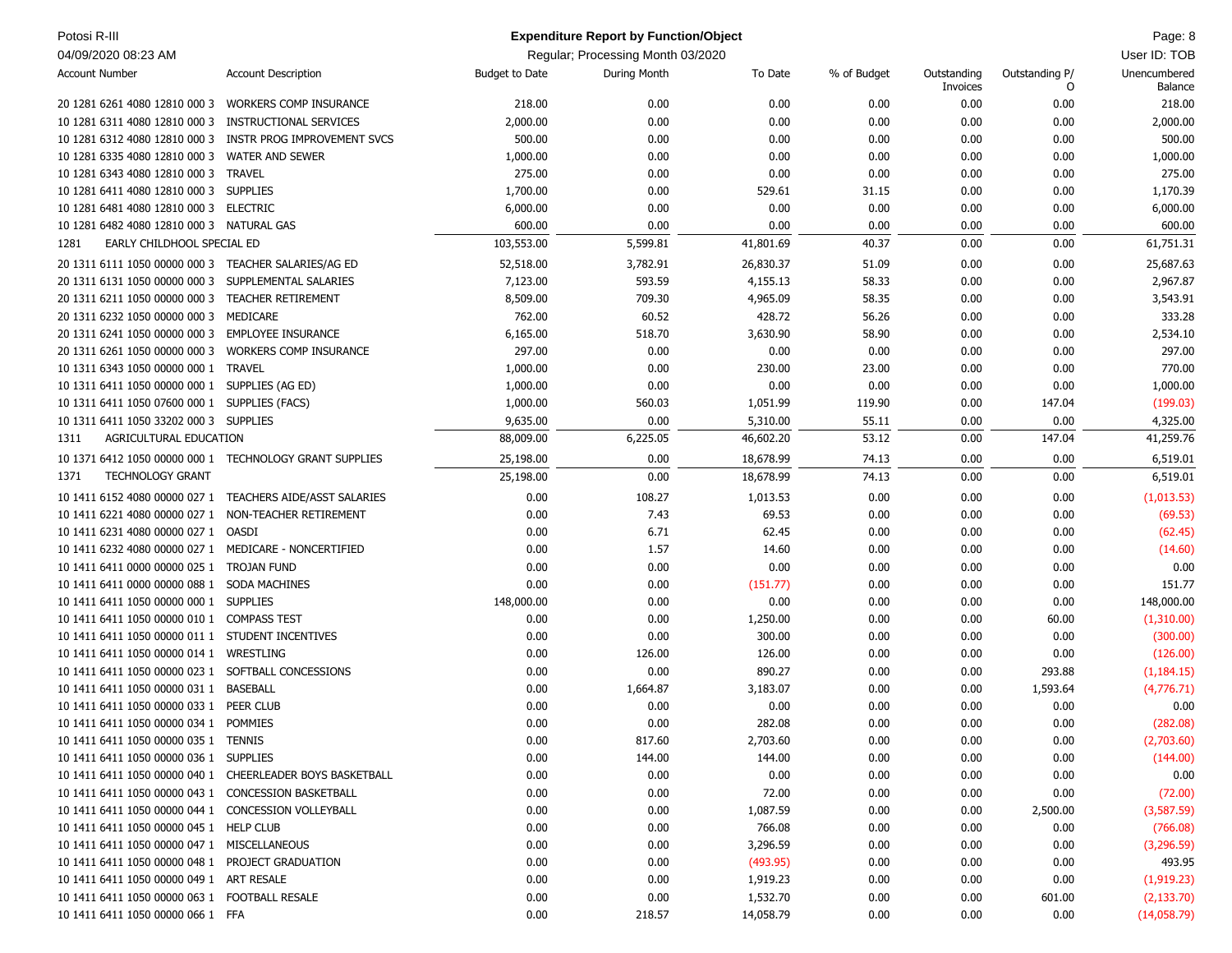| Potosi R-III                                          |                               |                       | <b>Expenditure Report by Function/Object</b> |             |             |                         |                     | Page: 9                 |
|-------------------------------------------------------|-------------------------------|-----------------------|----------------------------------------------|-------------|-------------|-------------------------|---------------------|-------------------------|
| 04/09/2020 08:23 AM                                   |                               |                       | Regular; Processing Month 03/2020            |             |             |                         |                     | User ID: TOB            |
| <b>Account Number</b>                                 | <b>Account Description</b>    | <b>Budget to Date</b> | During Month                                 | To Date     | % of Budget | Outstanding<br>Invoices | Outstanding P/<br>0 | Unencumbered<br>Balance |
| 10 1411 6411 1050 00000 067 1                         | <b>VOLLEYBALL RESALE</b>      | 0.00                  | 0.00                                         | 2,881.95    | 0.00        | 0.00                    | 0.00                | (2,881.95)              |
| 10 1411 6411 1050 00000 070 1                         | <b>CROSS COUNTRY SUPPLIES</b> | 0.00                  | 1,566.65                                     | 1,951.49    | 0.00        | 0.00                    | 0.00                | (1,951.49)              |
| 10 1411 6411 1050 00000 072 1                         | CHEERLEADER FOOTBALL          | 0.00                  | 0.00                                         | 0.00        | 0.00        | 0.00                    | 0.00                | 0.00                    |
| 10 1411 6411 1050 00000 073 1                         | <b>CONCESSION FOOTBALL</b>    | 0.00                  | 0.00                                         | 11,842.73   | 0.00        | 0.00                    | 355.61              | (12, 198.34)            |
| 10 1411 6411 1050 00000 074 1                         | CLASS OF 2017                 | 0.00                  | 2,596.60                                     | (3, 121.72) | 0.00        | 0.00                    | 700.00              | 2,421.72                |
| 10 1411 6411 1050 00000 075 1 FBLA                    |                               | 0.00                  | 195.00                                       | 897.58      | 0.00        | 0.00                    | 0.00                | (897.58)                |
| 10 1411 6411 1050 00000 076 1 FCCLA                   |                               | 0.00                  | 0.00                                         | 814.48      | 0.00        | 0.00                    | 400.00              | (1,214.48)              |
| 10 1411 6411 1050 00000 077 1 FHCC                    |                               | 0.00                  | 0.00                                         | 1,150.00    | 0.00        | 0.00                    | 0.00                | (1,150.00)              |
| 10 1411 6411 1050 00000 078 1 FTA                     |                               | 0.00                  | 0.00                                         | 500.00      | 0.00        | 0.00                    | 0.00                | (500.00)                |
| 10 1411 6411 1050 00000 081 1 CLASS OF 2015           |                               | 0.00                  | 0.00                                         | 2,189.78    | 0.00        | 0.00                    | 0.00                | (2, 189.78)             |
| 10 1411 6411 1050 00000 082 1 MUSIC - VOCAL           |                               | 0.00                  | 293.53                                       | 3,313.53    | 0.00        | 0.00                    | 3,689.05            | (7,002.58)              |
| 10 1411 6411 1050 00000 087 1                         | CLASS OF 2018                 | 0.00                  | 0.00                                         | 261.72      | 0.00        | 0.00                    | 0.00                | (261.72)                |
| 10 1411 6411 1050 00000 088 1 SODA MACHINES           |                               | 0.00                  | 0.00                                         | 2,500.00    | 0.00        | 0.00                    | 12.32               | (2, 512.32)             |
| 10 1411 6411 1050 00000 089 1 CLASS OF 2016           |                               | 0.00                  | 0.00                                         | 573.76      | 0.00        | 0.00                    | 0.00                | (573.76)                |
| 10 1411 6411 1050 00000 090 1 STUDENT COUNCIL         |                               | 0.00                  | 137.90                                       | 944.86      | 0.00        | 0.00                    | 420.00              | (1,364.86)              |
| 10 1411 6411 1050 00000 091 1                         | <b>GOLDEN MASK SOCIETY</b>    | 0.00                  | 293.52                                       | 4,160.76    | 0.00        | 0.00                    | 3,602.00            | (7,762.76)              |
| 10 1411 6411 1050 00000 093 1 YEARBOOK & PUBLICATIONS |                               | 0.00                  | 0.00                                         | 9,386.85    | 0.00        | 0.00                    | 0.00                | (9,386.85)              |
| 10 1411 6411 1050 00000 095 1 MISCELLANEOUS ATHLETIC  |                               | 0.00                  | 0.00                                         | 8,573.47    | 0.00        | 0.00                    | 1,060.80            | (9,634.27)              |
| 10 1411 6411 1050 00000 096 1 INSTR MUSIC             |                               | 0.00                  | 0.00                                         | 0.00        | 0.00        | 0.00                    | 0.00                | 0.00                    |
| 10 1411 6411 1050 00000 097 1 INDUST ARTS             |                               | 0.00                  | 0.00                                         | 1,649.40    | 0.00        | 0.00                    | 0.00                | (1,649.40)              |
| 10 1411 6411 1050 00000 100 1                         | CHESTER BAKER SCHOLARSHIP     | 0.00                  | 0.00                                         | 11,250.00   | 0.00        | 0.00                    | 0.00                | (11,250.00)             |
| 10 1411 6411 1050 00000 101 1 STUDENT AMBASSADORS     |                               | 0.00                  | 0.00                                         | 566.00      | 0.00        | 0.00                    | 0.00                | (566.00)                |
| 10 1411 6411 1050 00000 104 1                         | ROBOTICS SUPPLIES             | 0.00                  | 0.00                                         | 720.47      | 0.00        | 0.00                    | 29.95               | (750.42)                |
| 10 1411 6411 3000 00000 000 1 SUPPLIES                |                               | 83,500.00             | 0.00                                         | 0.00        | 0.00        | 0.00                    | 0.00                | 83,500.00               |
| 10 1411 6411 3000 00000 021 1 SUPPLIES                |                               | 0.00                  | 201.98                                       | 201.98      | 0.00        | 0.00                    | 0.00                | (201.98)                |
| 10 1411 6411 3000 00000 030 1 PHYSICAL EDUCATION      |                               | 0.00                  | 0.00                                         | 0.00        | 0.00        | 0.00                    | 0.00                | 0.00                    |
| 10 1411 6411 3000 00000 031 1 SUPPLIES                |                               | 0.00                  | 0.00                                         | 0.00        | 0.00        | 0.00                    | 895.39              | (895.39)                |
| 10 1411 6411 3000 00000 061 1 NATIONAL HONOR SOCIETY  |                               | 0.00                  | 105.98                                       | 105.98      | 0.00        | 0.00                    | 0.00                | (105.98)                |
| 10 1411 6411 3000 00000 064 1 TRACK/CROSS COUNTRY     |                               | 0.00                  | 0.00                                         | 128.59      | 0.00        | 0.00                    | 1,042.38            | (1, 170.97)             |
| 10 1411 6411 3000 00000 073 1                         | <b>CONCESSION FOOTBALL</b>    | 0.00                  | 0.00                                         | (221.50)    | 0.00        | 0.00                    | 0.00                | 221.50                  |
| 10 1411 6411 3000 00000 084 1 PRINCIPALS MISC         |                               | 0.00                  | 409.23                                       | 9,754.56    | 0.00        | 0.00                    | 1,722.46            | (11, 477.02)            |
| 10 1411 6411 3000 00000 088 1                         | SODA MACHINES                 | 0.00                  | 0.00                                         | 289.80      | 0.00        | 0.00                    | 0.00                | (289.80)                |
| 10 1411 6411 3000 00000 090 1 STUDENT COUNCIL         |                               | 0.00                  | 0.00                                         | 1,047.05    | 0.00        | 0.00                    | 0.00                | (1,047.05)              |
| 10 1411 6411 3000 00000 093 1 YEARBOOK & PUBLICATIONS |                               | 0.00                  | 0.00                                         | 523.30      | 0.00        | 0.00                    | 0.00                | (523.30)                |
| 10 1411 6411 3000 00000 095 1 MISCELLANEOUS           |                               | 0.00                  | 164.36                                       | 3,070.33    | 0.00        | 0.00                    | 413.00              | (3,483.33)              |
| 10 1411 6411 3000 00000 096 1 INSTR MUSIC             |                               | 0.00                  | 0.00                                         | 2,324.97    | 0.00        | 0.00                    | 90.95               | (2,415.92)              |
| 10 1411 6411 3000 00000 097 1 INDUST ARTS             |                               | 0.00                  | 0.00                                         | 59.00       | 0.00        | 0.00                    | 0.00                | (59.00)                 |
| 10 1411 6411 4040 00000 000 1 SUPPLIES                |                               | 2,930.00              | 0.00                                         | 0.00        | 0.00        | 0.00                    | 0.00                | 2,930.00                |
| 10 1411 6411 4040 00000 004 1 OUTDOOR ED YMCA         |                               | 0.00                  | 0.00                                         | 16,568.00   | 0.00        | 0.00                    | 0.00                | (16, 568.00)            |
| 10 1411 6411 4040 00000 005 1 SUPPLIES                |                               | 0.00                  | 0.00                                         | 1,860.00    | 0.00        | 0.00                    | 0.00                | (1,860.00)              |
| 10 1411 6411 4040 00000 006 1 SOCIAL COMMITTEE        |                               | 0.00                  | 55.00                                        | 195.00      | 0.00        | 0.00                    | 38.00               | (233.00)                |
| 10 1411 6411 4040 00000 011 1 STUDENT INCENTIVES      |                               | 0.00                  | 0.00                                         | 1,434.17    | 0.00        | 0.00                    | 0.00                | (1,434.17)              |
| 10 1411 6411 4040 00000 020 1 BOOK FAIR               |                               | 0.00                  | 0.00                                         | 4,995.43    | 0.00        | 0.00                    | 0.00                | (4,995.43)              |
| 10 1411 6411 4040 00000 082 1 MUSIC - VOCAL           |                               | 0.00                  | 20.00                                        | 1,702.31    | 0.00        | 0.00                    | 165.00              | (1,867.31)              |
| 10 1411 6411 4040 00000 084 1 PRINCIPALS MISC         |                               | 0.00                  | 0.00                                         | 0.00        | 0.00        | 0.00                    | 20.00               | (20.00)                 |
| 10 1411 6411 4040 00000 088 1 SODA MACHINES           |                               | 0.00                  | 0.00                                         | 777.76      | 0.00        | 0.00                    | 0.00                | (777.76)                |
| 10 1411 6411 4040 00000 106 1 SUPPLIES                |                               | 0.00                  | 39.95                                        | 8,021.04    | 0.00        | 0.00                    | 0.00                | (8,021.04)              |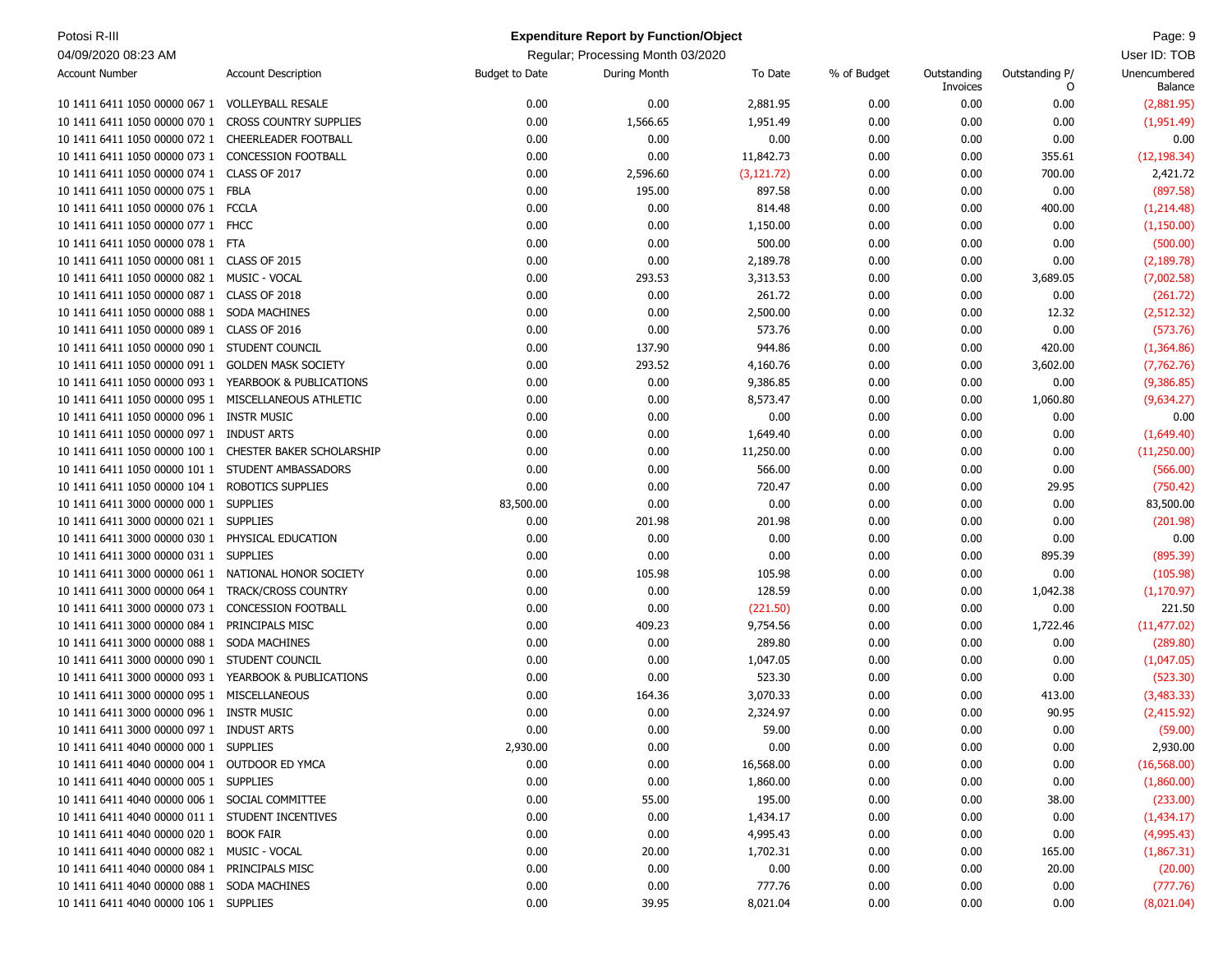| Potosi R-III                                              |                                                              |                       | <b>Expenditure Report by Function/Object</b> |            |             |                         |                     | Page: 10                |
|-----------------------------------------------------------|--------------------------------------------------------------|-----------------------|----------------------------------------------|------------|-------------|-------------------------|---------------------|-------------------------|
| 04/09/2020 08:23 AM                                       |                                                              |                       | Regular; Processing Month 03/2020            |            |             |                         |                     | User ID: TOB            |
| <b>Account Number</b>                                     | <b>Account Description</b>                                   | <b>Budget to Date</b> | During Month                                 | To Date    | % of Budget | Outstanding<br>Invoices | Outstanding P/<br>O | Unencumbered<br>Balance |
| 10 1411 6411 4080 00000 000 1 SUPPLIES                    |                                                              | 22,700.00             | 0.00                                         | 406.99     | 1.79        | 0.00                    | 0.00                | 22,293.01               |
| 10 1411 6411 4080 00000 011 1 STUDENT INCENTIVES          |                                                              | 0.00                  | 70.01                                        | 2,916.05   | 0.00        | 0.00                    | 102.52              | (3,018.57)              |
| 10 1411 6411 4080 00000 020 1                             | <b>BOOK FAIR</b>                                             | 0.00                  | 0.00                                         | 7,441.96   | 0.00        | 0.00                    | 0.00                | (7,441.96)              |
| 10 1411 6411 4080 00000 027 1                             | PRESCHOOL                                                    | 0.00                  | 0.00                                         | 247.21     | 0.00        | 0.00                    | 0.00                | (247.21)                |
| 10 1411 6411 4080 00000 037 1 SUPPLIES                    |                                                              | 0.00                  | 0.00                                         | 0.00       | 0.00        | 0.00                    | 0.00                | 0.00                    |
| 10 1411 6411 4080 00000 059 1 BUILDING RENTALS            |                                                              | 0.00                  | 125.00                                       | 125.00     | 0.00        | 0.00                    | 0.00                | (125.00)                |
| 10 1411 6411 4080 00000 060 1 PENCIL & PAPER FUND         |                                                              | 0.00                  | 0.00                                         | 791.45     | 0.00        | 0.00                    | 0.00                | (791.45)                |
| 10 1411 6411 4080 00000 071 1                             | ART CLUB                                                     | 0.00                  | 181.75                                       | 181.75     | 0.00        | 0.00                    | 421.50              | (603.25)                |
| 10 1411 6411 4080 00000 088 1 SODA MACHINES               |                                                              | 0.00                  | 0.00                                         | 99.94      | 0.00        | 0.00                    | 37.87               | (137.81)                |
| 10 1411 6411 4080 00000 095 1                             | MISCELLANEOUS                                                | 0.00                  | 0.00                                         | 716.56     | 0.00        | 0.00                    | 0.00                | (716.56)                |
| STUDENT ACTIVITIES<br>1411                                |                                                              | 257,130.00            | 9,551.48                                     | 160,898.18 | 70.46       | 0.00                    | 20,267.32           | 75,964.50               |
| 10 1421 6131 1050 14200 000 1 SUPPLEMENTAL SALARIES       |                                                              | 578.00                | 405.88                                       | 1,623.52   | 280.89      | 0.00                    | 0.00                | (1,045.52)              |
| 20 1421 6131 1050 14200 000 3                             | SUPPLEMENTAL SALARIES                                        | 169,194.00            | 12,599.11                                    | 90,882.23  | 53.71       | 0.00                    | 0.00                | 78,311.77               |
| 10 1421 6131 3000 14200 000 1 SUPPLEMENTAL SALARIES       |                                                              | 4,235.04              | 352.92                                       | 2,470.44   | 58.33       | 0.00                    | 0.00                | 1,764.60                |
| 20 1421 6131 3000 14200 000 3                             | SUPPLEMENTAL SALARIES                                        | 92,439.96             | 7,109.51                                     | 47,880.51  | 51.80       | 0.00                    | 0.00                | 44,559.45               |
| 20 1421 6131 4040 14200 000 3                             | SUPPLEMENTAL SALARIES                                        | 10,010.00             | 64.17                                        | 449.19     | 4.49        | 0.00                    | 0.00                | 9,560.81                |
| 20 1421 6131 4080 14200 000 3                             | SUPPLEMENTAL SALARIES                                        | 15,015.00             | 50.00                                        | 120.00     | 0.80        | 0.00                    | 0.00                | 14,895.00               |
| 20 1421 6211 1050 14200 000 3                             | <b>TEACHER RETIREMENT</b>                                    | 24,533.00             | 1,826.94                                     | 13,178.39  | 53.72       | 0.00                    | 0.00                | 11,354.61               |
| 20 1421 6211 3000 14200 000 3                             | <b>TEACHER RETIREMENT</b>                                    | 14,018.00             | 1,026.22                                     | 6,910.16   | 49.29       | 0.00                    | 0.00                | 7,107.84                |
| 20 1421 6211 4040 14200 000 3                             | <b>TEACHER RETIREMENT</b>                                    | 1,451.00              | 9.31                                         | 65.17      | 4.49        | 0.00                    | 0.00                | 1,385.83                |
| 10 1421 6221 1050 14200 000 1                             | NON-TEACHER RETIREMENT                                       | 0.00                  | 27.85                                        | 111.40     | 0.00        | 0.00                    | 0.00                | (111.40)                |
| 10 1421 6221 1050 14200 000 3                             | NON-TEACHER RETIREMENT                                       | 40.00                 | 0.00                                         | 0.00       | 0.00        | 0.00                    | 0.00                | 40.00                   |
| 10 1421 6221 3000 14200 000 1                             | NON-TEACHER RETIREMENT                                       | 0.00                  | 24.21                                        | 169.47     | 0.00        | 0.00                    | 0.00                | (169.47)                |
| 10 1421 6231 1050 14200 000 1                             | OASDI                                                        | 36.00                 | 25.16                                        | 100.64     | 279.56      | 0.00                    | 0.00                | (64.64)                 |
| 10 1421 6231 3000 14200 000 1 OASDI                       |                                                              | 0.00                  | 21.88                                        | 153.16     | 0.00        | 0.00                    | 0.00                | (153.16)                |
| 20 1421 6231 3000 14200 000 3                             | OASDI                                                        | 0.00                  | 5.95                                         | 41.65      | 0.00        | 0.00                    | 0.00                | (41.65)                 |
| 10 1421 6232 1050 14200 000 1                             | MEDICARE                                                     | 8.00                  | 5.88                                         | 23.52      | 294.00      | 0.00                    | 0.00                | (15.52)                 |
| 20 1421 6232 1050 14200 000 3                             | MEDICARE                                                     | 2,453.00              | 181.71                                       | 1,311.45   | 53.46       | 0.00                    | 0.00                | 1,141.55                |
| 10 1421 6232 3000 14200 000 1                             | MEDICARE                                                     | 61.44                 | 5.12                                         | 35.84      | 58.33       | 0.00                    | 0.00                | 25.60                   |
| 20 1421 6232 3000 14200 000 3                             | MEDICARE                                                     | 1,340.56              | 102.51                                       | 689.51     | 51.43       | 0.00                    | 0.00                | 651.05                  |
| 20 1421 6232 4040 14200 000 3                             | MEDICARE                                                     | 145.00                | 0.92                                         | 6.44       | 4.44        | 0.00                    | 0.00                | 138.56                  |
| 20 1421 6232 4080 14200 000 3                             | MEDICARE                                                     | 218.00                | 0.72                                         | 1.73       | 0.79        | 0.00                    | 0.00                | 216.27                  |
|                                                           | 10 1421 6313 1050 14200 000 1 PUPIL SERVICES (ATHLETIC MISC) | 2,500.00              | 140.00                                       | 760.00     | 30.40       | 0.00                    | 0.00                | 1,740.00                |
| 10 1421 6313 1050 14210 000 1 PUPIL SERVICES (BASEBALL)   |                                                              | 3,500.00              | 0.00                                         | 60.00      | 20.37       | 0.00                    | 652.79              | 2,787.21                |
| 10 1421 6313 1050 14220 000 1 PUPIL SERVICES (BASKETBALL) |                                                              | 6,000.00              | 0.00                                         | 5,931.50   | 98.86       | 0.00                    | 0.00                | 68.50                   |
| 10 1421 6313 1050 14230 000 1 PUPIL SERVICES (FOOTBALL)   |                                                              | 6,500.00              | 0.00                                         | 5,690.00   | 87.54       | 0.00                    | 0.00                | 810.00                  |
| 10 1421 6313 1050 14240 000 1 PUPIL SERVICES (TRACK/CC)   |                                                              | 8,000.00              | 1,320.00                                     | 5,320.00   | 82.75       | 0.00                    | 1,300.00            | 1,380.00                |
| 10 1421 6313 1050 14250 000 1 PUPIL SERVICES (VOLLEYBALL) |                                                              | 5,000.00              | 0.00                                         | 3,470.09   | 69.40       | 0.00                    | 0.00                | 1,529.91                |
| 10 1421 6313 1050 14270 000 1 PUPIL SERVICES (CHEER)      |                                                              | 250.00                | 0.00                                         | 0.00       | 0.00        | 0.00                    | 0.00                | 250.00                  |
| 10 1421 6313 1050 14280 000 1 PUPIL SERVICES (THEATER)    |                                                              | 1,000.00              | 0.00                                         | 973.14     | 97.31       | 0.00                    | 0.00                | 26.86                   |
| 10 1421 6313 1050 14300 000 1 PUPIL SERVICES (GOLF)       |                                                              | 4,200.00              | 0.00                                         | 0.00       | 0.00        | 0.00                    | 0.00                | 4,200.00                |
| 10 1421 6313 1050 14310 000 1 PUPIL SERVICES (BAND)       |                                                              | 3,500.00              | 0.00                                         | 2,908.99   | 83.11       | 0.00                    | 0.00                | 591.01                  |
|                                                           | 10 1421 6313 1050 14320 000 1 PUPIL SERVICES (VOCAL MUSIC)   | 300.00                | 225.00                                       | 1,082.00   | 360.67      | 0.00                    | 0.00                | (782.00)                |
|                                                           | 10 1421 6313 1050 14330 000 1 PUPIL SERVICES (ACADEMIC TEAM) | 300.00                | 0.00                                         | 0.00       | 0.00        | 0.00                    | 0.00                | 300.00                  |
| 10 1421 6313 1050 14340 000 1 PUPIL SERVICES (SOFTBALL)   |                                                              | 4,000.00              | 0.00                                         | 200.00     | 5.00        | 0.00                    | 0.00                | 3,800.00                |
| 10 1421 6313 1050 14360 000 1 PUPIL SERVICES (WRESTLING)  |                                                              | 1,500.00              | 0.00                                         | 2,241.63   | 159.00      | 0.00                    | 143.40              | (885.03)                |
| 10 1421 6313 3000 14210 000 1 PUPIL SERVICES (BASEBALL)   |                                                              | 1,000.00              | 0.00                                         | 0.00       | 0.00        | 0.00                    | 0.00                | 1,000.00                |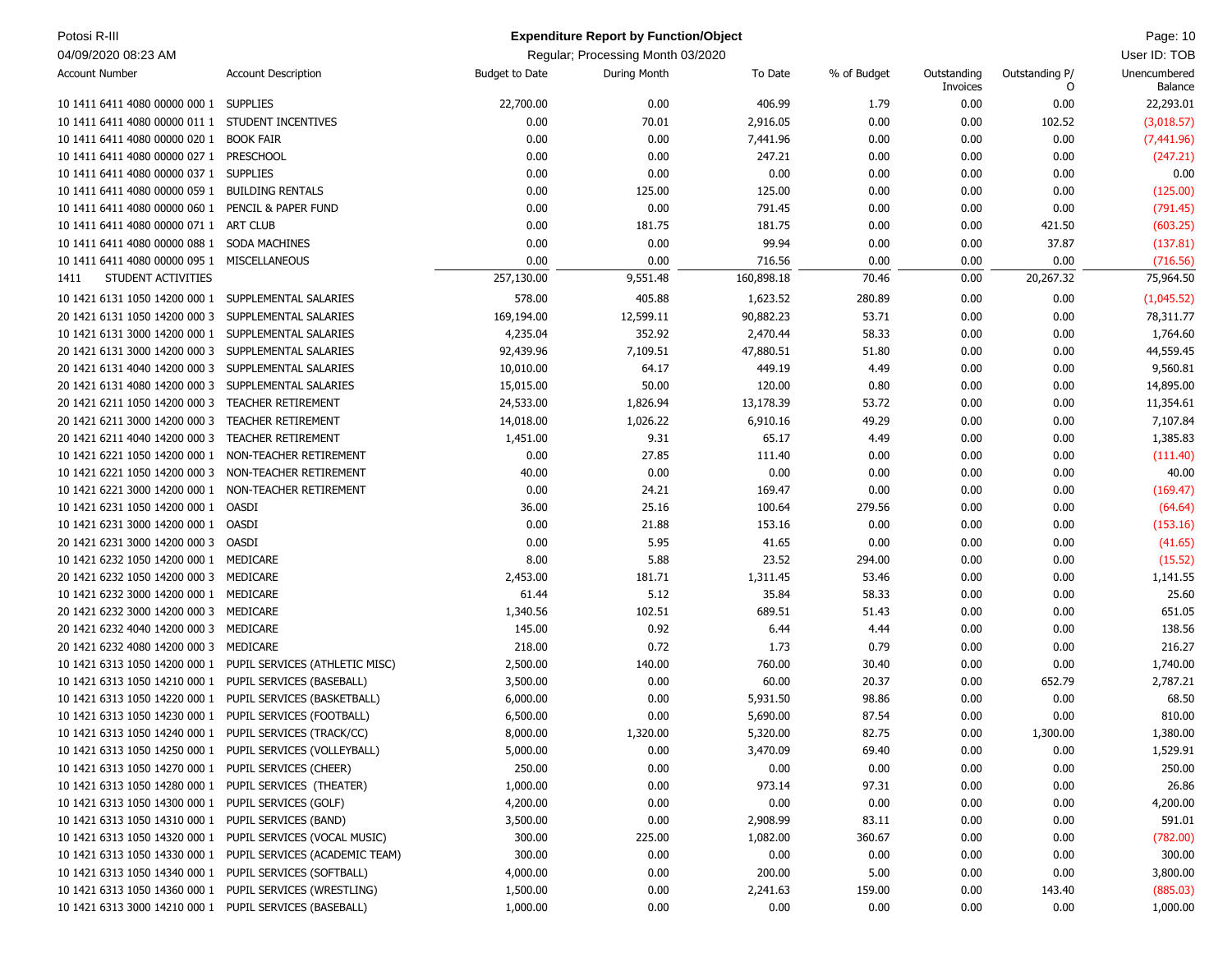| Potosi R-III                                           |                                                                     |                       | <b>Expenditure Report by Function/Object</b> |           |             |                         |                     | Page: 11                |
|--------------------------------------------------------|---------------------------------------------------------------------|-----------------------|----------------------------------------------|-----------|-------------|-------------------------|---------------------|-------------------------|
| 04/09/2020 08:23 AM                                    |                                                                     |                       | Regular; Processing Month 03/2020            |           |             |                         |                     | User ID: TOB            |
| <b>Account Number</b>                                  | <b>Account Description</b>                                          | <b>Budget to Date</b> | During Month                                 | To Date   | % of Budget | Outstanding<br>Invoices | Outstanding P/<br>0 | Unencumbered<br>Balance |
|                                                        | 10 1421 6313 3000 14220 000 1 PUPIL SERVICES (BASKETBALL)           | 1,500.00              | 0.00                                         | 1,300.00  | 86.67       | 0.00                    | 0.00                | 200.00                  |
| 10 1421 6313 3000 14230 000 1                          | PUPIL SERVICES (FOOTBALL)                                           | 1,600.00              | 0.00                                         | 1,560.00  | 97.50       | 0.00                    | 0.00                | 40.00                   |
| 10 1421 6313 3000 14240 000 1                          | PUPIL SERVICES (TRACK/CC)                                           | 3,000.00              | 0.00                                         | 150.00    | 48.33       | 0.00                    | 1,300.00            | 1,550.00                |
| 10 1421 6313 3000 14250 000 1                          | PUPIL SERVICES (VOLLEYBALL)                                         | 2,000.00              | 0.00                                         | 1,850.00  | 92.50       | 0.00                    | 0.00                | 150.00                  |
| 10 1421 6313 3000 14330 000 1                          | PUPIL SERVICES (ACADEMIC TEAM)                                      | 200.00                | 0.00                                         | 0.00      | 0.00        | 0.00                    | 0.00                | 200.00                  |
| 10 1421 6313 3000 14360 000 1                          | PUPIL SERVICES (WRESTLING)                                          | 750.00                | 0.00                                         | 100.00    | 13.33       | 0.00                    | 0.00                | 650.00                  |
| 10 1421 6332 1050 14230 000 1                          | REPAIR & MAINTENANCE (FOOTBALL)                                     | 4,000.00              | 0.00                                         | 3,285.20  | 82.13       | 0.00                    | 0.00                | 714.80                  |
| 10 1421 6332 3000 14230 000 1                          | REPAIR & MAINTENANCE (FOOTBALL)                                     | 1,500.00              | 0.00                                         | 0.00      | 0.00        | 0.00                    | 0.00                | 1,500.00                |
| 10 1421 6343 1050 14200 000 1 TRAVEL (ATHLETIC MISC)   |                                                                     | 2,000.00              | 232.89                                       | 689.89    | 40.87       | 0.00                    | 127.51              | 1,182.60                |
| 10 1421 6343 1050 14210 000 1                          | TRAVEL (BASEBALL)                                                   | 800.00                | 0.00                                         | 0.00      | 100.00      | 0.00                    | 800.00              | 0.00                    |
| 10 1421 6343 1050 14220 000 1                          | TRAVEL (BASKETBALL)                                                 | 900.00                | 52.20                                        | 63.90     | 83.57       | 0.00                    | 688.24              | 147.86                  |
| 10 1421 6343 1050 14230 000 1                          | <b>TRAVEL (FOOTBALL)</b>                                            | 1,000.00              | 0.00                                         | 1,768.18  | 190.77      | 0.00                    | 139.50              | (907.68)                |
| 10 1421 6343 1050 14240 000 1                          | TRAVEL (TRACK/CC)                                                   | 1,000.00              | 0.00                                         | 387.00    | 38.70       | 0.00                    | 0.00                | 613.00                  |
| 10 1421 6343 1050 14250 000 1                          | TRAVEL (VOLLEYBALL)                                                 | 600.00                | 0.00                                         | 496.04    | 82.67       | 0.00                    | 0.00                | 103.96                  |
| 10 1421 6343 1050 14260 000 1 TRAVEL (TENNIS)          |                                                                     | 200.00                | 0.00                                         | 173.75    | 86.88       | 0.00                    | 0.00                | 26.25                   |
| 10 1421 6343 1050 14270 000 1 TRAVEL (CHEER)           |                                                                     | 400.00                | 0.00                                         | 95.85     | 23.96       | 0.00                    | 0.00                | 304.15                  |
| 10 1421 6343 1050 14300 000 1                          | TRAVEL (GOLF)                                                       | 500.00                | 0.00                                         | 0.00      | 0.00        | 0.00                    | 0.00                | 500.00                  |
| 10 1421 6343 1050 14340 000 1                          | TRAVEL (SOFTBALL)                                                   | 500.00                | 0.00                                         | 0.00      | 475.20      | 0.00                    | 2,376.00            | (1,876.00)              |
| 10 1421 6343 1050 14360 000 1                          | TRAVEL (WRESTLING)                                                  | 1,000.00              | 143.40                                       | 191.10    | 126.40      | 0.00                    | 1,072.93            | (264.03)                |
| 10 1421 6343 3000 14220 000 1                          | TRAVEL (BASKETBALL)                                                 | 250.00                | 0.00                                         | 0.00      | 0.00        | 0.00                    | 0.00                | 250.00                  |
| 10 1421 6343 3000 14230 000 1                          | TRAVEL (FOOTBALL)                                                   | 250.00                | 0.00                                         | 0.00      | 0.00        | 0.00                    | 0.00                | 250.00                  |
| 10 1421 6343 3000 14250 000 1                          | TRAVEL (VOLLEYBALL)                                                 | 200.00                | 0.00                                         | 100.00    | 50.00       | 0.00                    | 0.00                | 100.00                  |
| 10 1421 6343 3000 14360 000 1                          | TRAVEL (WRESTLING)                                                  | 500.00                | 0.00                                         | 0.00      | 0.00        | 0.00                    | 0.00                | 500.00                  |
| 10 1421 6371 1050 14200 000 1                          | DUES & MEMBERSHIPS (ATHL MISC)                                      | 3,500.00              | 0.00                                         | 4,686.18  | 133.89      | 0.00                    | 0.00                | (1, 186.18)             |
|                                                        | 10 1421 6371 1050 14230 000 1 DUES & MEMBERSHIPS (FOOTBALL)         | 250.00                | 0.00                                         | 150.00    | 60.00       | 0.00                    | 0.00                | 100.00                  |
|                                                        | 10 1421 6371 3000 14200 000 1 DUES & MEMBERSHIPS (ATHLETIC<br>MISC) | 1,500.00              | 0.00                                         | 0.00      | 0.00        | 0.00                    | 0.00                | 1,500.00                |
| 10 1421 6411 1050 14200 000 1 SUPPLIES (ATHL MISC)     |                                                                     | 15,000.00             | 1,023.20                                     | 17,631.05 | 118.14      | 0.00                    | 90.00               | (2,721.05)              |
| 10 1421 6411 1050 14210 000 1                          | SUPPLIES (BASEBALL)                                                 | 3,100.00              | 251.89                                       | 3,003.89  | 100.00      | 0.00                    | 96.11               | 0.00                    |
| 10 1421 6411 1050 14220 000 1                          | SUPPLIES (BASKETBALL)                                               | 4,500.00              | 0.00                                         | 4,002.39  | 90.10       | 0.00                    | 52.20               | 445.41                  |
| 10 1421 6411 1050 14230 000 1                          | SUPPLIES (FOOTBALL)                                                 | 16,000.00             | 0.00                                         | 17,270.57 | 117.53      | 0.00                    | 1,535.00            | (2,805.57)              |
| 10 1421 6411 1050 14240 000 1                          | SUPPLIES (TRACK/CC)                                                 | 8,800.00              | 733.00                                       | 14,843.76 | 168.79      | 0.00                    | 10.00               | (6,053.76)              |
| 10 1421 6411 1050 14250 000 1 SUPPLIES (VOLLEYBALL)    |                                                                     | 3,200.00              | 0.00                                         | 1,585.74  | 49.55       | 0.00                    | 0.00                | 1,614.26                |
| 10 1421 6411 1050 14260 000 1 SUPPLIES (TENNIS)        |                                                                     | 600.00                | 109.44                                       | 305.36    | 50.89       | 0.00                    | 0.00                | 294.64                  |
| 10 1421 6411 1050 14270 000 1 SUPPLIES (CHEER)         |                                                                     | 1,500.00              | 0.00                                         | 0.00      | 30.50       | 0.00                    | 457.48              | 1,042.52                |
| 10 1421 6411 1050 14280 000 1 SUPPLIES (THEATER)       |                                                                     | 750.00                | 0.00                                         | 735.50    | 128.70      | 0.00                    | 229.75              | (215.25)                |
| 10 1421 6411 1050 14290 000 1 SUPPLIES (POMMIES)       |                                                                     | 1,000.00              | 0.00                                         | 900.22    | 90.02       | 0.00                    | 0.00                | 99.78                   |
| 10 1421 6411 1050 14300 000 1 SUPPLIES (GOLF)          |                                                                     | 1,500.00              | 1,064.00                                     | 1,064.00  | 70.93       | 0.00                    | 0.00                | 436.00                  |
| 10 1421 6411 1050 14310 000 1 SUPPLIES (BAND)          |                                                                     | 5,000.00              | 0.00                                         | 5,096.85  | 101.94      | 0.00                    | 0.00                | (96.85)                 |
| 10 1421 6411 1050 14330 000 1 SUPPLIES (ACADEMIC TEAM) |                                                                     | 500.00                | 0.00                                         | 0.00      | 0.00        | 0.00                    | 0.00                | 500.00                  |
| 10 1421 6411 1050 14340 000 1 SUPPLIES (SOFTBALL)      |                                                                     | 2,000.00              | 0.00                                         | 49.99     | 35.80       | 0.00                    | 665.98              | 1,284.03                |
| 10 1421 6411 1050 14350 000 1 SUPPLIES (FLAGS)         |                                                                     | 2,000.00              | 0.00                                         | 1,988.27  | 99.41       | 0.00                    | 0.00                | 11.73                   |
| 10 1421 6411 1050 14360 000 1 SUPPLIES (WRESTLING)     |                                                                     | 2,000.00              | 0.00                                         | 2,228.92  | 111.45      | 0.00                    | 0.00                | (228.92)                |
| 10 1421 6411 3000 00000 000 1 SUPPLIES (BAND)          |                                                                     | 0.00                  | 0.00                                         | 508.33    | 0.00        | 0.00                    | 0.00                | (508.33)                |
| 10 1421 6411 3000 14200 000 1 SUPPLIES (ATHLETIC MISC) |                                                                     | 1,000.00              | 0.00                                         | 840.00    | 84.00       | 0.00                    | 0.00                | 160.00                  |
| 10 1421 6411 3000 14210 000 1 SUPPLIES (BASEBALL)      |                                                                     | 1,500.00              | 0.00                                         | 1,370.02  | 91.33       | 0.00                    | 0.00                | 129.98                  |
| 10 1421 6411 3000 14220 000 1 SUPPLIES (BASKETBALL)    |                                                                     | 3,200.00              | 0.00                                         | 3,039.00  | 94.97       | 0.00                    | 0.00                | 161.00                  |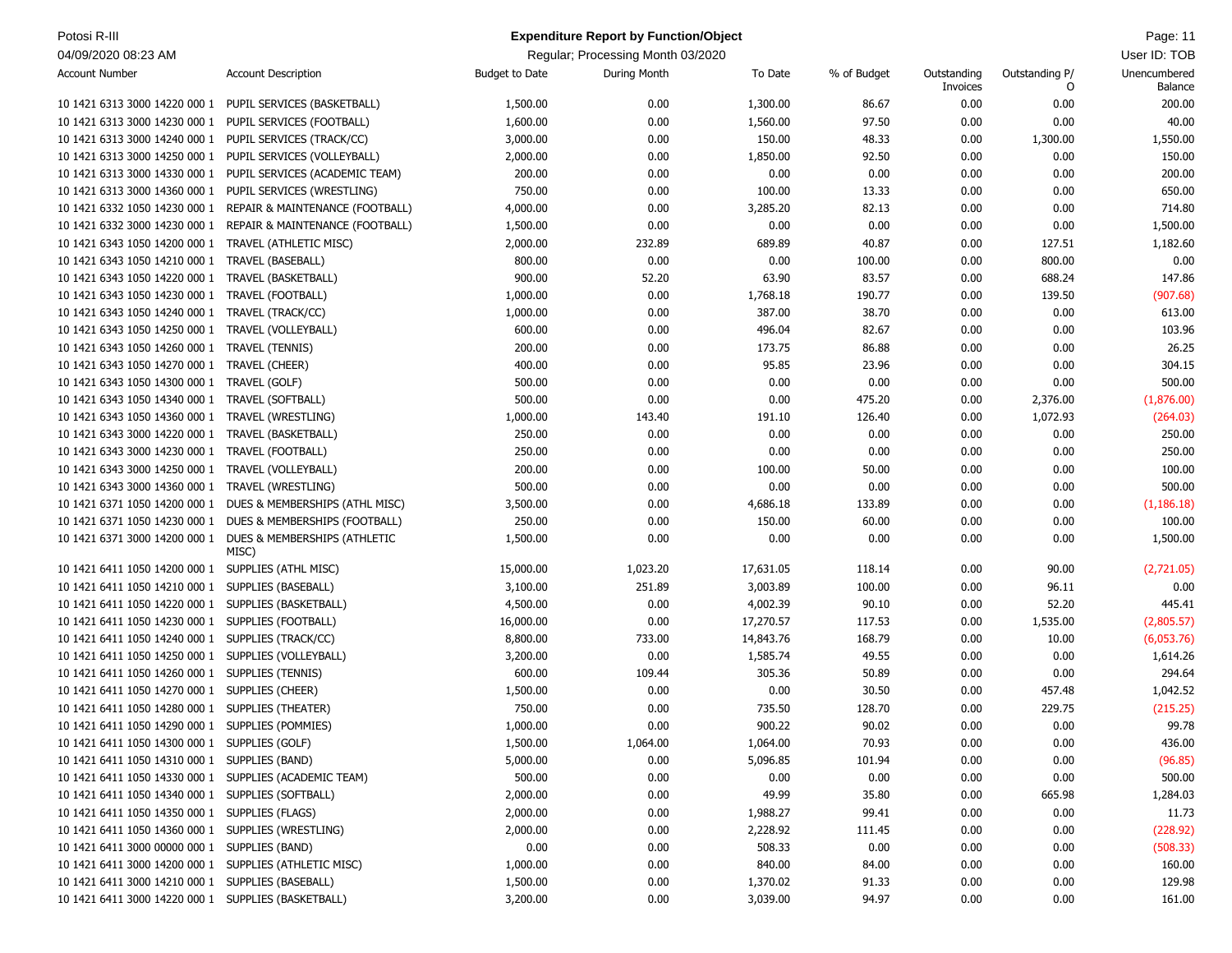| Potosi R-III                                         |                                                                |                       | <b>Expenditure Report by Function/Object</b> |            |             |                         |                     | Page: 12                |
|------------------------------------------------------|----------------------------------------------------------------|-----------------------|----------------------------------------------|------------|-------------|-------------------------|---------------------|-------------------------|
| 04/09/2020 08:23 AM                                  |                                                                |                       | Regular; Processing Month 03/2020            |            |             |                         |                     | User ID: TOB            |
| <b>Account Number</b>                                | <b>Account Description</b>                                     | <b>Budget to Date</b> | During Month                                 | To Date    | % of Budget | Outstanding<br>Invoices | Outstanding P/<br>0 | Unencumbered<br>Balance |
| 10 1421 6411 3000 14230 000 1                        | SUPPLIES (FOOTBALL)                                            | 3,500.00              | 0.00                                         | 5,678.00   | 184.11      | 0.00                    | 766.00              | (2,944.00)              |
| 10 1421 6411 3000 14240 000 1                        | <b>SUPPLIES</b>                                                | 1,700.00              | 166.00                                       | 439.38     | 544.40      | 0.00                    | 8,815.50            | (7, 554.88)             |
| 10 1421 6411 3000 14250 000 1                        | SUPPLIES (VOLLEYBALL)                                          | 500.00                | 0.00                                         | 479.17     | 95.83       | 0.00                    | 0.00                | 20.83                   |
| 10 1421 6411 3000 14270 000 1                        | SUPPLIES (CHEER)                                               | 500.00                | 0.00                                         | 477.42     | 95.48       | 0.00                    | 0.00                | 22.58                   |
| 10 1421 6411 3000 14360 000 1                        | SUPPLIES (WRESTLING)                                           | 1,000.00              | 0.00                                         | 414.36     | 41.44       | 0.00                    | 0.00                | 585.64                  |
| 40 1421 6541 1050 14200 000 1                        | EQUIPMENT - MISC ATHLETIC                                      | 15,000.00             | 0.00                                         | 0.00       | 0.00        | 0.00                    | 0.00                | 15,000.00               |
| 40 1421 6541 1050 14310 000 1                        | <b>REGUALR EQUIPMENT (BAND)</b>                                | 20,000.00             | 0.00                                         | 16,100.00  | 80.50       | 0.00                    | 0.00                | 3,900.00                |
| 40 1421 6541 1050 14320 000 1                        | REGULAR EQUIPMENT (VOCAL MUSIC)                                | 4,000.00              | 0.00                                         | 0.00       | 0.00        | 0.00                    | 0.00                | 4,000.00                |
| 40 1421 6541 3000 14210 000 1                        | <b>BASEBALL EQUIPMENT</b>                                      | 1,500.00              | 1,501.00                                     | 1,501.00   | 100.07      | 0.00                    | 0.00                | (1.00)                  |
| <b>ATHLETICS</b><br>1421                             |                                                                | 534,076.00            | 30,807.99                                    | 313,462.05 | 62.68       | 0.00                    | 21,318.39           | 199,295.56              |
| 10 1621 6411 1050 00000 000 1 SUPPLIES               |                                                                | 2,000.00              | 0.00                                         | 0.00       | 0.00        | 0.00                    | 0.00                | 2,000.00                |
| ADVANCED ADULT EDUCATION<br>1621                     |                                                                | 2,000.00              | 0.00                                         | 0.00       | 0.00        | 0.00                    | 0.00                | 2,000.00                |
|                                                      | 20 1911 6311 1050 00000 000 3 TUITION TO OTHER DIST W/IN STATE | 3,750.00              | 2,542.20                                     | 13,499.76  | 359.99      | 0.00                    | 0.00                | (9,749.76)              |
|                                                      | 20 1911 6311 3000 00000 000 3 TUITION TO OTHER DIST W/IN STATE | 3,750.00              | 0.00                                         | 781.19     | 20.83       | 0.00                    | 0.00                | 2,968.81                |
|                                                      | 20 1911 6311 4040 00000 000 3 TUITION TO OTHER DIST W/IN STATE | 3,750.00              | 0.00                                         | 3,230.56   | 86.15       | 0.00                    | 0.00                | 519.44                  |
|                                                      | 20 1911 6311 4080 00000 000 3 TUITION TO OTHER DIST W/IN STATE | 3,750.00              | 0.00                                         | 2,959.57   | 78.92       | 0.00                    | 0.00                | 790.43                  |
| TUITION TO OTHER DISTRICTS W/IN STATE<br>1911        |                                                                | 15,000.00             | 2,542.20                                     | 20,471.08  | 136.47      | 0.00                    | 0.00                | (5,471.08)              |
|                                                      |                                                                |                       |                                              |            |             |                         |                     |                         |
| 20 1921 6311 1050 00000 000 3 UNITEC                 |                                                                | 145,000.00            | 0.00                                         | 159,994.00 | 110.34      | 0.00                    | 0.00                | (14,994.00)             |
| <b>UNITEC</b><br>1921                                |                                                                | 145,000.00            | 0.00                                         | 159,994.00 | 110.34      | 0.00                    | 0.00                | (14,994.00)             |
| 20 1931 6311 1050 12210 000 3 STATE SCHOOL TUITION   |                                                                | 50,000.00             | 0.00                                         | 29,059.84  | 58.12       | 0.00                    | 0.00                | 20,940.16               |
| 20 1931 6311 1050 43703 000 4                        | PURCHASED INSTRUCTIONAL SVCS -<br><b>TUITION</b>               | 0.00                  | 0.00                                         | 3,275.76   | 0.00        | 0.00                    | 0.00                | (3,275.76)              |
| TUITION, SPECIAL EDUCATION IN STATE<br>1931          |                                                                | 50,000.00             | 0.00                                         | 32,335.60  | 64.67       | 0.00                    | 0.00                | 17,664.40               |
|                                                      | 20 1941 6311 1050 00000 000 3 JUVENILE DETENTION SERVICES      | 2,000.00              | 0.00                                         | 0.00       | 0.00        | 0.00                    | 0.00                | 2,000.00                |
| 20 1941 6311 4040 00000 000 3 YMCA OUTDOOR EDUCATION |                                                                | 3,000.00              | 0.00                                         | 0.00       | 0.00        | 0.00                    | 0.00                | 3,000.00                |
| CONTRACTED EDUCATION SERVICES<br>1941                |                                                                | 5,000.00              | 0.00                                         | 0.00       | 0.00        | 0.00                    | 0.00                | 5,000.00                |
| 20 2112 6112 1050 00000 000 3 ADMINISTRATOR SALARIES |                                                                | 43,110.00             | 3,592.46                                     | 28,739.68  | 66.67       | 0.00                    | 0.00                | 14,370.32               |
| 10 2112 6151 1050 00000 000 1                        | <b>SECRETARY SALARIES</b>                                      | 21,277.00             | 1,773.08                                     | 12,761.56  | 59.98       | 0.00                    | 0.00                | 8,515.44                |
| 10 2112 6151 4040 00000 000 1                        | <b>SECRETARY SALARIES</b>                                      | 43,236.00             | 3,603.00                                     | 32,427.00  | 75.00       | 0.00                    | 0.00                | 10,809.00               |
| 10 2112 6151 4080 00000 000 1                        | <b>SECRETARY SALARIES</b>                                      | 22,296.00             | 1,858.00                                     | 13,356.00  | 59.90       | 0.00                    | 0.00                | 8,940.00                |
| 20 2112 6211 1050 00000 000 3                        | <b>TEACHER RETIREMENT</b>                                      | 6,698.00              | 558.26                                       | 4,466.08   | 66.68       | 0.00                    | 0.00                | 2,231.92                |
| 10 2112 6221 1050 00000 000 1                        | NON-TEACHER RETIREMENT                                         | 1,478.00              | 156.98                                       | 1,098.86   | 74.35       | 0.00                    | 0.00                | 379.14                  |
| 10 2112 6221 4040 00000 000 1                        | NON-TEACHER RETIREMENT                                         | 3,362.00              | 282.51                                       | 2,542.59   | 75.63       | 0.00                    | 0.00                | 819.41                  |
| 10 2112 6221 4080 00000 000 1                        | NON-TEACHER RETIREMENT                                         | 1,973.00              | 162.80                                       | 1,139.60   | 57.76       | 0.00                    | 0.00                | 833.40                  |
| 10 2112 6231 1050 00000 000 1                        | OASDI                                                          | 1,336.00              | 104.38                                       | 752.36     | 56.31       | 0.00                    | 0.00                | 583.64                  |
| 10 2112 6231 4040 00000 000 1                        | OASDI                                                          | 2,656.00              | 178.34                                       | 1,604.68   | 60.42       | 0.00                    | 0.00                | 1,051.32                |
| 10 2112 6231 4080 00000 000 1                        | OASDI                                                          | 1,401.00              | 110.41                                       | 794.57     | 56.71       | 0.00                    | 0.00                | 606.43                  |
| 10 2112 6232 1050 00000 000 1 MEDICARE               |                                                                | 312.00                | 24.41                                        | 175.95     | 56.39       | 0.00                    | 0.00                | 136.05                  |
| 20 2112 6232 1050 00000 000 3 MEDICARE               |                                                                | 625.00                | 45.85                                        | 366.80     | 58.69       | 0.00                    | 0.00                | 258.20                  |
| 10 2112 6232 4040 00000 000 1 MEDICARE               |                                                                | 621.00                | 41.71                                        | 375.30     | 60.43       | 0.00                    | 0.00                | 245.70                  |
| 10 2112 6232 4080 00000 000 1 MEDICARE               |                                                                | 328.00                | 25.82                                        | 185.82     | 56.65       | 0.00                    | 0.00                | 142.18                  |
| 10 2112 6241 1050 00000 000 1                        | <b>EMPLOYEE INSURANCE</b>                                      | 0.00                  | 518.70                                       | 3,630.90   | 0.00        | 0.00                    | 0.00                | (3,630.90)              |
| 20 2112 6241 1050 00000 000 3 EMPLOYEE INSURANCE     |                                                                | 3,083.00              | 259.35                                       | 2,074.80   | 67.30       | 0.00                    | 0.00                | 1,008.20                |
| 10 2112 6241 4040 00000 000 1                        | <b>EMPLOYEE INSURANCE</b>                                      | 6,165.00              | 518.70                                       | 4,668.30   | 75.72       | 0.00                    | 0.00                | 1,496.70                |
| 10 2112 6241 4080 00000 000 1                        | <b>EMPLOYEE INSURANCE</b>                                      | 6,165.00              | 518.70                                       | 3,630.90   | 58.90       | 0.00                    | 0.00                | 2,534.10                |
| 20 2112 6261 1050 00000 000 3 WORKERS COMP INSURANCE |                                                                | 244.00                | 0.00                                         | 0.00       | 0.00        | 0.00                    | 0.00                | 244.00                  |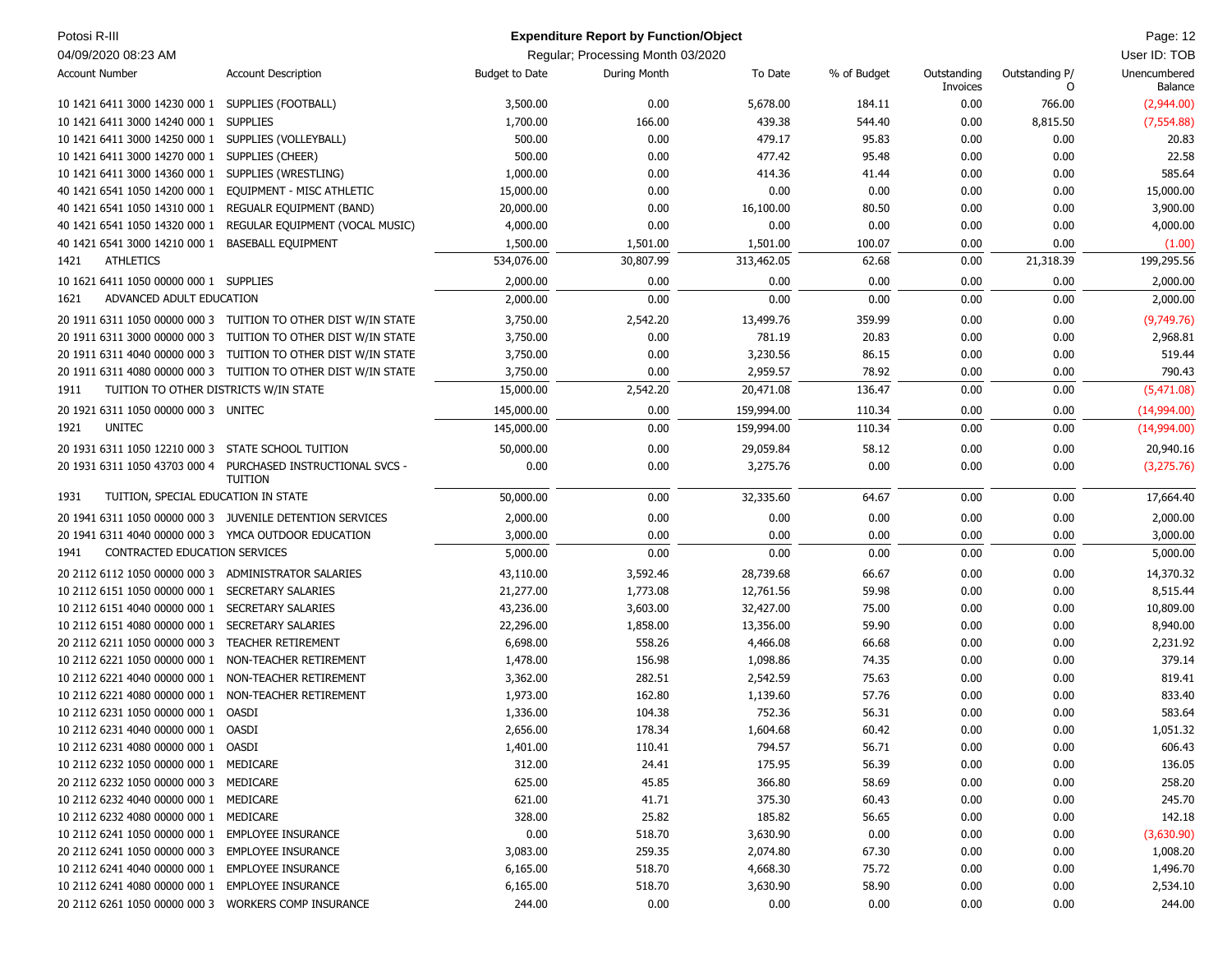| Potosi R-III                                         |                               |                       | <b>Expenditure Report by Function/Object</b> |            |             |                         |                     | Page: 13                |
|------------------------------------------------------|-------------------------------|-----------------------|----------------------------------------------|------------|-------------|-------------------------|---------------------|-------------------------|
| 04/09/2020 08:23 AM                                  |                               |                       | Regular; Processing Month 03/2020            |            |             |                         |                     | User ID: TOB            |
| <b>Account Number</b>                                | <b>Account Description</b>    | <b>Budget to Date</b> | During Month                                 | To Date    | % of Budget | Outstanding<br>Invoices | Outstanding P/<br>O | Unencumbered<br>Balance |
| 10 2112 6261 4040 00000 000 1 WORKERS COMP INSURANCE |                               | 243.00                | 0.00                                         | 0.00       | 0.00        | 0.00                    | 0.00                | 243.00                  |
| <b>ATTENDANCE SERVICES</b><br>2112                   |                               | 166,609.00            | 14,333.46                                    | 114,791.75 | 68.90       | 0.00                    | 0.00                | 51,817.25               |
| 10 2113 6151 1050 00000 000 1                        | SOCIAL WORKER SALARIES        | 46,300.00             | 3,858.33                                     | 31,216.64  | 67.42       | 0.00                    | 0.00                | 15,083.36               |
| 10 2113 6151 4080 00000 000 1                        | SOCIAL WORKER SALARIES        | 45,100.00             | 3,758.33                                     | 30,416.64  | 67.44       | 0.00                    | 0.00                | 14,683.36               |
| 10 2113 6221 1050 00000 000 1                        | NON-TEACHER RETIREMENT        | 3,599.00              | 300.02                                       | 2,400.16   | 66.69       | 0.00                    | 0.00                | 1,198.84                |
| 10 2113 6221 4080 00000 000 1                        | NON-TEACHER RETIREMENT        | 3,517.00              | 293.16                                       | 2,345.28   | 66.68       | 0.00                    | 0.00                | 1,171.72                |
| 10 2113 6231 1050 00000 000 1                        | <b>OASDI</b>                  | 2,871.00              | 236.11                                       | 1,910.59   | 66.55       | 0.00                    | 0.00                | 960.41                  |
| 10 2113 6231 4080 00000 000 1                        | OASDI                         | 2,796.00              | 227.16                                       | 1,838.98   | 65.77       | 0.00                    | 0.00                | 957.02                  |
| 10 2113 6232 1050 00000 000 1                        | MEDICARE                      | 671.00                | 55.22                                        | 446.84     | 66.59       | 0.00                    | 0.00                | 224.16                  |
| 10 2113 6232 4080 00000 000 1                        | MEDICARE                      | 654.00                | 53.13                                        | 430.12     | 65.77       | 0.00                    | 0.00                | 223.88                  |
| 10 2113 6241 1050 00000 000 1                        | <b>EMPLOYEE INSURANCE</b>     | 6,165.00              | 518.70                                       | 4,149.60   | 67.31       | 0.00                    | 0.00                | 2,015.40                |
| 10 2113 6241 4080 00000 000 1                        | <b>EMPLOYEE INSURANCE</b>     | 6,165.00              | 518.70                                       | 4,149.60   | 67.31       | 0.00                    | 0.00                | 2,015.40                |
| 10 2113 6261 1050 00000 000 1                        | <b>WORKERS COMP INSURANCE</b> | 262.00                | 0.00                                         | 0.00       | 0.00        | 0.00                    | 0.00                | 262.00                  |
| 10 2113 6261 4080 00000 000 1                        | <b>WORKERS COMP INSURANCE</b> | 255.00                | 0.00                                         | 0.00       | 0.00        | 0.00                    | 0.00                | 255.00                  |
| 10 2113 6343 1050 00000 000 1                        | TRAVEL                        | 200.00                | 0.00                                         | 0.00       | 0.00        | 0.00                    | 0.00                | 200.00                  |
| 10 2113 6343 4080 00000 000 1 TRAVEL                 |                               | 150.00                | 0.00                                         | 0.00       | 0.00        | 0.00                    | 0.00                | 150.00                  |
| 10 2113 6411 1050 00000 000 1                        | <b>SUPPLIES</b>               | 500.00                | 0.00                                         | 500.00     | 100.00      | 0.00                    | 0.00                | 0.00                    |
| 10 2113 6411 4080 00000 000 1 SUPPLIES               |                               | 300.00                | 0.00                                         | 59.04      | 19.68       | 0.00                    | 0.00                | 240.96                  |
| SOCIAL WORK SERVICES<br>2113                         |                               | 119,505.00            | 9,818.86                                     | 79,863.49  | 66.83       | 0.00                    | 0.00                | 39,641.51               |
| 20 2122 6111 1050 00000 000 3                        | <b>COUNSELING SALARIES</b>    | 181,568.96            | 15,130.74                                    | 106,965.18 | 58.91       | 0.00                    | 0.00                | 74,603.78               |
| 20 2122 6111 3000 00000 000 3                        | <b>COUNSELING SALARIES</b>    | 58,559.00             | 4,879.91                                     | 34,509.37  | 58.93       | 0.00                    | 0.00                | 24,049.63               |
| 20 2122 6111 4040 00000 000 3                        | COUNSELING SALARIES           | 54,000.04             | 4,500.00                                     | 32,150.00  | 59.54       | 0.00                    | 0.00                | 21,850.04               |
| 20 2122 6111 4080 00000 000 3                        | COUNSELING SALARIES           | 100,853.00            | 8,404.41                                     | 59,530.87  | 59.03       | 0.00                    | 0.00                | 41,322.13               |
| 20 2122 6211 1050 00000 000 3                        | <b>TEACHER RETIREMENT</b>     | 30,491.00             | 2,403.13                                     | 16,821.91  | 55.17       | 0.00                    | 0.00                | 13,669.09               |
| 20 2122 6211 3000 00000 000 3                        | <b>TEACHER RETIREMENT</b>     | 9,385.00              | 782.29                                       | 5,476.03   | 58.35       | 0.00                    | 0.00                | 3,908.97                |
| 20 2122 6211 4040 00000 000 3                        | <b>TEACHER RETIREMENT</b>     | 7,242.00              | 667.44                                       | 4,672.08   | 64.51       | 0.00                    | 0.00                | 2,569.92                |
| 20 2122 6211 4080 00000 000 3                        | <b>TEACHER RETIREMENT</b>     | 16,411.00             | 1,293.35                                     | 9,053.45   | 55.17       | 0.00                    | 0.00                | 7,357.55                |
| 20 2122 6232 1050 00000 000 3                        | MEDICARE                      | 2,781.00              | 213.69                                       | 1,506.15   | 54.16       | 0.00                    | 0.00                | 1,274.85                |
| 20 2122 6232 3000 00000 000 3                        | MEDICARE                      | 849.00                | 60.39                                        | 427.81     | 50.39       | 0.00                    | 0.00                | 421.19                  |
| 20 2122 6232 4040 00000 000 3                        | MEDICARE                      | 635.00                | 65.08                                        | 463.76     | 73.03       | 0.00                    | 0.00                | 171.24                  |
| 20 2122 6232 4080 00000 000 3                        | MEDICARE                      | 1,462.00              | 112.96                                       | 800.88     | 54.78       | 0.00                    | 0.00                | 661.12                  |
| 20 2122 6241 1050 00000 000 3                        | <b>EMPLOYEE INSURANCE</b>     | 18,495.00             | 1,452.36                                     | 10,166.52  | 54.97       | 0.00                    | 0.00                | 8,328.48                |
| 20 2122 6241 3000 00000 000 3                        | <b>EMPLOYEE INSURANCE</b>     | 6,165.00              | 518.70                                       | 3,630.90   | 58.90       | 0.00                    | 0.00                | 2,534.10                |
| 20 2122 6241 4040 00000 000 3                        | <b>EMPLOYEE INSURANCE</b>     | 6,165.00              | 107.24                                       | 750.68     | 12.18       | 0.00                    | 0.00                | 5,414.32                |
| 20 2122 6241 4080 00000 000 3                        | <b>EMPLOYEE INSURANCE</b>     | 12,330.00             | 522.20                                       | 3,655.40   | 29.65       | 0.00                    | 0.00                | 8,674.60                |
| 20 2122 6261 1050 00000 000 3 WORKERS COMP INSURANCE |                               | 1,086.00              | 0.00                                         | 1,086.00   | 100.00      | 0.00                    | 0.00                | 0.00                    |
| 20 2122 6261 3000 00000 000 3 WORKERS COMP INSURANCE |                               | 331.00                | 0.00                                         | 0.00       | 0.00        | 0.00                    | 0.00                | 331.00                  |
| 20 2122 6261 4040 00000 000 3 WORKERS COMP INSURANCE |                               | 248.00                | 0.00                                         | 0.00       | 0.00        | 0.00                    | 0.00                | 248.00                  |
| 20 2122 6261 4080 00000 000 3 WORKERS COMP INSURANCE |                               | 571.00                | 0.00                                         | 0.00       | 0.00        | 0.00                    | 0.00                | 571.00                  |
| 10 2122 6343 1050 00000 000 1 TRAVEL                 |                               | 700.00                | 0.00                                         | 750.95     | 107.28      | 0.00                    | 0.00                | (50.95)                 |
| 10 2122 6343 3000 00000 000 1 TRAVEL                 |                               | 200.00                | 0.00                                         | 0.00       | 0.00        | 0.00                    | 0.00                | 200.00                  |
| 10 2122 6343 4040 00000 000 1 TRAVEL                 |                               | 100.00                | 0.00                                         | 0.00       | 0.00        | 0.00                    | 0.00                | 100.00                  |
| 10 2122 6343 4080 00000 000 1 TRAVEL                 |                               | 300.00                | 0.00                                         | 0.00       | 0.00        | 0.00                    | 0.00                | 300.00                  |
| 10 2122 6411 0000 00000 000 1 SUPPLIES               |                               | 1,000.00              | 0.00                                         | 52.52      | 5.25        | 0.00                    | 0.00                | 947.48                  |
| 10 2122 6411 1050 00000 000 1 SUPPLIES               |                               | 1,000.00              | 0.00                                         | 281.87     | 28.19       | 0.00                    | 0.00                | 718.13                  |
| 10 2122 6411 1050 02000 000 1 TESTING SUPPLIES       |                               | 10,000.00             | 1,534.39                                     | 7,463.82   | 85.29       | 0.00                    | 1,065.00            | 1,471.18                |
| 10 2122 6411 3000 00000 000 1 SUPPLIES               |                               | 800.00                | 61.03                                        | 509.85     | 63.73       | 0.00                    | 0.00                | 290.15                  |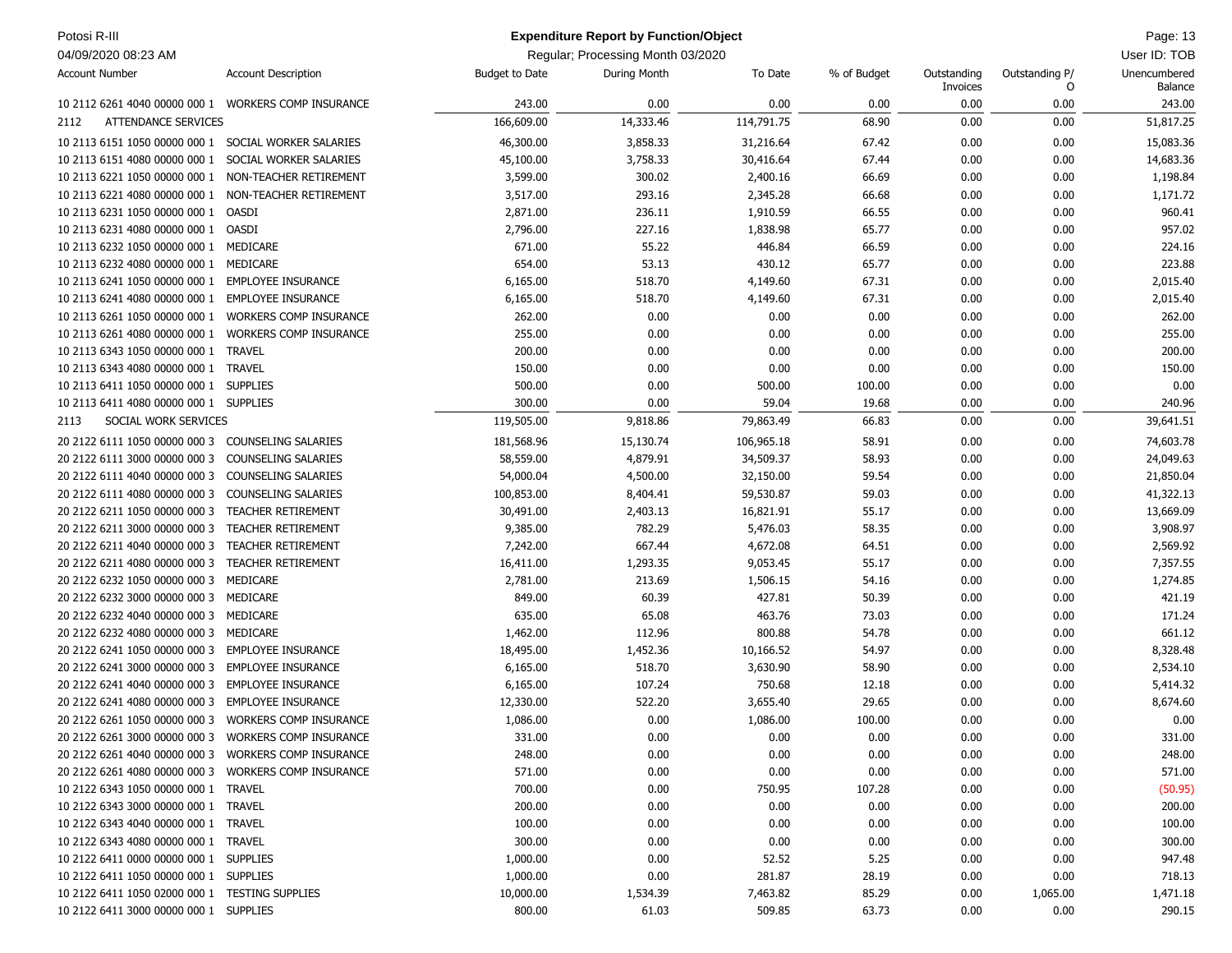| Potosi R-III                                         |                                                                         |                       | <b>Expenditure Report by Function/Object</b> |            |             |                         |                     | Page: 14                |
|------------------------------------------------------|-------------------------------------------------------------------------|-----------------------|----------------------------------------------|------------|-------------|-------------------------|---------------------|-------------------------|
| 04/09/2020 08:23 AM                                  |                                                                         |                       | Regular; Processing Month 03/2020            |            |             |                         |                     | User ID: TOB            |
| <b>Account Number</b>                                | <b>Account Description</b>                                              | <b>Budget to Date</b> | During Month                                 | To Date    | % of Budget | Outstanding<br>Invoices | Outstanding P/<br>O | Unencumbered<br>Balance |
| 10 2122 6411 3000 02000 000 1 TESTING SUPPLIES       |                                                                         | 2,000.00              | 1,251.47                                     | 1,251.47   | 145.37      | 0.00                    | 1,656.00            | (907.47)                |
| 10 2122 6411 4040 00000 000 1                        | <b>SUPPLIES</b>                                                         | 800.00                | 58.52                                        | 252.87     | 31.61       | 0.00                    | 0.00                | 547.13                  |
| 10 2122 6411 4040 02000 000 1 TESTING SUPPLIES       |                                                                         | 4,000.00              | 841.47                                       | 841.47     | 73.01       | 0.00                    | 2,079.00            | 1,079.53                |
| 10 2122 6411 4080 00000 000 1 SUPPLIES               |                                                                         | 400.00                | 0.00                                         | 163.20     | 40.80       | 0.00                    | 0.00                | 236.80                  |
| 10 2122 6411 4080 02000 000 1 TESTING SUPPLIES       |                                                                         | 1,000.00              | 2,023.51                                     | 2,485.51   | 298.95      | 0.00                    | 504.00              | (1,989.51)              |
| <b>COUNSELING SERVICES</b><br>2122                   |                                                                         | 531,928.00            | 46,884.28                                    | 305,720.52 | 58.47       | 0.00                    | 5,304.00            | 220,903.48              |
| 10 2131 6311 1050 00000 000 1 INSTRUCTIONAL SERVICES |                                                                         | 4,000.00              | 0.00                                         | 0.00       | 0.00        | 0.00                    | 0.00                | 4,000.00                |
| 10 2131 6343 1050 00000 000 1 TRAVEL                 |                                                                         | 2,000.00              | 0.00                                         | 1,801.54   | 109.43      | 0.00                    | 387.00              | (188.54)                |
| 10 2131 6411 1050 00000 000 1 SUPPLIES               |                                                                         | 13,000.00             | 1,508.12                                     | 4,515.00   | 34.73       | 0.00                    | 0.00                | 8,485.00                |
| <b>SDAC</b><br>2131                                  |                                                                         | 19,000.00             | 1,508.12                                     | 6,316.54   | 35.28       | 0.00                    | 387.00              | 12,296.46               |
| 10 2132 6151 1050 00000 000 1 NURSE SALARIES         |                                                                         | 39,627.00             | 3,481.85                                     | 24,072.74  | 60.75       | 0.00                    | 0.00                | 15,554.26               |
| 10 2132 6151 3000 00000 000 1 NURSE SALARIES         |                                                                         | 20,481.00             | 2,020.49                                     | 12,610.99  | 61.57       | 0.00                    | 0.00                | 7,870.01                |
| 10 2132 6151 4040 00000 000 1 NURSE SALARIES         |                                                                         | 39,029.00             | 3,252.42                                     | 23,663.03  | 60.63       | 0.00                    | 0.00                | 15,365.97               |
| 10 2132 6151 4080 00000 000 1 NURSE SALARIES         |                                                                         | 40,745.00             | 3,660.67                                     | 27,386.52  | 67.21       | 0.00                    | 0.00                | 13,358.48               |
| 10 2132 6221 1050 00000 000 1                        | NON-TEACHER RETIREMENT                                                  | 3,141.00              | 262.99                                       | 1,839.37   | 58.56       | 0.00                    | 0.00                | 1,301.63                |
| 10 2132 6221 3000 00000 000 1 NON-TEACHER RETIREMENT |                                                                         | 1,828.00              | 152.43                                       | 1,067.01   | 58.37       | 0.00                    | 0.00                | 760.99                  |
| 10 2132 6221 4040 00000 000 1 NON-TEACHER RETIREMENT |                                                                         | 3,100.00              | 258.46                                       | 1,809.22   | 58.36       | 0.00                    | 0.00                | 1,290.78                |
| 10 2132 6221 4080 00000 000 1                        | NON-TEACHER RETIREMENT                                                  | 3,436.00              | 286.46                                       | 2,005.22   | 58.36       | 0.00                    | 0.00                | 1,430.78                |
| 10 2132 6231 1050 00000 000 1                        | OASDI                                                                   | 2,430.00              | 208.78                                       | 1,442.83   | 59.38       | 0.00                    | 0.00                | 987.17                  |
| 10 2132 6231 3000 00000 000 1                        | OASDI                                                                   | 1,255.00              | 119.72                                       | 743.04     | 59.21       | 0.00                    | 0.00                | 511.96                  |
| 10 2132 6231 4040 00000 000 1 OASDI                  |                                                                         | 2,390.00              | 195.05                                       | 1,420.91   | 59.45       | 0.00                    | 0.00                | 969.09                  |
| 10 2132 6231 4080 00000 000 1 OASDI                  |                                                                         | 2,694.00              | 219.40                                       | 1,645.03   | 61.06       | 0.00                    | 0.00                | 1,048.97                |
| 10 2132 6232 1050 00000 000 1 MEDICARE               |                                                                         | 568.00                | 48.82                                        | 337.43     | 59.41       | 0.00                    | 0.00                | 230.57                  |
| 10 2132 6232 3000 00000 000 1 MEDICARE               |                                                                         | 293.00                | 28.00                                        | 173.78     | 59.31       | 0.00                    | 0.00                | 119.22                  |
| 10 2132 6232 4040 00000 000 1 MEDICARE               |                                                                         | 559.00                | 45.62                                        | 332.34     | 59.45       | 0.00                    | 0.00                | 226.66                  |
| 10 2132 6232 4080 00000 000 1 MEDICARE               |                                                                         | 630.00                | 51.31                                        | 384.72     | 61.07       | 0.00                    | 0.00                | 245.28                  |
| 10 2132 6241 1050 00000 000 1                        | <b>EMPLOYEE INSURANCE</b>                                               | 6,165.00              | 512.16                                       | 3,585.12   | 58.15       | 0.00                    | 0.00                | 2,579.88                |
| 10 2132 6241 3000 00000 000 1                        | <b>EMPLOYEE INSURANCE</b>                                               | 6,165.00              | 518.70                                       | 3,630.90   | 58.90       | 0.00                    | 0.00                | 2,534.10                |
| 10 2132 6241 4040 00000 000 1                        | <b>EMPLOYEE INSURANCE</b>                                               | 6,165.00              | 518.70                                       | 3,630.90   | 58.90       | 0.00                    | 0.00                | 2,534.10                |
| 10 2132 6241 4080 00000 000 1                        | <b>EMPLOYEE INSURANCE</b>                                               | 6,165.00              | 518.70                                       | 3,630.90   | 58.90       | 0.00                    | 0.00                | 2,534.10                |
| 10 2132 6261 1050 00000 000 1                        | <b>WORKERS COMP INSURANCE</b>                                           | 222.00                | 0.00                                         | 0.00       | 0.00        | 0.00                    | 0.00                | 222.00                  |
| 10 2132 6261 3000 00000 000 1                        | <b>WORKERS COMP INSURANCE</b>                                           | 115.00                | 0.00                                         | 0.00       | 0.00        | 0.00                    | 0.00                | 115.00                  |
| 10 2132 6261 4040 00000 000 1                        | <b>WORKERS COMP INSURANCE</b>                                           | 218.00                | 0.00                                         | 0.00       | 0.00        | 0.00                    | 0.00                | 218.00                  |
| 10 2132 6261 4080 00000 000 1 WORKERS COMP INSURANCE |                                                                         | 246.00                | 0.00                                         | 0.00       | 0.00        | 0.00                    | 0.00                | 246.00                  |
| 10 2132 6343 1050 00000 000 1 TRAVEL                 |                                                                         | 200.00                | 0.00                                         | 0.00       | 0.00        | 0.00                    | 0.00                | 200.00                  |
| 10 2132 6343 3000 00000 000 1 TRAVEL                 |                                                                         | 200.00                | $0.00\,$                                     | $0.00\,$   | $0.00\,$    | 0.00                    | 0.00                | 200.00                  |
| 10 2132 6343 4040 00000 000 1 TRAVEL                 |                                                                         | 200.00                | 0.00                                         | 165.00     | 82.50       | 0.00                    | 0.00                | 35.00                   |
| 10 2132 6343 4080 00000 000 1 TRAVEL                 |                                                                         | 250.00                | 0.00                                         | 0.00       | 0.00        | 0.00                    | 0.00                | 250.00                  |
| 10 2132 6411 1050 00000 000 1 SUPPLIES               |                                                                         | 1,000.00              | 0.00                                         | 595.20     | 59.52       | 0.00                    | 0.00                | 404.80                  |
| 10 2132 6411 3000 00000 000 1 SUPPLIES               |                                                                         | 1,000.00              | 29.99                                        | 646.43     | 64.64       | 0.00                    | 0.00                | 353.57                  |
| 10 2132 6411 4040 00000 000 1 SUPPLIES               |                                                                         | 1,400.00              | 0.00                                         | 607.20     | 43.37       | 0.00                    | 0.00                | 792.80                  |
| 10 2132 6411 4080 00000 000 1 SUPPLIES               |                                                                         | 1,400.00              | 0.00                                         | 610.19     | 43.59       | 0.00                    | 0.00                | 789.81                  |
| <b>HEALTH SERVICES</b><br>2132                       |                                                                         | 193,317.00            | 16,390.72                                    | 118,036.02 | 61.06       | 0.00                    | 0.00                | 75,280.98               |
|                                                      | 20 2152 6311 4080 12210 000 3 PURCHASED INSTRUCTIONAL SVCS -<br>TUITION | 10,000.00             | 0.00                                         | 0.00       | 0.00        | 0.00                    | 0.00                | 10,000.00               |
| Speech Pathology & Audiology Serv<br>2152            |                                                                         | 10,000.00             | 0.00                                         | 0.00       | 0.00        | 0.00                    | 0.00                | 10,000.00               |
|                                                      | 20 2162 6311 3000 12210 000 3 PURCHASED INSTRUCTIONAL SVCS -            | 0.00                  | 120.50                                       | 120.50     | 0.00        | 0.00                    | 0.00                | (120.50)                |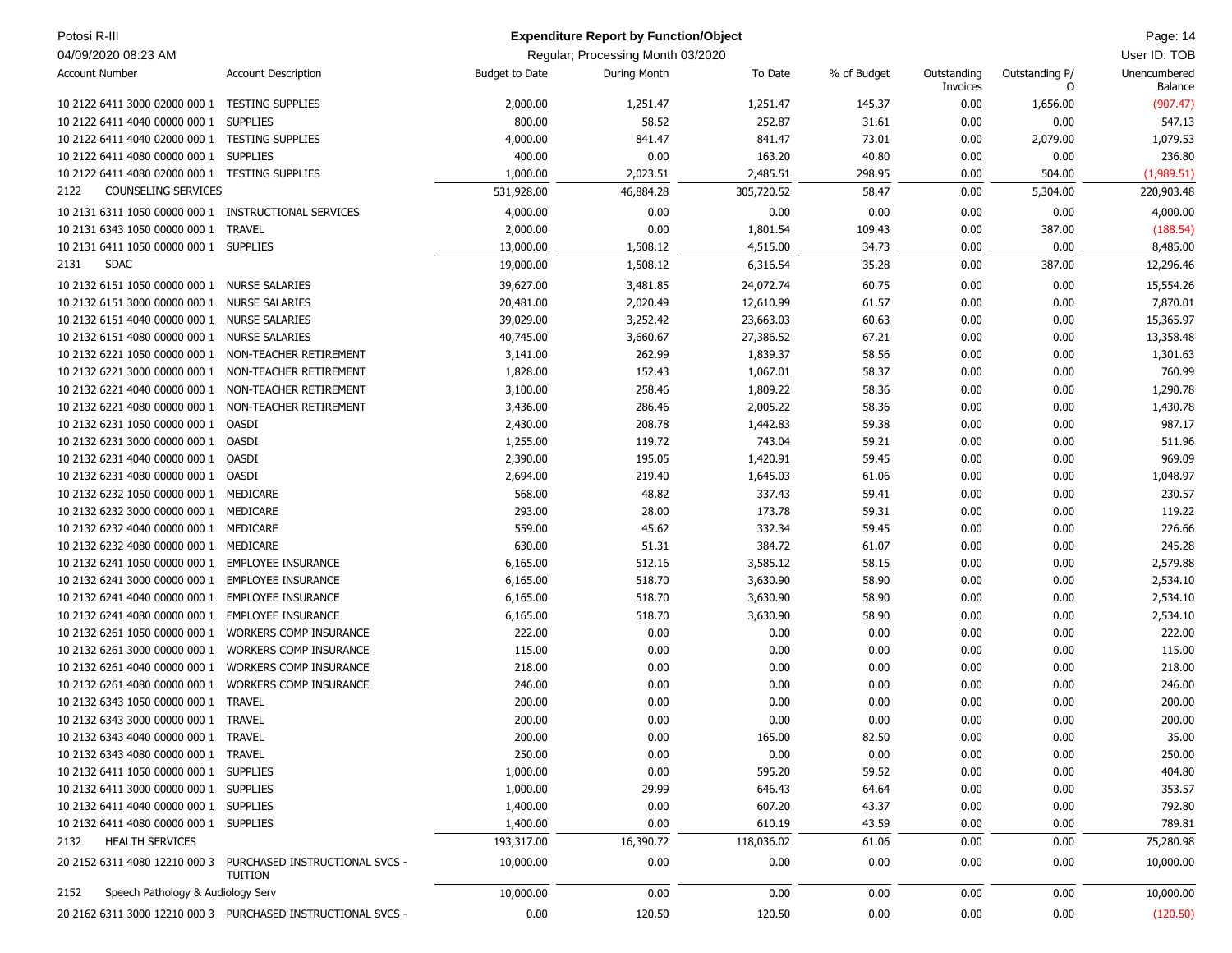| Potosi R-III<br>04/09/2020 08:23 AM              |                                                           |                       | <b>Expenditure Report by Function/Object</b><br>Regular; Processing Month 03/2020 |           |             |             |                | Page: 15<br>User ID: TOB |
|--------------------------------------------------|-----------------------------------------------------------|-----------------------|-----------------------------------------------------------------------------------|-----------|-------------|-------------|----------------|--------------------------|
| <b>Account Number</b>                            | <b>Account Description</b>                                | <b>Budget to Date</b> | During Month                                                                      | To Date   | % of Budget | Outstanding | Outstanding P/ | Unencumbered             |
|                                                  |                                                           |                       |                                                                                   |           |             | Invoices    | 0              | Balance                  |
|                                                  | <b>TUITION</b>                                            |                       |                                                                                   |           |             |             |                |                          |
| 20 2162 6311 4040 12210 000 3                    | PURCHASED INSTRUCTIONAL SVCS -<br><b>TUITION</b>          | 10,000.00             | 334.25                                                                            | 1,518.75  | 15.19       | 0.00        | 0.00           | 8,481.25                 |
| 20 2162 6311 4080 12210 000 3                    | PURCHASED INSTRUCTIONAL SVCS -<br><b>TUITION</b>          | 10,000.00             | 2,279.50                                                                          | 15,286.50 | 152.87      | 0.00        | 0.00           | (5,286.50)               |
| <b>OCCUPATIONAL THERAPY</b><br>2162              |                                                           | 20,000.00             | 2,734.25                                                                          | 16,925.75 | 84.63       | 0.00        | 0.00           | 3,074.25                 |
| 20 2172 6311 4040 12210 000 3                    | PURCHASED INSTRUCTIONAL SVCS -<br><b>TUITION</b>          | 5,000.00              | 432.25                                                                            | 2,672.25  | 53.45       | 0.00        | 0.00           | 2,327.75                 |
| 20 2172 6311 4080 12210 000 3                    | PURCHASED INSTRUCTIONAL SVCS -<br><b>TUITION</b>          | 5,000.00              | 2,397.75                                                                          | 12,471.25 | 249.43      | 0.00        | 0.00           | (7, 471.25)              |
| PHYSICAL THERAPY<br>2172                         |                                                           | 10,000.00             | 2,830.00                                                                          | 15,143.50 | 151.44      | 0.00        | 0.00           | (5, 143.50)              |
| 20 2211 6111 1050 00000 000 3                    | CAREER LADDER SALARIES                                    | 166,000.00            | 0.00                                                                              | 0.00      | 0.00        | 0.00        | 0.00           | 166,000.00               |
| 20 2211 6111 3000 00000 000 3                    | CAREER LADDER SALARIES                                    | 84,000.00             | 0.00                                                                              | 0.00      | 0.00        | 0.00        | 0.00           | 84,000.00                |
| 20 2211 6111 4040 00000 000 3                    | <b>CAREER LADDER SALARIES</b>                             | 108,000.00            | 0.00                                                                              | 0.00      | 0.00        | 0.00        | 0.00           | 108,000.00               |
| 20 2211 6111 4080 00000 000 3                    | <b>CAREER LADDER SALARIES</b>                             | 183,000.00            | 0.00                                                                              | 0.00      | 0.00        | 0.00        | 0.00           | 183,000.00               |
| 20 2211 6232 1050 00000 000 3                    | MEDICARE                                                  | 2,407.00              | 0.00                                                                              | 0.00      | 0.00        | 0.00        | 0.00           | 2,407.00                 |
| 20 2211 6232 3000 00000 000 3                    | MEDICARE                                                  | 1,218.00              | 0.00                                                                              | 0.00      | 0.00        | 0.00        | 0.00           | 1,218.00                 |
| 20 2211 6232 4040 00000 000 3                    | MEDICARE                                                  | 1,566.00              | 0.00                                                                              | 0.00      | 0.00        | 0.00        | 0.00           | 1,566.00                 |
| 20 2211 6232 4080 00000 000 3                    | MEDICARE                                                  | 2,654.00              | 0.00                                                                              | 0.00      | 0.00        | 0.00        | 0.00           | 2,654.00                 |
| 10 2211 6312 4040 45100 000 4                    | INSTR PROG IMPROVEMENT SVCS                               | 30,000.00             | 0.00                                                                              | 2,319.84  | 7.73        | 0.00        | 0.00           | 27,680.16                |
|                                                  | 10 2211 6312 4080 45100 000 4 INSTR PROG IMPROVEMENT SVCS | 45,000.00             | 0.00                                                                              | 1,900.83  | 4.88        | 0.00        | 297.20         | 42,801.97                |
| 10 2211 6343 4040 45100 000 4                    | <b>TRAVEL</b>                                             | 0.00                  | 117.53                                                                            | 1,068.97  | 0.00        | 0.00        | 219.99         | (1, 288.96)              |
| 10 2211 6343 4080 45100 000 4                    | <b>TRAVEL</b>                                             | 0.00                  | 0.00                                                                              | 0.00      | 0.00        | 0.00        | 0.00           | 0.00                     |
| 10 2211 6411 4080 45100 000 4 SUPPLIES           |                                                           | 0.00                  | 0.00                                                                              | 0.00      | 0.00        | 0.00        | 0.00           | 0.00                     |
| IMPROVEMENT OF INSTRUCTION<br>2211               |                                                           | 623,845.00            | 117.53                                                                            | 5,289.64  | 0.93        | 0.00        | 517.19         | 618,038.17               |
|                                                  |                                                           |                       |                                                                                   |           |             |             |                |                          |
| 10 2213 6411 8710 46500 000 1 SUPPLIES           |                                                           | 0.00                  | 0.00                                                                              | 0.00      | 0.00        | 0.00        | 0.00           | 0.00                     |
| TITLE II.A<br>2213                               |                                                           | 0.00                  | 0.00                                                                              | 0.00      | 0.00        | 0.00        | 0.00           | 0.00                     |
| 20 2214 6121 1050 00000 000 3                    | SUBSTITUTE TEACHER SALARIES                               | 11,000.00             | 1,285.00                                                                          | 4,990.00  | 45.36       | 0.00        | 0.00           | 6,010.00                 |
| 20 2214 6121 3000 00000 000 3                    | SUBSTITUTE TEACHER SALARIES                               | 7,000.00              | 267.50                                                                            | 2,497.50  | 35.68       | 0.00        | 0.00           | 4,502.50                 |
| 20 2214 6121 4040 00000 000 3                    | SUBSTITUTE TEACHER SALARIES                               | 9,000.00              | 1,930.00                                                                          | 5,492.50  | 61.03       | 0.00        | 0.00           | 3,507.50                 |
| 20 2214 6121 4080 00000 000 3                    | SUBSTITUTE TEACHER SALARIES                               | 15,000.00             | 995.00                                                                            | 9,585.00  | 63.90       | 0.00        | 0.00           | 5,415.00                 |
| 20 2214 6131 1050 00000 000 3                    | SUPPLEMENTAL SALARIES                                     | 0.00                  | 0.00                                                                              | 30.00     | 0.00        | 0.00        | 0.00           | (30.00)                  |
| 20 2214 6131 4040 00000 000 3                    | SUPPLEMENTAL SALARIES                                     | 0.00                  | 0.00                                                                              | 177.50    | 0.00        | 0.00        | 0.00           | (177.50)                 |
| 20 2214 6131 4080 00000 000 3                    | SUPPLEMENTAL SALARIES                                     | 0.00                  | 0.00                                                                              | 30.00     | 0.00        | 0.00        | 0.00           | (30.00)                  |
| 20 2214 6211 1050 00000 000 3                    | <b>TEACHER RETIREMENT</b>                                 | 0.00                  | 0.00                                                                              | 4.35      | 0.00        | 0.00        | 0.00           | (4.35)                   |
| 20 2214 6211 4040 00000 000 3                    | <b>TEACHER RETIREMENT</b>                                 | 0.00                  | 0.00                                                                              | 25.74     | 0.00        | 0.00        | 0.00           | (25.74)                  |
| 20 2214 6211 4080 00000 000 3 TEACHER RETIREMENT |                                                           | 0.00                  | 0.00                                                                              | 4.35      | 0.00        | 0.00        | 0.00           | (4.35)                   |
| 20 2214 6231 1050 00000 000 3 OASDI              |                                                           | 682.00                | 79.69                                                                             | 317.85    | 46.61       | 0.00        | 0.00           | 364.15                   |
| 20 2214 6231 3000 00000 000 3 OASDI              |                                                           | 434.00                | 16.61                                                                             | 154.93    | 35.70       | 0.00        | 0.00           | 279.07                   |
| 20 2214 6231 4040 00000 000 3 OASDI              |                                                           | 558.00                | 119.54                                                                            | 340.44    | 61.01       | 0.00        | 0.00           | 217.56                   |
| 20 2214 6231 4080 00000 000 3 OASDI              |                                                           | 930.00                | 61.69                                                                             | 594.42    | 63.92       | 0.00        | 0.00           | 335.58                   |
| 20 2214 6232 1050 00000 000 3 MEDICARE           |                                                           | 160.00                | 18.65                                                                             | 73.55     | 45.97       | 0.00        | 0.00           | 86.45                    |
| 20 2214 6232 3000 00000 000 3 MEDICARE           |                                                           | 102.00                | 3.86                                                                              | 36.18     | 35.47       | 0.00        | 0.00           | 65.82                    |
| 20 2214 6232 4040 00000 000 3 MEDICARE           |                                                           | 131.00                | 27.86                                                                             | 82.11     | 62.68       | 0.00        | 0.00           | 48.89                    |
| 20 2214 6232 4080 00000 000 3 MEDICARE           |                                                           | 73.00                 | 14.42                                                                             | 139.45    | 191.03      | 0.00        | 0.00           | (66.45)                  |
|                                                  | 10 2214 6312 1050 00000 000 3 INSTR PROG IMPROVEMENT SVCS | 14,000.00             | 0.00                                                                              | 19,463.75 | 144.38      | 0.00        | 750.00         | (6,213.75)               |
|                                                  | 10 2214 6312 3000 00000 000 3 INSTR PROG IMPROVEMENT SVCS | 8,000.00              | 201.98                                                                            | 4,653.66  | 74.19       | 0.00        | 1,281.14       | 2,065.20                 |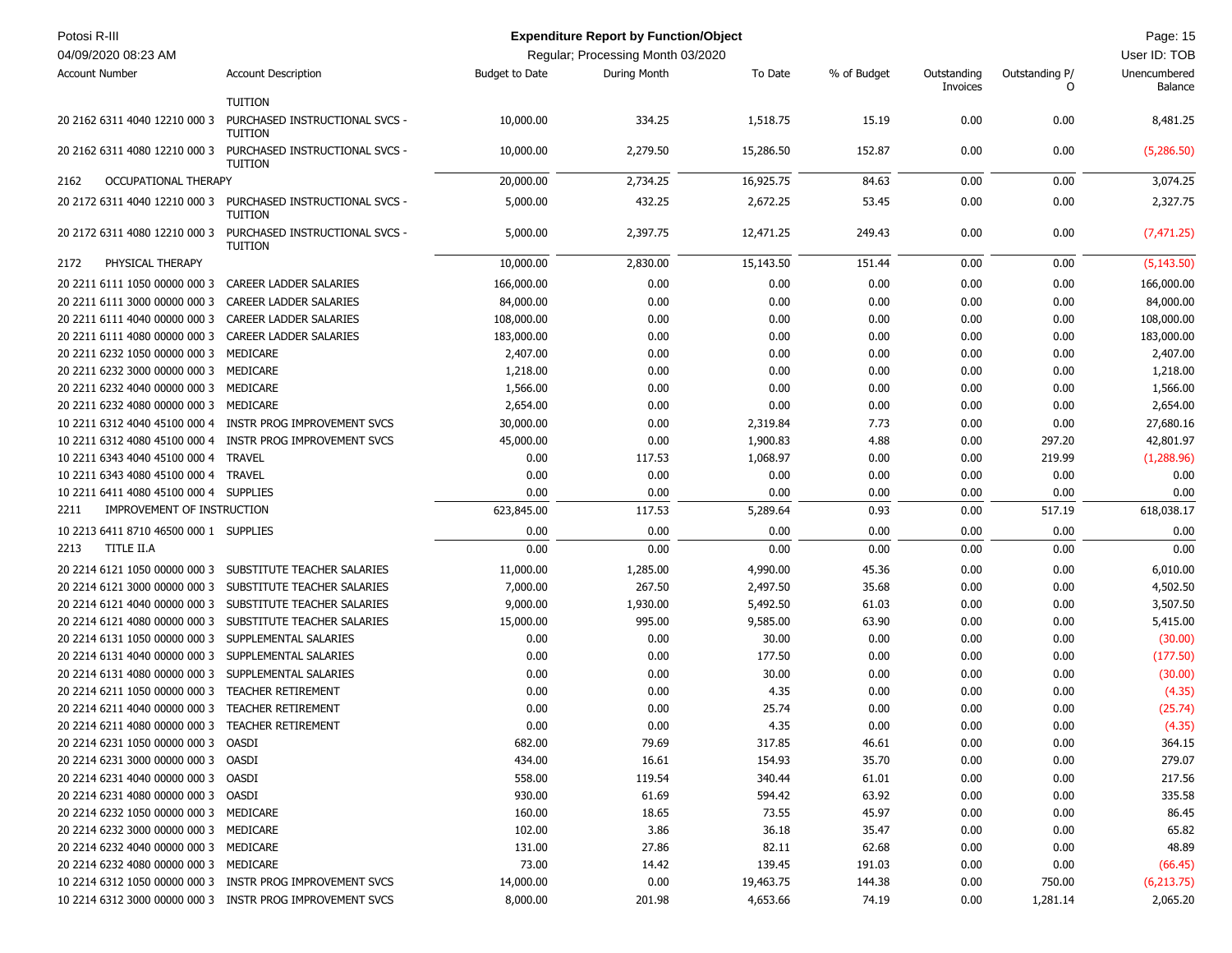| Potosi R-III<br><b>Expenditure Report by Function/Object</b> |                                                                                |                       |                                   |            |             |                         |                     | Page: 16                |
|--------------------------------------------------------------|--------------------------------------------------------------------------------|-----------------------|-----------------------------------|------------|-------------|-------------------------|---------------------|-------------------------|
| 04/09/2020 08:23 AM                                          |                                                                                |                       | Regular; Processing Month 03/2020 |            |             |                         |                     | User ID: TOB            |
| <b>Account Number</b>                                        | <b>Account Description</b>                                                     | <b>Budget to Date</b> | During Month                      | To Date    | % of Budget | Outstanding<br>Invoices | Outstanding P/<br>O | Unencumbered<br>Balance |
|                                                              | 10 2214 6312 4040 00000 000 3 INSTR PROG IMPROVEMENT SVCS                      | 8,000.00              | 0.00                              | 16,713.75  | 208.92      | 0.00                    | 0.00                | (8,713.75)              |
| 10 2214 6312 4080 00000 000 3                                | INSTR PROG IMPROVEMENT SVCS                                                    | 23,250.00             | 0.00                              | 36,313.75  | 156.19      | 0.00                    | 0.00                | (13,063.75)             |
| 10 2214 6343 1050 00000 000 3 TRAVEL                         |                                                                                | 4,000.00              | 0.00                              | 1,048.10   | 26.20       | 0.00                    | 0.00                | 2,951.90                |
| 10 2214 6343 3000 00000 000 3 TRAVEL                         |                                                                                | 3,000.00              | 0.00                              | 2,972.58   | 99.09       | 0.00                    | 0.00                | 27.42                   |
| 10 2214 6343 4040 00000 000 3 TRAVEL                         |                                                                                | 3,000.00              | 195.70                            | 2,257.45   | 83.24       | 0.00                    | 239.67              | 502.88                  |
| 10 2214 6343 4080 00000 000 3 TRAVEL                         |                                                                                | 5,000.00              | 50.56                             | 10,096.29  | 201.93      | 0.00                    | 0.00                | (5,096.29)              |
| 10 2214 6411 1050 00000 000 3 SUPPLIES                       |                                                                                | 800.00                | 0.00                              | 383.58     | 47.95       | 0.00                    | 0.00                | 416.42                  |
| 10 2214 6411 3000 00000 000 3 SUPPLIES                       |                                                                                | 800.00                | 0.00                              | 446.21     | 55.78       | 0.00                    | 0.00                | 353.79                  |
| 10 2214 6411 4040 00000 000 3 SUPPLIES                       |                                                                                | 800.00                | 0.00                              | 298.58     | 37.32       | 0.00                    | 0.00                | 501.42                  |
| 10 2214 6411 4080 00000 000 3 SUPPLIES                       |                                                                                | 800.00                | 0.00                              | 520.44     | 65.06       | 0.00                    | 0.00                | 279.56                  |
| <b>PDC</b><br>2214                                           |                                                                                | 116,520.00            | 5,268.06                          | 119,744.01 | 104.72      | 0.00                    | 2,270.81            | (5,494.82)              |
| 20 2219 6121 1050 43708 000 4                                | SUBSTITUTE TEACHER SALARIES                                                    | 1,500.00              | 0.00                              | 545.00     | 36.33       | 0.00                    | 0.00                | 955.00                  |
| 20 2219 6121 3000 43708 000 4                                | SUBSTITURE TEACHER SALARIES                                                    | 1,750.00              | 675.00                            | 2,245.00   | 128.29      | 0.00                    | 0.00                | (495.00)                |
| 20 2219 6121 4040 43708 000 4                                | SUBSTITUTE TEACHER SALARIES                                                    | 1,000.00              | 0.00                              | 375.00     | 37.50       | 0.00                    | 0.00                | 625.00                  |
| 20 2219 6121 4080 43708 000 4                                | SUBSTITUTE TEACHER SALARIES                                                    | 2,750.00              | 690.00                            | 4,405.00   | 160.18      | 0.00                    | 0.00                | (1,655.00)              |
| 20 2219 6211 4080 43708 000 4                                | <b>TEACHER RETIREMENT</b>                                                      | 0.00                  | 0.00                              | 0.00       | 0.00        | 0.00                    | 0.00                | 0.00                    |
| 20 2219 6231 1050 43708 000 4                                | OASDI                                                                          | 31.00                 | 0.00                              | 33.78      | 108.97      | 0.00                    | 0.00                | (2.78)                  |
| 20 2219 6231 3000 43708 000 4 OASDI                          |                                                                                | 46.50                 | 41.85                             | 139.21     | 299.38      | 0.00                    | 0.00                | (92.71)                 |
| 20 2219 6231 4040 43708 000 4 OASDI                          |                                                                                | 0.00                  | 0.00                              | 23.25      | 0.00        | 0.00                    | 0.00                | (23.25)                 |
| 20 2219 6231 4080 43708 000 4 OASDI                          |                                                                                | 277.00                | 40.51                             | 271.02     | 97.84       | 0.00                    | 0.00                | 5.98                    |
| 20 2219 6232 1050 43708 000 4 MEDICARE                       |                                                                                | 22.00                 | 0.00                              | 7.92       | 36.00       | 0.00                    | 0.00                | 14.08                   |
| 20 2219 6232 3000 43708 000 4 MEDICARE                       |                                                                                | 26.00                 | 9.81                              | 32.58      | 125.31      | 0.00                    | 0.00                | (6.58)                  |
| 20 2219 6232 4040 43708 000 4 MEDICARE                       |                                                                                | 15.00                 | 0.00                              | 5.45       | 36.33       | 0.00                    | 0.00                | 9.55                    |
| 20 2219 6232 4080 43708 000 4 MEDICARE                       |                                                                                | 40.00                 | 9.45                              | 63.24      | 158.10      | 0.00                    | 0.00                | (23.24)                 |
|                                                              | 10 2219 6311 1050 49201 000 4 PURCHASED INSTRUCTIONAL SVCS -<br><b>TUITION</b> | 0.00                  | 0.00                              | 0.00       | 0.00        | 0.00                    | 369.62              | (369.62)                |
|                                                              | 10 2219 6311 4040 49201 000 4 PURCHASED INSTRUCTIONAL SVCS -<br><b>TUITION</b> | 9,846.00              | 0.00                              | 0.00       | 0.00        | 0.00                    | 0.00                | 9,846.00                |
| 10 2219 6311 4080 49201 000 4                                | PURCHASED INSTRUCTIONAL SVCS -<br><b>TUITION</b>                               | 14,770.00             | 0.00                              | 0.00       | 0.00        | 0.00                    | 0.00                | 14,770.00               |
| 10 2219 6312 1050 43708 000 4                                | INSTR PROG IMPROVEMENT SVCS                                                    | 2,000.00              | 0.00                              | 6.84       | 0.34        | 0.00                    | 0.00                | 1,993.16                |
| 10 2219 6312 3000 43708 000 4                                | <b>INSTR PROG IMPROVEMENT SVCS</b>                                             | 4,000.00              | 0.00                              | 1,266.84   | 31.67       | 0.00                    | 0.00                | 2,733.16                |
| 10 2219 6312 4040 43708 000 4                                | INSTR PROG IMPROVEMENT SVCS                                                    | 4,000.00              | 0.00                              | 3,763.21   | 94.08       | 0.00                    | 0.00                | 236.79                  |
| 10 2219 6312 4080 43708 000 4                                | INSTR PROG IMPROVEMENT SVCS                                                    | 2,000.00              | 0.00                              | 6.84       | 0.34        | 0.00                    | 0.00                | 1,993.16                |
| 10 2219 6343 1050 43708 000 4                                | <b>TRAVEL</b>                                                                  | 1,000.00              | 0.00                              | 639.22     | 63.92       | 0.00                    | 0.00                | 360.78                  |
| 10 2219 6343 3000 43708 000 4 TRAVEL                         |                                                                                | 1,000.00              | 0.00                              | 510.70     | 51.07       | 0.00                    | 0.00                | 489.30                  |
| 10 2219 6343 4040 43708 000 4 TRAVEL                         |                                                                                | 1,000.00              | 0.00                              | 814.38     | 81.44       | 0.00                    | 0.00                | 185.62                  |
| 10 2219 6343 4080 43708 000 4 TRAVEL                         |                                                                                | 1,000.00              | 0.00                              | 118.68     | 11.87       | 0.00                    | 0.00                | 881.32                  |
| 10 2219 6411 1050 43708 000 4 SUPPLIES                       |                                                                                | 3,000.00              | 9.64                              | 2,285.32   | 76.18       | 0.00                    | 0.00                | 714.68                  |
| 10 2219 6411 3000 43708 000 4 SUPPLIES                       |                                                                                | 500.00                | 0.00                              | 53.56      | 10.71       | 0.00                    | 0.00                | 446.44                  |
| 10 2219 6411 3000 49201 000 4 SUPPLIES TITLE V.B             |                                                                                | 0.00                  | 0.00                              | 0.00       | 0.00        | 0.00                    | 4,300.00            | (4,300.00)              |
| 10 2219 6411 4040 43708 000 4 SUPPLIES                       |                                                                                | 500.00                | 0.00                              | 219.36     | 43.87       | 0.00                    | 0.00                | 280.64                  |
| 10 2219 6411 4080 43708 000 4 SUPPLIES                       |                                                                                | 2,000.00              | 1,555.75                          | 3,160.75   | 158.04      | 0.00                    | 0.00                | (1,160.75)              |
| 10 2219 6411 4080 49201 000 4 SUPPLIES                       |                                                                                | 0.00                  | 0.00                              | 0.00       | 0.00        | 0.00                    | 0.00                | 0.00                    |
| 2219                                                         | OTHER IMPROVEMENT OF INSTRUCTION SERVICE                                       | 54,073.50             | 3,032.01                          | 20,992.15  | 47.46       | 0.00                    | 4,669.62            | 28,411.73               |
| 20 2222 6111 1050 00000 000 3 LIBRARY SALARIES               |                                                                                | 51,638.96             | 4,303.24                          | 30,297.68  | 58.67       | 0.00                    | 0.00                | 21,341.28               |
| 20 2222 6111 3000 00000 000 3 LIBRARY SALARIES               |                                                                                | 33,000.02             | 2,750.00                          | 19,775.00  | 59.92       | 0.00                    | 0.00                | 13,225.02               |
| 20 2222 6111 4040 00000 000 3 LIBRARY SALARIES               |                                                                                | 31,380.02             | 2,615.00                          | 18,305.00  | 58.33       | 0.00                    | 0.00                | 13,075.02               |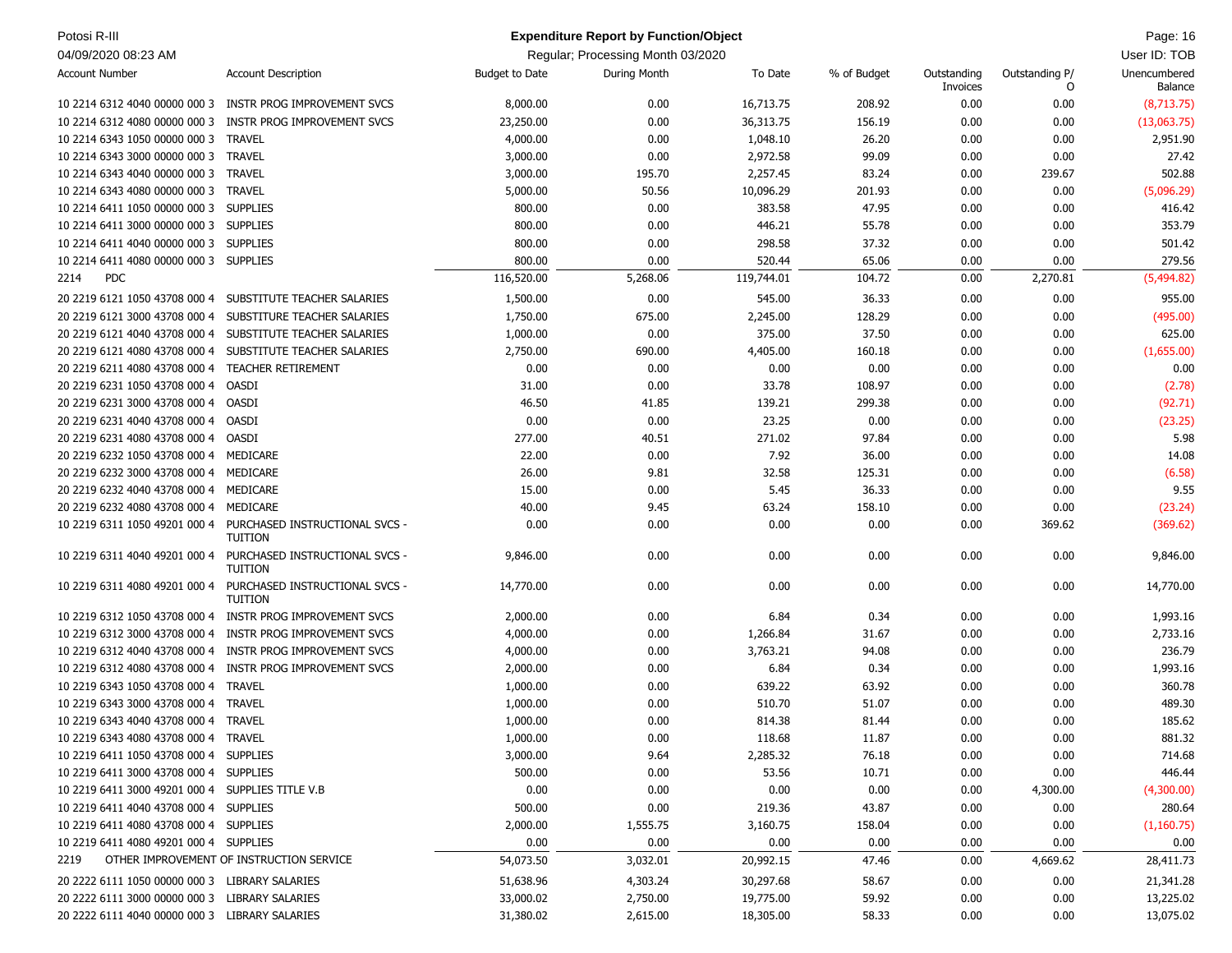| Potosi R-III                                            |                                                            |                       | <b>Expenditure Report by Function/Object</b> |            |             |                         |                     | Page: 17                       |
|---------------------------------------------------------|------------------------------------------------------------|-----------------------|----------------------------------------------|------------|-------------|-------------------------|---------------------|--------------------------------|
| 04/09/2020 08:23 AM                                     |                                                            |                       | Regular; Processing Month 03/2020            |            |             |                         |                     | User ID: TOB                   |
| <b>Account Number</b>                                   | <b>Account Description</b>                                 | <b>Budget to Date</b> | During Month                                 | To Date    | % of Budget | Outstanding<br>Invoices | Outstanding P/<br>0 | Unencumbered<br><b>Balance</b> |
| 20 2222 6111 4080 00000 000 3 LIBRARY SALARIES          |                                                            | 51,100.00             | 4,258.33                                     | 29,808.31  | 58.33       | 0.00                    | 0.00                | 21,291.69                      |
| 10 2222 6152 3000 00000 000 1                           | TEACHERS AIDE/ASST SALARIES                                | 12,403.44             | 1,015.70                                     | 7,319.90   | 59.02       | 0.00                    | 0.00                | 5,083.54                       |
| 10 2222 6152 4040 00000 000 1                           | <b>TEACHERS AIDE/ASST SALARIES</b>                         | 8,125.56              | 677.13                                       | 4,879.91   | 60.06       | 0.00                    | 0.00                | 3,245.65                       |
| 20 2222 6211 1050 00000 000 3                           | <b>TEACHER RETIREMENT</b>                                  | 10,133.00             | 683.73                                       | 4,786.11   | 47.23       | 0.00                    | 0.00                | 5,346.89                       |
| 20 2222 6211 3000 00000 000 3                           | <b>TEACHER RETIREMENT</b>                                  | 5,322.84              | 443.57                                       | 3,104.99   | 58.33       | 0.00                    | 0.00                | 2,217.85                       |
| 20 2222 6211 4040 00000 000 3                           | <b>TEACHER RETIREMENT</b>                                  | 3,154.16              | 424.00                                       | 2,968.00   | 94.10       | 0.00                    | 0.00                | 186.16                         |
| 20 2222 6211 4080 00000 000 3                           | <b>TEACHER RETIREMENT</b>                                  | 8,303.00              | 692.16                                       | 4,845.12   | 58.35       | 0.00                    | 0.00                | 3,457.88                       |
| 10 2222 6221 3000 00000 000 1                           | NON-TEACHER RETIREMENT                                     | 1,104.04              | 90.89                                        | 636.23     | 57.63       | 0.00                    | 0.00                | 467.81                         |
| 10 2222 6221 4040 00000 000 1                           | NON-TEACHER RETIREMENT                                     | 726.96                | 60.58                                        | 424.06     | 58.33       | 0.00                    | 0.00                | 302.90                         |
| 10 2222 6231 3000 00000 000 1                           | OASDI                                                      | 800.08                | 59.12                                        | 426.86     | 53.35       | 0.00                    | 0.00                | 373.22                         |
| 10 2222 6231 4040 00000 000 1                           | OASDI                                                      | 472.92                | 39.41                                        | 284.55     | 60.17       | 0.00                    | 0.00                | 188.37                         |
| 20 2222 6232 1050 00000 000 3 MEDICARE                  |                                                            | 924.00                | 53.78                                        | 379.00     | 41.02       | 0.00                    | 0.00                | 545.00                         |
| 10 2222 6232 3000 00000 000 1                           | MEDICARE                                                   | 181.00                | 13.84                                        | 99.93      | 55.21       | 0.00                    | 0.00                | 81.07                          |
| 20 2222 6232 3000 00000 000 3 MEDICARE                  |                                                            | 478.00                | 33.15                                        | 239.67     | 50.14       | 0.00                    | 0.00                | 238.33                         |
| 10 2222 6232 4040 00000 000 1                           | MEDICARE                                                   | 117.00                | 9.20                                         | 66.43      | 56.78       | 0.00                    | 0.00                | 50.57                          |
| 20 2222 6232 4040 00000 000 3                           | MEDICARE                                                   | 280.00                | 31.03                                        | 217.21     | 77.58       | 0.00                    | 0.00                | 62.79                          |
| 20 2222 6232 4080 00000 000 3 MEDICARE                  |                                                            | 741.00                | 51.58                                        | 361.06     | 48.73       | 0.00                    | 0.00                | 379.94                         |
| 20 2222 6241 1050 00000 000 3 EMPLOYEE INSURANCE        |                                                            | 6,165.00              | 414.96                                       | 2,904.72   | 47.12       | 0.00                    | 0.00                | 3,260.28                       |
| 10 2222 6241 3000 00000 000 1                           | <b>EMPLOYEE INSURANCE</b>                                  | 6,165.00              | 311.22                                       | 2,178.54   | 35.34       | 0.00                    | 0.00                | 3,986.46                       |
| 20 2222 6241 3000 00000 000 3                           | <b>EMPLOYEE INSURANCE</b>                                  | 0.00                  | 311.22                                       | 2,178.54   | 0.00        | 0.00                    | 0.00                | (2, 178.54)                    |
| 10 2222 6241 4040 00000 000 1                           | <b>EMPLOYEE INSURANCE</b>                                  | 0.00                  | 207.48                                       | 1,452.36   | 0.00        | 0.00                    | 0.00                | (1,452.36)                     |
| 20 2222 6241 4040 00000 000 3                           | <b>EMPLOYEE INSURANCE</b>                                  | 6,165.00              | 311.22                                       | 2,178.54   | 35.34       | 0.00                    | 0.00                | 3,986.46                       |
| 20 2222 6241 4080 00000 000 3                           | <b>EMPLOYEE INSURANCE</b>                                  | 6,165.00              | 518.70                                       | 3,630.90   | 58.90       | 0.00                    | 0.00                | 2,534.10                       |
| 20 2222 6261 1050 00000 000 3                           | <b>WORKERS COMP INSURANCE</b>                              | 361.00                | 0.00                                         | 0.00       | 0.00        | 0.00                    | 0.00                | 361.00                         |
| 10 2222 6261 3000 00000 000 1                           | <b>WORKERS COMP INSURANCE</b>                              | 116.00                | 0.00                                         | 0.00       | 0.00        | 0.00                    | 0.00                | 116.00                         |
| 20 2222 6261 4040 00000 000 3                           | <b>WORKERS COMP INSURANCE</b>                              | 296.00                | 0.00                                         | 0.00       | 0.00        | 0.00                    | 0.00                | 296.00                         |
| 20 2222 6261 4080 00000 000 3                           | <b>WORKERS COMP INSURANCE</b>                              | 289.00                | 0.00                                         | 0.00       | 0.00        | 0.00                    | 0.00                | 289.00                         |
| 10 2222 6332 1050 00000 000 1                           | <b>REPAIR &amp; MAINTENANCE</b>                            | 1,000.00              | 0.00                                         | 1,000.00   | 100.00      | 0.00                    | 0.00                | 0.00                           |
| 10 2222 6332 3000 00000 000 1                           | <b>REPAIR &amp; MAINTENANCE</b>                            | 1,300.00              | 0.00                                         | 1,000.00   | 76.92       | 0.00                    | 0.00                | 300.00                         |
| 10 2222 6332 4040 00000 000 1                           | <b>REPAIR &amp; MAINTENANCE</b>                            | 1,200.00              | 0.00                                         | 1,000.00   | 83.33       | 0.00                    | 0.00                | 200.00                         |
| 10 2222 6332 4080 00000 000 1                           | <b>REPAIR &amp; MAINTENANCE</b>                            | 1,000.00              | 0.00                                         | 1,000.00   | 100.00      | 0.00                    | 0.00                | 0.00                           |
| 10 2222 6343 4040 00000 000 1                           | <b>TRAVEL</b>                                              | 100.00                | 0.00                                         | 0.00       | 0.00        | 0.00                    | 0.00                | 100.00                         |
| 10 2222 6411 1050 00000 000 1 SUPPLIES                  |                                                            | 600.00                | 0.00                                         | 0.00       | 0.00        | 0.00                    | 0.00                | 600.00                         |
| 10 2222 6411 3000 00000 000 1 SUPPLIES                  |                                                            | 500.00                | 0.00                                         | 160.00     | 32.00       | 0.00                    | 0.00                | 340.00                         |
| 10 2222 6411 4040 00000 000 1 SUPPLIES                  |                                                            | 500.00                | 0.00                                         | 160.00     | 32.00       | 0.00                    | 0.00                | 340.00                         |
| 10 2222 6411 4080 00000 000 1 SUPPLIES                  |                                                            | 2,000.00              | 0.00                                         | 1,977.90   | 98.90       | 0.00                    | 0.00                | 22.10                          |
| 10 2222 6441 1050 00000 000 1 LIBRARY BOOKS             |                                                            | 11,000.00             | 0.00                                         | 4,050.93   | 49.81       | 0.00                    | 1,428.54            | 5,520.53                       |
| 10 2222 6441 3000 00000 000 1 LIBRARY BOOKS             |                                                            | 8,000.00              | 0.00                                         | 2,913.60   | 97.46       | 0.00                    | 4,883.36            | 203.04                         |
| 10 2222 6441 4040 00000 000 1 LIBRARY BOOKS             |                                                            | 8,500.00              | 0.00                                         | 314.49     | 99.33       | 0.00                    | 8,128.33            | 57.18                          |
| 10 2222 6441 4080 00000 000 1 LIBRARY BOOKS             |                                                            | 7,500.00              | 0.00                                         | 5,851.93   | 99.15       | 0.00                    | 1,584.02            | 64.05                          |
| LIBRARY SERVICES<br>2222                                |                                                            | 289,308.00            | 20,380.24                                    | 163,177.47 | 61.94       | 0.00                    | 16,024.25           | 110,106.28                     |
| 10 2311 6171 9510 00000 000 1 RETIREMENT/SICK LEAVE PAY |                                                            | 5,000.00              | 0.00                                         | 450.00     | 9.00        | 0.00                    | 0.00                | 4,550.00                       |
| 10 2311 6231 9510 00000 000 1 OASDI                     |                                                            | 310.00                | 0.00                                         | 27.90      | 9.00        | 0.00                    | 0.00                | 282.10                         |
| 10 2311 6232 9510 00000 000 1 MEDICARE                  |                                                            | 73.00                 | 0.00                                         | 6.53       | 8.95        | 0.00                    | 0.00                | 66.47                          |
|                                                         | 10 2311 6271 9510 00000 000 1 UNEMPLOYMENT COMPENSATION    | 20,000.00             | 0.00                                         | 407.12     | 2.04        | 0.00                    | 0.00                | 19,592.88                      |
|                                                         | 10 2311 6291 9510 00000 000 1 OTHER EMPLOYER PROVIDED SVCS | 5,000.00              | 0.00                                         | 5,055.67   | 101.11      | 0.00                    | 0.00                | (55.67)                        |
| 10 2311 6314 9510 00000 000 1 STAFF SERVICES            |                                                            | 2,000.00              | 116.65                                       | 1,687.67   | 84.38       | 0.00                    | 0.00                | 312.33                         |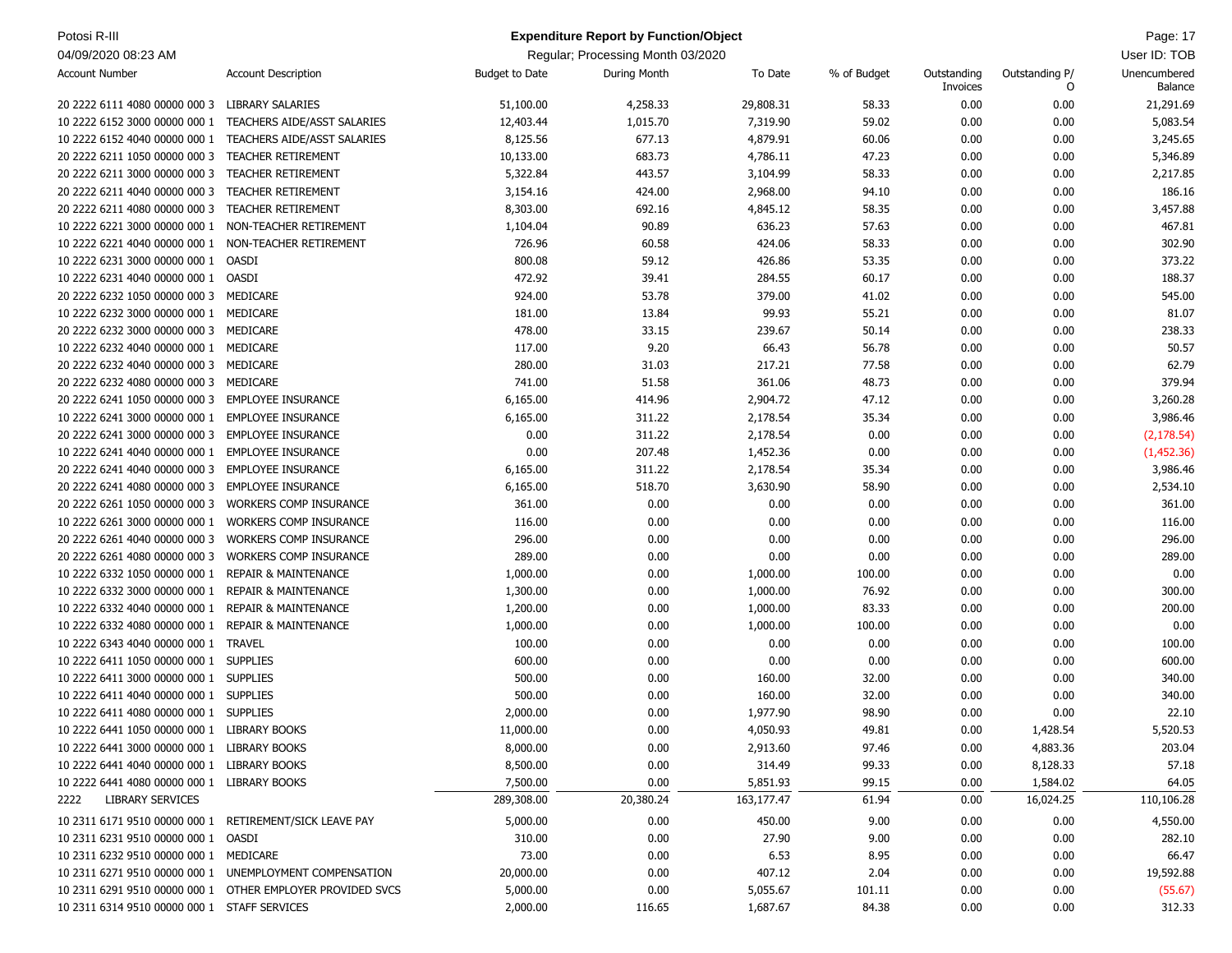| Potosi R-III                                         |                                                           |                       | <b>Expenditure Report by Function/Object</b> |            |             |                         |                     | Page: 18                |
|------------------------------------------------------|-----------------------------------------------------------|-----------------------|----------------------------------------------|------------|-------------|-------------------------|---------------------|-------------------------|
| 04/09/2020 08:23 AM                                  |                                                           |                       | Regular; Processing Month 03/2020            |            |             |                         |                     | User ID: TOB            |
| <b>Account Number</b>                                | <b>Account Description</b>                                | <b>Budget to Date</b> | During Month                                 | To Date    | % of Budget | Outstanding<br>Invoices | Outstanding P/<br>O | Unencumbered<br>Balance |
| 10 2311 6315 9510 00000 000 1                        | <b>AUDIT SERVICES</b>                                     | 6,500.00              | 0.00                                         | 6,470.00   | 99.54       | 0.00                    | 0.00                | 30.00                   |
| 10 2311 6317 9510 00000 000 1                        | <b>LEGAL SERVICES</b>                                     | 40,000.00             | 11,738.60                                    | 51,133.68  | 127.83      | 0.00                    | 0.00                | (11, 133.68)            |
| 10 2311 6318 9510 00000 000 1                        | <b>ELECTION SERVICES</b>                                  | 7,000.00              | 201.78                                       | 201.78     | 2.88        | 0.00                    | 0.00                | 6,798.22                |
| 10 2311 6319 9510 00000 000 1                        | OTHER PROFESSIONAL SVCS                                   | 300.00                | 0.00                                         | 502.95     | 167.65      | 0.00                    | 0.00                | (202.95)                |
| 10 2311 6332 9510 00000 000 1                        | <b>REPAIR &amp; MAINTENANCE</b>                           | 3,000.00              | 20.00                                        | 189.75     | 6.33        | 0.00                    | 0.00                | 2,810.25                |
| 10 2311 6343 9510 00000 000 1                        | <b>TRAVEL</b>                                             | 2,000.00              | 0.00                                         | 1,267.71   | 63.39       | 0.00                    | 0.00                | 732.29                  |
| 10 2311 6352 9510 00000 000 1                        | LIABILITY INSURANCE                                       | 45,000.00             | 0.00                                         | 34,190.00  | 75.98       | 0.00                    | 0.00                | 10,810.00               |
| 10 2311 6353 9510 00000 000 1                        | FIDELITY BOND PREMIUM                                     | 200.00                | 0.00                                         | 0.00       | 0.00        | 0.00                    | 0.00                | 200.00                  |
| 10 2311 6362 9510 00000 000 1                        | ADVERTISING                                               | 10,000.00             | 986.02                                       | 8,503.93   | 85.04       | 0.00                    | 0.00                | 1,496.07                |
| 10 2311 6371 9510 00000 000 1                        | <b>DUES &amp; MEMBERSHIPS</b>                             | 15,000.00             | 0.00                                         | 12,512.00  | 83.41       | 0.00                    | 0.00                | 2,488.00                |
| 10 2311 6411 9510 00000 000 1 SUPPLIES               |                                                           | 50,000.00             | 565.08                                       | 46,218.15  | 92.44       | 0.00                    | 0.00                | 3,781.85                |
| <b>BOARD OF EDUCATION</b><br>2311                    |                                                           | 211,383.00            | 13,628.13                                    | 168,824.84 | 79.87       | 0.00                    | 0.00                | 42,558.16               |
| 20 2321 6112 1000 00000 000 3                        | ADMINISTRATOR SALARIES                                    | 396,063.00            | 31,386.52                                    | 292,103.68 | 73.75       | 0.00                    | 0.00                | 103,959.32              |
| 20 2321 6141 1000 00000 000 3                        | RETIREMENT/SICK LEAVE PAY                                 | 5,000.00              | 0.00                                         | 0.00       | 0.00        | 0.00                    | 0.00                | 5,000.00                |
| 10 2321 6151 1000 00000 000 1                        | SECRETARY SALARIES                                        | 222,072.00            | 18,505.92                                    | 167,940.16 | 75.62       | 0.00                    | 0.00                | 54,131.84               |
| 20 2321 6211 1000 00000 000 3                        | <b>TEACHER RETIREMENT</b>                                 | 61,361.00             | 4,777.11                                     | 47,902.47  | 78.07       | 0.00                    | 0.00                | 13,458.53               |
| 10 2321 6221 1000 00000 000 1                        | NON-TEACHER RETIREMENT                                    | 16,926.00             | 1,410.89                                     | 12,698.01  | 75.02       | 0.00                    | 0.00                | 4,227.99                |
| 10 2321 6231 1000 00000 000 1                        | <b>OASDI</b>                                              | 13,768.00             | 943.63                                       | 8,579.84   | 62.32       | 0.00                    | 0.00                | 5,188.16                |
| 10 2321 6232 1000 00000 000 1                        | MEDICARE                                                  | 3,220.00              | 220.69                                       | 2,006.61   | 62.32       | 0.00                    | 0.00                | 1,213.39                |
| 20 2321 6232 1000 00000 000 3                        | MEDICARE                                                  | 5,743.00              | 447.58                                       | 4,143.18   | 72.14       | 0.00                    | 0.00                | 1,599.82                |
| 10 2321 6241 1000 00000 000 1                        | <b>EMPLOYEE INSURANCE</b>                                 | 24,660.00             | 2,074.80                                     | 18,673.20  | 75.72       | 0.00                    | 0.00                | 5,986.80                |
| 20 2321 6241 1000 00000 000 3                        | <b>EMPLOYEE INSURANCE</b>                                 | 27,119.00             | 2,691.16                                     | 21,888.63  | 80.71       | 0.00                    | 0.00                | 5,230.37                |
| 10 2321 6261 1000 00000 000 1                        | <b>WORKERS COMP INSURANCE</b>                             | 1,257.00              | 0.00                                         | 1,257.00   | 100.00      | 0.00                    | 0.00                | 0.00                    |
| 20 2321 6261 1000 00000 000 3                        | <b>WORKERS COMP INSURANCE</b>                             | 2,242.00              | 0.00                                         | 2,242.00   | 100.00      | 0.00                    | 0.00                | 0.00                    |
| 10 2321 6332 1000 00000 000 1                        | <b>REPAIR &amp; MAINTENANCE</b>                           | 1,500.00              | 21.09                                        | 189.81     | 12.65       | 0.00                    | 0.00                | 1,310.19                |
| 10 2321 6343 1000 00000 000 1                        | <b>TRAVEL</b>                                             | 20,000.00             | 1,165.51                                     | 11,623.60  | 58.12       | 0.00                    | 0.00                | 8,376.40                |
| 10 2321 6343 1000 43706 000 4                        | <b>TRAVEL</b>                                             | 0.00                  | 0.00                                         | 37.02      | 0.00        | 0.00                    | 0.00                | (37.02)                 |
| 10 2321 6361 1000 00000 000 1                        | COMMUNICATION                                             | 4,500.00              | 476.85                                       | 1,497.42   | 33.28       | 0.00                    | 0.00                | 3,002.58                |
| 10 2321 6371 1000 00000 000 1                        | <b>DUES &amp; MEMBERSHIPS</b>                             | 4,000.00              | 0.00                                         | 5,783.30   | 144.58      | 0.00                    | 0.00                | (1,783.30)              |
| 10 2321 6411 1000 00000 000 1                        | <b>SUPPLIES</b>                                           | 10,000.00             | 123.05                                       | 6,675.80   | 66.76       | 0.00                    | 0.00                | 3,324.20                |
| 40 2321 6541 1000 00000 000 1 REGULAR EQUIPMENT      |                                                           | 3,000.00              | 0.00                                         | 0.00       | 0.00        | 0.00                    | 0.00                | 3,000.00                |
| OFFICE OF THE SUPERINTENDENT<br>2321                 |                                                           | 822,431.00            | 64,244.80                                    | 605,241.73 | 73.59       | 0.00                    | 0.00                | 217,189.27              |
|                                                      | 20 2329 6111 1000 12210 000 3 OTHER CERTIFICATED SALARIES | 57,381.00             | 4,781.75                                     | 33,472.25  | 58.33       | 0.00                    | 0.00                | 23,908.75               |
| 20 2329 6112 1000 12210 000 3 ADMINISTRATOR SALARIES |                                                           | 87,631.00             | 7,302.58                                     | 66,073.22  | 75.40       | 0.00                    | 0.00                | 21,557.78               |
| 10 2329 6151 1000 12210 000 1 SECRETARY SALARIES     |                                                           | 34,247.00             | 2,853.92                                     | 20,327.44  | 59.36       | 0.00                    | 0.00                | 13,919.56               |
| 20 2329 6211 1000 12210 000 3 TEACHER RETIREMENT     |                                                           | 22,815.00             | 1,901.64                                     | 15,578.64  | 68.28       | 0.00                    | 0.00                | 7,236.36                |
| 10 2329 6221 1000 12210 000 1 NON-TEACHER RETIREMENT |                                                           | 2,772.00              | 231.12                                       | 1,617.84   | 58.36       | 0.00                    | 0.00                | 1,154.16                |
| 10 2329 6231 1000 12210 000 1 OASDI                  |                                                           | 2,123.00              | 164.06                                       | 1,170.12   | 55.12       | 0.00                    | 0.00                | 952.88                  |
| 10 2329 6232 1000 12210 000 1 MEDICARE               |                                                           | 497.00                | 38.37                                        | 273.67     | 55.06       | 0.00                    | 0.00                | 223.33                  |
| 20 2329 6232 1000 12210 000 3 MEDICARE               |                                                           | 2,103.00              | 162.46                                       | 1,349.89   | 64.19       | 0.00                    | 0.00                | 753.11                  |
| 10 2329 6241 1000 12210 000 1 EMPLOYEE INSURANCE     |                                                           | 6,165.00              | 518.70                                       | 3,630.90   | 58.90       | 0.00                    | 0.00                | 2,534.10                |
| 20 2329 6241 1000 12210 000 3 EMPLOYEE INSURANCE     |                                                           | 12,330.00             | 1,037.40                                     | 8,299.20   | 67.31       | 0.00                    | 0.00                | 4,030.80                |
| 10 2329 6261 1000 12210 000 1 WORKERS COMP INSURANCE |                                                           | 196.00                | 0.00                                         | 0.00       | 0.00        | 0.00                    | 0.00                | 196.00                  |
| 10 2329 6332 1000 12210 000 1 REPAIR & MAINTENANCE   |                                                           | 750.00                | 16.18                                        | 145.62     | 19.42       | 0.00                    | 0.00                | 604.38                  |
| 10 2329 6343 1000 12210 000 1 TRAVEL                 |                                                           | 4,000.00              | 70.47                                        | 782.93     | 19.57       | 0.00                    | 0.00                | 3,217.07                |
| 10 2329 6361 1000 12210 000 1 COMMUNICATION          |                                                           | 1,500.00              | 0.00                                         | 0.00       | 0.00        | 0.00                    | 0.00                | 1,500.00                |
| 10 2329 6411 1000 12210 000 1 SUPPLIES               |                                                           | 0.00                  | 41.15                                        | 694.83     | 0.00        | 0.00                    | 0.00                | (694.83)                |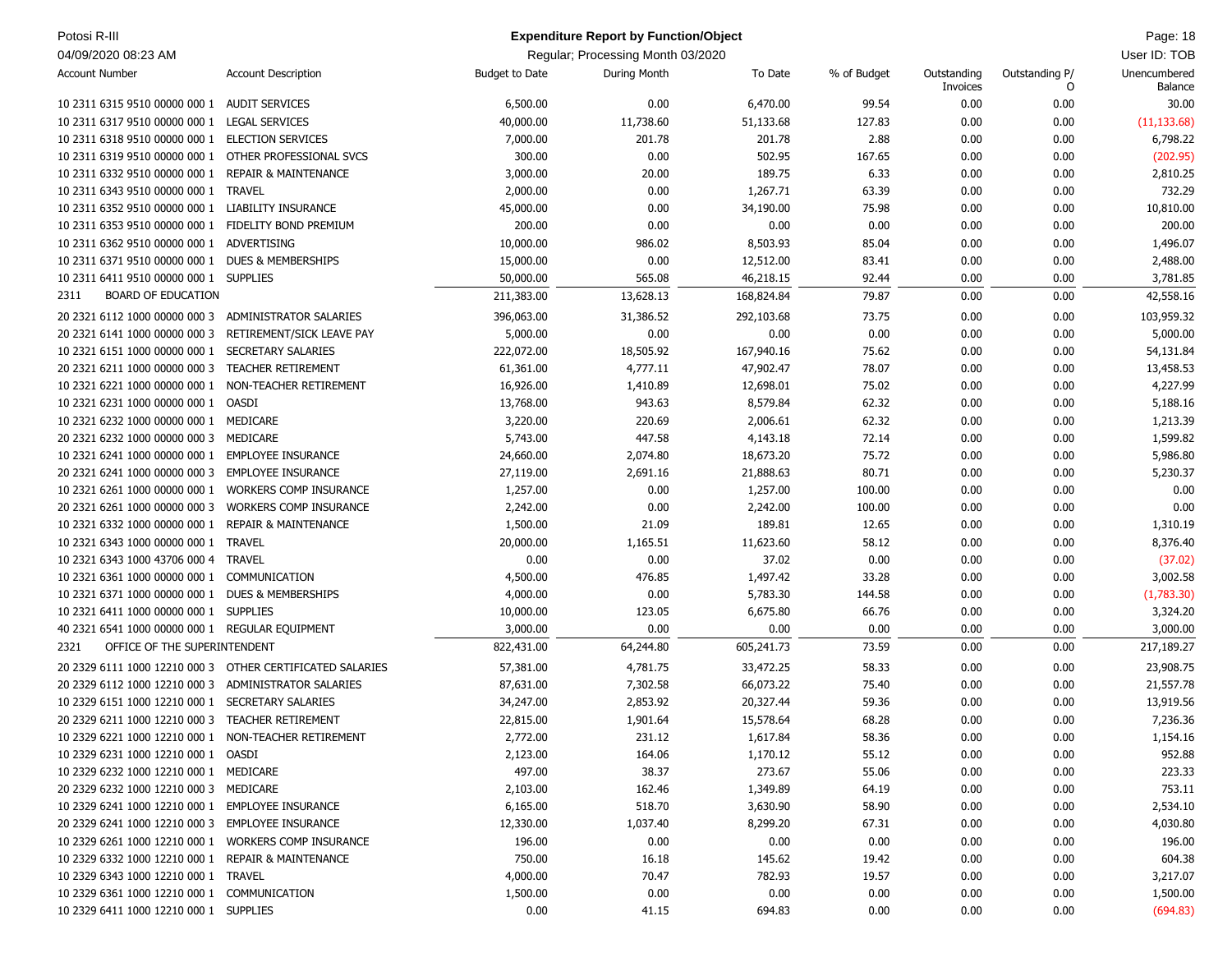| Potosi R-III                           |                                                  |                | <b>Expenditure Report by Function/Object</b> |            |             |                         |                     | Page: 19                |
|----------------------------------------|--------------------------------------------------|----------------|----------------------------------------------|------------|-------------|-------------------------|---------------------|-------------------------|
| 04/09/2020 08:23 AM                    |                                                  |                | Regular; Processing Month 03/2020            |            |             |                         |                     | User ID: TOB            |
| <b>Account Number</b>                  | <b>Account Description</b>                       | Budget to Date | During Month                                 | To Date    | % of Budget | Outstanding<br>Invoices | Outstanding P/<br>O | Unencumbered<br>Balance |
| 2329                                   | SPECIAL EDUCATION & RELATED SVCS                 | 234,510.00     | 19,119.80                                    | 153,416.55 | 65.42       | 0.00                    | 0.00                | 81,093.45               |
| 10 2331 6151 0000 00900 000 1          | <b>TECHNOLOGY SALARIES</b>                       | 126,110.00     | 10,207.54                                    | 88,499.71  | 70.18       | 0.00                    | 0.00                | 37,610.29               |
| 10 2331 6221 0000 00900 000 1          | NON-TEACHER RETIREMENT                           | 9,920.00       | 805.81                                       | 6,799.67   | 68.55       | 0.00                    | 0.00                | 3,120.33                |
| 10 2331 6231 0000 00900 000 1          | OASDI                                            | 7,819.00       | 583.23                                       | 5,046.83   | 64.55       | 0.00                    | 0.00                | 2,772.17                |
| 10 2331 6232 0000 00900 000 1          | MEDICARE                                         | 1,829.00       | 136.40                                       | 1,180.28   | 64.53       | 0.00                    | 0.00                | 648.72                  |
| 10 2331 6241 0000 00900 000 1          | <b>EMPLOYEE INSURANCE</b>                        | 18,495.00      | 1,549.56                                     | 11,401.82  | 61.65       | 0.00                    | 0.00                | 7,093.18                |
| 10 2331 6261 0000 00900 000 1          | <b>WORKERS COMP INSURANCE</b>                    | 714.00         | 0.00                                         | 0.00       | 0.00        | 0.00                    | 0.00                | 714.00                  |
| 10 2331 6316 0000 00900 000 1          | DATA PROCESSING & TECH SVCS                      | 10,000.00      | 0.00                                         | 162.00     | 1.62        | 0.00                    | 0.00                | 9,838.00                |
| 10 2331 6337 0000 00900 000 1          | <b>TECHNOLOGY REPAIR &amp; MAINT</b>             | 10,000.00      | 0.00                                         | 3,317.35   | 33.17       | 0.00                    | 0.00                | 6,682.65                |
| 10 2331 6338 0000 00900 000 1          | RENTALS OF COMPUTERS & RELATED                   | 2,000.00       | 0.00                                         | 0.00       | 0.00        | 0.00                    | 0.00                | 2,000.00                |
|                                        | equip                                            |                |                                              |            | 79.18       |                         | 0.00                |                         |
| 10 2331 6343 0000 00900 000 1          | <b>TRAVEL</b>                                    | 2,500.00       | 348.75                                       | 1,979.40   |             | 0.00                    |                     | 520.60                  |
| 10 2331 6361 0000 00900 000 1          | COMMUNICATION                                    | 1,000.00       | 0.00                                         | 0.00       | 0.00        | 0.00                    | 0.00                | 1,000.00                |
| 10 2331 6412 0000 00900 000 1          | <b>TECHNOLOGY SUPPLIES</b>                       | 2,000.00       | 0.00                                         | 1,491.34   | 74.57       | 0.00                    | 0.00                | 508.66                  |
| 40 2331 6541 0000 00900 000 1          | REGULAR EQUIPMENT                                | 0.00           | 0.00                                         | 0.00       | 0.00        | 0.00                    | 0.00                | 0.00                    |
| 40 2331 6543 0000 00900 000 1          | TECHNOLOGY RELATED HARDWARE                      | 15,000.00      | 0.00                                         | 0.00       | 0.00        | 0.00                    | 0.00                | 15,000.00               |
| 2331                                   | ADMINISTRATIVE TECHNOLOGY SERVICES               | 207,387.00     | 13,631.29                                    | 119,878.40 | 57.80       | 0.00                    | 0.00                | 87,508.60               |
| 20 2411 6112 1050 00000 000 3          | ADMINISTRATOR SALARIES                           | 205,110.00     | 17,092.46                                    | 144,756.35 | 70.57       | 0.00                    | 0.00                | 60,353.65               |
| 20 2411 6112 3000 00000 000 3          | ADMINISTRATOR SALARIES                           | 160,029.00     | 13,335.67                                    | 114,457.11 | 71.52       | 0.00                    | 0.00                | 45,571.89               |
| 20 2411 6112 4040 00000 000 3          | ADMINISTRATOR SALARIES                           | 153,648.00     | 12,804.00                                    | 102,782.00 | 66.89       | 0.00                    | 0.00                | 50,866.00               |
| 20 2411 6112 4080 00000 000 3          | ADMINISTRATOR SALARIES                           | 153,690.00     | 12,807.50                                    | 103,160.00 | 67.12       | 0.00                    | 0.00                | 50,530.00               |
| 10 2411 6151 1050 00000 000 1          | <b>SECRETARY SALARIES</b>                        | 98,468.00      | 8,205.67                                     | 67,848.03  | 68.90       | 0.00                    | 0.00                | 30,619.97               |
| 10 2411 6151 3000 00000 000 1          | <b>SECRETARY SALARIES</b>                        | 60,830.00      | 5,069.17                                     | 41,685.03  | 68.53       | 0.00                    | 0.00                | 19,144.97               |
| 10 2411 6151 4040 00000 000 1          | <b>SECRETARY SALARIES</b>                        | 32,120.00      | 2,676.67                                     | 19,436.69  | 60.51       | 0.00                    | 0.00                | 12,683.31               |
| 10 2411 6151 4080 00000 000 1          | <b>SECRETARY SALARIES</b>                        | 91,212.00      | 6,843.91                                     | 54,523.28  | 59.78       | 0.00                    | 0.00                | 36,688.72               |
| 20 2411 6211 1050 00000 000 3          | <b>TEACHER RETIREMENT</b>                        | 33,595.00      | 2,665.16                                     | 22,358.26  | 66.55       | 0.00                    | 0.00                | 11,236.74               |
| 20 2411 6211 3000 00000 000 3          | <b>TEACHER RETIREMENT</b>                        | 24,098.00      | 2,083.08                                     | 17,764.75  | 73.72       | 0.00                    | 0.00                | 6,333.25                |
| 20 2411 6211 4040 00000 000 3          | <b>TEACHER RETIREMENT</b>                        | 24,073.00      | 2,005.99                                     | 16,047.92  | 66.66       | 0.00                    | 0.00                | 8,025.08                |
| 20 2411 6211 4080 00000 000 3          | <b>TEACHER RETIREMENT</b>                        | 24,073.00      | 1,931.79                                     | 15,454.32  | 64.20       | 0.00                    | 0.00                | 8,618.68                |
| 10 2411 6221 1050 00000 000 1          | NON-TEACHER RETIREMENT                           | 8,532.00       | 704.27                                       | 5,689.23   | 66.68       | 0.00                    | 0.00                | 2,842.77                |
| 10 2411 6221 3000 00000 000 1          | NON-TEACHER RETIREMENT                           | 5,012.00       | 418.43                                       | 3,377.05   | 67.38       | 0.00                    | 0.00                | 1,634.95                |
| 10 2411 6221 4040 00000 000 1          | NON-TEACHER RETIREMENT                           | 2,601.00       | 218.96                                       | 1,532.72   | 58.93       | 0.00                    | 0.00                | 1,068.28                |
| 10 2411 6221 4080 00000 000 1          | NON-TEACHER RETIREMENT                           | 7,765.00       | 575.51                                       | 4,498.74   | 57.94       | 0.00                    | 0.00                | 3,266.26                |
| 10 2411 6231 1050 00000 000 1          | OASDI                                            | 6,183.00       | 484.14                                       | 4,014.38   | 64.93       | 0.00                    | 0.00                | 2,168.62                |
| 10 2411 6231 3000 00000 000 1          | <b>OASDI</b>                                     | 3,766.00       | 296.16                                       | 2,433.81   | 64.63       | 0.00                    | 0.00                | 1,332.19                |
| 10 2411 6231 4040 00000 000 1          | <b>OASDI</b>                                     | 1,968.00       | 158.06                                       | 1,149.82   | 58.43       | 0.00                    | 0.00                | 818.18                  |
| 10 2411 6231 4080 00000 000 1          | OASDI                                            | 5,871.00       | 378.26                                       | 3,127.52   | 53.27       | 0.00                    | 0.00                | 2,743.48                |
| 10 2411 6232 1050 00000 000 1 MEDICARE |                                                  | 1,446.00       | 113.24                                       | 938.97     | 64.94       | 0.00                    | 0.00                | 507.03                  |
| 20 2411 6232 1050 00000 000 3 MEDICARE |                                                  | 3,136.00       | 231.54                                       | 1,969.30   | 62.80       | 0.00                    | 0.00                | 1,166.70                |
| 10 2411 6232 3000 00000 000 1 MEDICARE |                                                  | 881.00         | 69.26                                        | 569.20     | 64.61       | 0.00                    | 0.00                | 311.80                  |
| 20 2411 6232 3000 00000 000 3 MEDICARE |                                                  | 2,320.00       | 164.66                                       | 1,426.38   | 61.48       | 0.00                    | 0.00                | 893.62                  |
| 10 2411 6232 4040 00000 000 1 MEDICARE |                                                  | 460.00         | 36.97                                        | 268.95     | 58.47       | 0.00                    | 0.00                | 191.05                  |
| 20 2411 6232 4040 00000 000 3 MEDICARE |                                                  | 2,228.00       | 169.49                                       | 1,360.91   | 61.08       | 0.00                    | 0.00                | 867.09                  |
| 10 2411 6232 4080 00000 000 1 MEDICARE |                                                  | 1,373.00       | 88.46                                        | 731.41     | 53.27       | 0.00                    | 0.00                | 641.59                  |
| 20 2411 6232 4080 00000 000 3 MEDICARE |                                                  | 2,229.00       | 184.43                                       | 1,485.60   | 66.65       | 0.00                    | 0.00                | 743.40                  |
|                                        | 10 2411 6241 1050 00000 000 1 EMPLOYEE INSURANCE | 24,660.00      | 2,074.80                                     | 16,598.40  | 67.31       | 0.00                    | 0.00                | 8,061.60                |
|                                        | 20 2411 6241 1050 00000 000 3 EMPLOYEE INSURANCE | 15,413.00      | 1,296.75                                     | 9,855.30   | 63.94       | 0.00                    | 0.00                | 5,557.70                |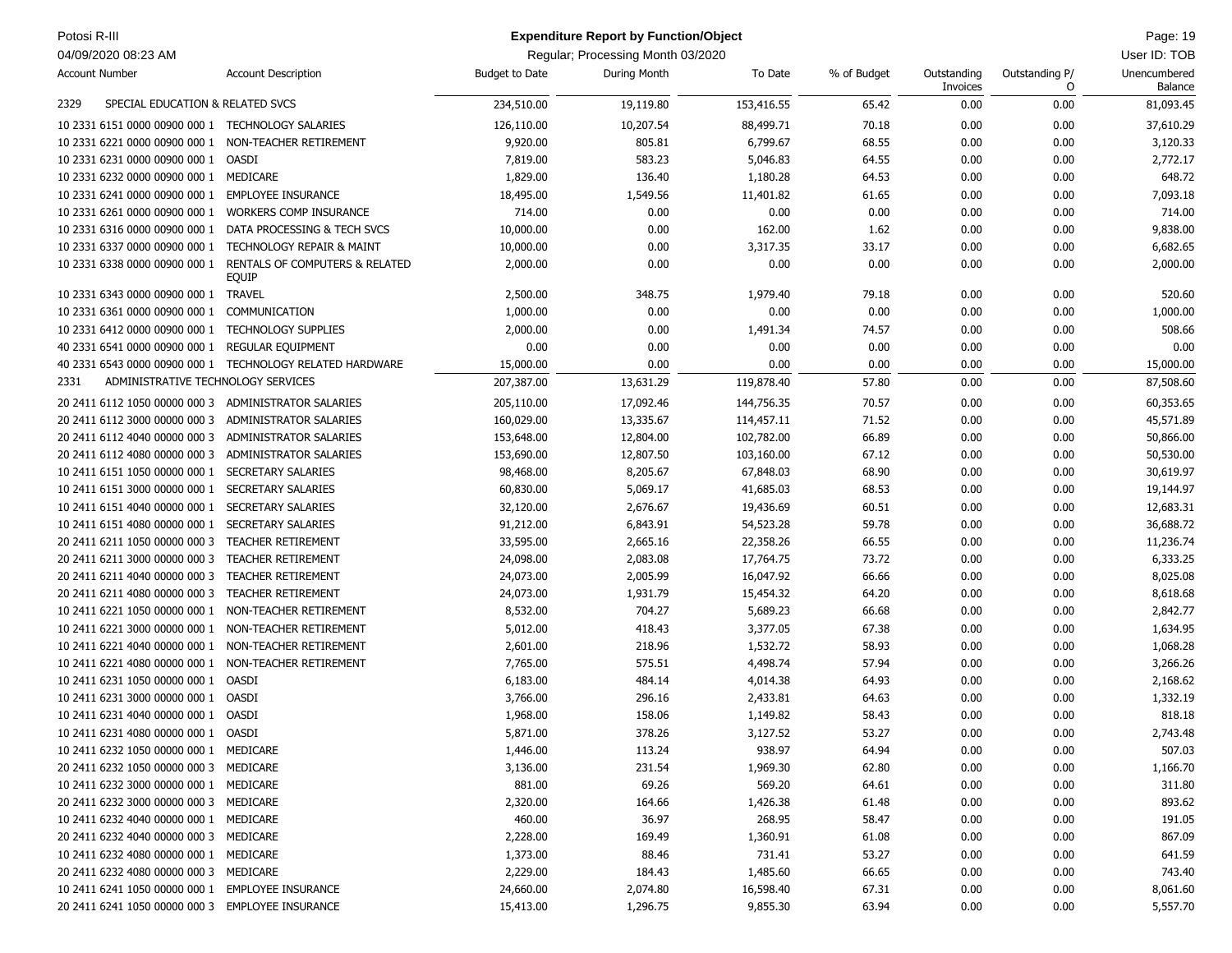| Potosi R-III                                         |                                                            |                       | <b>Expenditure Report by Function/Object</b> |            |             |                         |                     | Page: 20                |
|------------------------------------------------------|------------------------------------------------------------|-----------------------|----------------------------------------------|------------|-------------|-------------------------|---------------------|-------------------------|
| 04/09/2020 08:23 AM                                  |                                                            |                       | Regular; Processing Month 03/2020            |            |             |                         |                     | User ID: TOB            |
| <b>Account Number</b>                                | <b>Account Description</b>                                 | <b>Budget to Date</b> | During Month                                 | To Date    | % of Budget | Outstanding<br>Invoices | Outstanding P/<br>0 | Unencumbered<br>Balance |
| 10 2411 6241 3000 00000 000 1                        | <b>EMPLOYEE INSURANCE</b>                                  | 12,330.00             | 1,037.40                                     | 8,299.20   | 67.31       | 0.00                    | 0.00                | 4,030.80                |
| 20 2411 6241 3000 00000 000 3                        | <b>EMPLOYEE INSURANCE</b>                                  | 6,165.00              | 1,037.40                                     | 8,817.90   | 143.03      | 0.00                    | 0.00                | (2,652.90)              |
| 10 2411 6241 4040 00000 000 1                        | <b>EMPLOYEE INSURANCE</b>                                  | 6,165.00              | 518.70                                       | 3,630.90   | 58.90       | 0.00                    | 0.00                | 2,534.10                |
| 20 2411 6241 4040 00000 000 3                        | <b>EMPLOYEE INSURANCE</b>                                  | 12,330.00             | 1,037.40                                     | 8,299.20   | 67.31       | 0.00                    | 0.00                | 4,030.80                |
| 10 2411 6241 4080 00000 000 1                        | <b>EMPLOYEE INSURANCE</b>                                  | 18,495.00             | 1,554.91                                     | 12,181.12  | 65.86       | 0.00                    | 0.00                | 6,313.88                |
| 20 2411 6241 4080 00000 000 3                        | <b>EMPLOYEE INSURANCE</b>                                  | 12,330.00             | 522.20                                       | 4,177.60   | 33.88       | 0.00                    | 0.00                | 8,152.40                |
| 10 2411 6261 1050 00000 000 1                        | <b>WORKERS COMP INSURANCE</b>                              | 564.00                | 0.00                                         | 0.00       | 0.00        | 0.00                    | 0.00                | 564.00                  |
| 20 2411 6261 1050 00000 000 3                        | <b>WORKERS COMP INSURANCE</b>                              | 1,224.00              | 0.00                                         | 1,224.00   | 100.00      | 0.00                    | 0.00                | 0.00                    |
| 10 2411 6261 3000 00000 000 1                        | <b>WORKERS COMP INSURANCE</b>                              | 344.00                | 0.00                                         | 0.00       | 0.00        | 0.00                    | 0.00                | 344.00                  |
| 20 2411 6261 3000 00000 000 3                        | WORKERS COMP INSURANCE                                     | 906.00                | 0.00                                         | 0.00       | 0.00        | 0.00                    | 0.00                | 906.00                  |
| 10 2411 6261 4040 00000 000 1                        | <b>WORKERS COMP INSURANCE</b>                              | 180.00                | 0.00                                         | 0.00       | 0.00        | 0.00                    | 0.00                | 180.00                  |
| 20 2411 6261 4040 00000 000 3                        | <b>WORKERS COMP INSURANCE</b>                              | 870.00                | 0.00                                         | 870.00     | 100.00      | 0.00                    | 0.00                | 0.00                    |
| 10 2411 6261 4080 00000 000 1                        | <b>WORKERS COMP INSURANCE</b>                              | 536.00                | 0.00                                         | 0.00       | 0.00        | 0.00                    | 0.00                | 536.00                  |
| 20 2411 6261 4080 00000 000 3                        | <b>WORKERS COMP INSURANCE</b>                              | 870.00                | 0.00                                         | 1,406.00   | 161.61      | 0.00                    | 0.00                | (536.00)                |
| 10 2411 6332 1050 00000 000 1                        | <b>REPAIR &amp; MAINTENANCE</b>                            | 100.00                | 0.00                                         | 0.00       | 0.00        | 0.00                    | 0.00                | 100.00                  |
| 10 2411 6332 3000 00000 000 1                        | <b>REPAIR &amp; MAINTENANCE</b>                            | 700.00                | 0.00                                         | 0.00       | 0.00        | 0.00                    | 0.00                | 700.00                  |
| 10 2411 6332 4040 00000 000 1                        | <b>REPAIR &amp; MAINTENANCE</b>                            | 500.00                | 0.00                                         | 0.00       | 0.00        | 0.00                    | 0.00                | 500.00                  |
| 10 2411 6332 4080 00000 000 1                        | <b>REPAIR &amp; MAINTENANCE</b>                            | 700.00                | 0.00                                         | 0.00       | 0.00        | 0.00                    | 0.00                | 700.00                  |
| 10 2411 6343 1050 00000 000 1                        | TRAVEL                                                     | 3,000.00              | 958.03                                       | 1,617.77   | 59.35       | 0.00                    | 162.64              | 1,219.59                |
| 10 2411 6343 3000 00000 000 1                        | <b>TRAVEL</b>                                              | 1,500.00              | 0.00                                         | 1,475.87   | 98.39       | 0.00                    | 0.00                | 24.13                   |
| 10 2411 6343 4040 00000 000 1                        | <b>TRAVEL</b>                                              | 700.00                | 0.00                                         | 61.20      | 8.74        | 0.00                    | 0.00                | 638.80                  |
| 10 2411 6343 4080 00000 000 1                        | TRAVEL                                                     | 1,000.00              | 0.00                                         | 1,371.45   | 137.15      | 0.00                    | 0.00                | (371.45)                |
| 10 2411 6361 1050 00000 000 1                        | COMMUNICATION                                              | 1,200.00              | 0.00                                         | (56.48)    | (4.71)      | 0.00                    | 0.00                | 1,256.48                |
| 10 2411 6361 3000 00000 000 1                        | COMMUNICATION                                              | 600.00                | 0.00                                         | (37.52)    | (6.25)      | 0.00                    | 0.00                | 637.52                  |
| 10 2411 6361 4040 00000 000 1                        | COMMUNICATION                                              | 250.00                | 0.00                                         | 0.00       | 0.00        | 0.00                    | 0.00                | 250.00                  |
| 10 2411 6361 4080 00000 000 1                        | COMMUNICATION                                              | 250.00                | 0.00                                         | 0.00       | 0.00        | 0.00                    | 0.00                | 250.00                  |
| 10 2411 6371 1050 00000 000 1                        | DUES & MEMBERSHIPS                                         | 1,000.00              | 0.00                                         | 1,377.00   | 137.70      | 0.00                    | 0.00                | (377.00)                |
| 10 2411 6371 3000 00000 000 1                        | DUES & MEMBERSHIPS                                         | 1,000.00              | 0.00                                         | 558.00     | 55.80       | 0.00                    | 0.00                | 442.00                  |
| 10 2411 6371 4040 00000 000 1                        | <b>DUES &amp; MEMBERSHIPS</b>                              | 400.00                | 0.00                                         | 0.00       | 0.00        | 0.00                    | 0.00                | 400.00                  |
| 10 2411 6371 4080 00000 000 1                        | <b>DUES &amp; MEMBERSHIPS</b>                              | 800.00                | 0.00                                         | 305.00     | 38.13       | 0.00                    | 0.00                | 495.00                  |
| 10 2411 6411 1050 00000 000 1 SUPPLIES               |                                                            | 5,000.00              | 0.00                                         | 4,157.02   | 83.14       | 0.00                    | 0.00                | 842.98                  |
| 10 2411 6411 3000 00000 000 1 SUPPLIES               |                                                            | 2,000.00              | 228.47                                       | 1,480.08   | 77.50       | 0.00                    | 69.92               | 450.00                  |
| 10 2411 6411 4040 00000 000 1 SUPPLIES               |                                                            | 1,400.00              | 0.00                                         | 243.38     | 17.38       | 0.00                    | 0.00                | 1,156.62                |
| 10 2411 6411 4080 00000 000 1 SUPPLIES               |                                                            | 3,000.00              | 26.44                                        | 1,154.93   | 38.50       | 0.00                    | 0.00                | 1,845.07                |
| OFFICE OF THE PRINCIPAL<br>2411                      |                                                            | 1,255,199.00          | 102,105.41                                   | 843,915.05 | 67.25       | 0.00                    | 232.56              | 411,051.39              |
|                                                      | 10 2541 6151 9360 00000 000 1 JANITOR/MAINTENANCE SALARIES | 861,793.00            | 65,823.49                                    | 635,221.62 | 73.71       | 0.00                    | 0.00                | 226,571.38              |
| 10 2541 6161 9360 00000 000 1 SUB SALARIES           |                                                            | 70,000.00             | 4,533.62                                     | 71,812.18  | 102.59      | 0.00                    | 0.00                | (1,812.18)              |
| 10 2541 6221 9360 00000 000 1 NON-TEACHER RETIREMENT |                                                            | 68,423.00             | 5,257.98                                     | 48,995.79  | 71.61       | 0.00                    | 0.00                | 19,427.21               |
| 10 2541 6231 9360 00000 000 1 OASDI                  |                                                            | 57,771.00             | 4,142.10                                     | 41,847.20  | 72.44       | 0.00                    | 0.00                | 15,923.80               |
| 10 2541 6232 9360 00000 000 1 MEDICARE               |                                                            | 13,301.00             | 968.74                                       | 9,787.02   | 73.58       | 0.00                    | 0.00                | 3,513.98                |
| 10 2541 6241 9360 00000 000 1 EMPLOYEE INSURANCE     |                                                            | 135,630.00            | 10,896.20                                    | 100,144.10 | 73.84       | 0.00                    | 0.00                | 35,485.90               |
| 10 2541 6261 9360 00000 000 1 WORKERS COMP INSURANCE |                                                            | 35,404.00             | 0.00                                         | 17,264.00  | 48.76       | 0.00                    | 0.00                | 18,140.00               |
| 10 2541 6319 9360 00000 000 1                        | OTHER PROFESSIONAL SVCS                                    | 200.00                | 0.00                                         | 0.00       | 0.00        | 0.00                    | 0.00                | 200.00                  |
| 10 2541 6332 9360 00000 000 1                        | <b>REPAIR &amp; MAINTENANCE</b>                            | 55,000.00             | 7,521.03                                     | 41,665.52  | 75.76       | 0.00                    | 0.00                | 13,334.48               |
| 10 2541 6334 9360 00000 000 1                        | RENTALS OF EQUIPMENT                                       | 5,000.00              | 0.00                                         | 363.50     | 7.27        | 0.00                    | 0.00                | 4,636.50                |
| 10 2541 6335 9360 00000 000 1 WATER AND SEWAGE       |                                                            | 37,000.00             | 2,334.57                                     | 25,024.98  | 67.64       | 0.00                    | 0.00                | 11,975.02               |
| 10 2541 6336 9360 00000 000 1 TRASH REMOVAL          |                                                            | 13,000.00             | 867.63                                       | 8,030.35   | 61.77       | 0.00                    | 0.00                | 4,969.65                |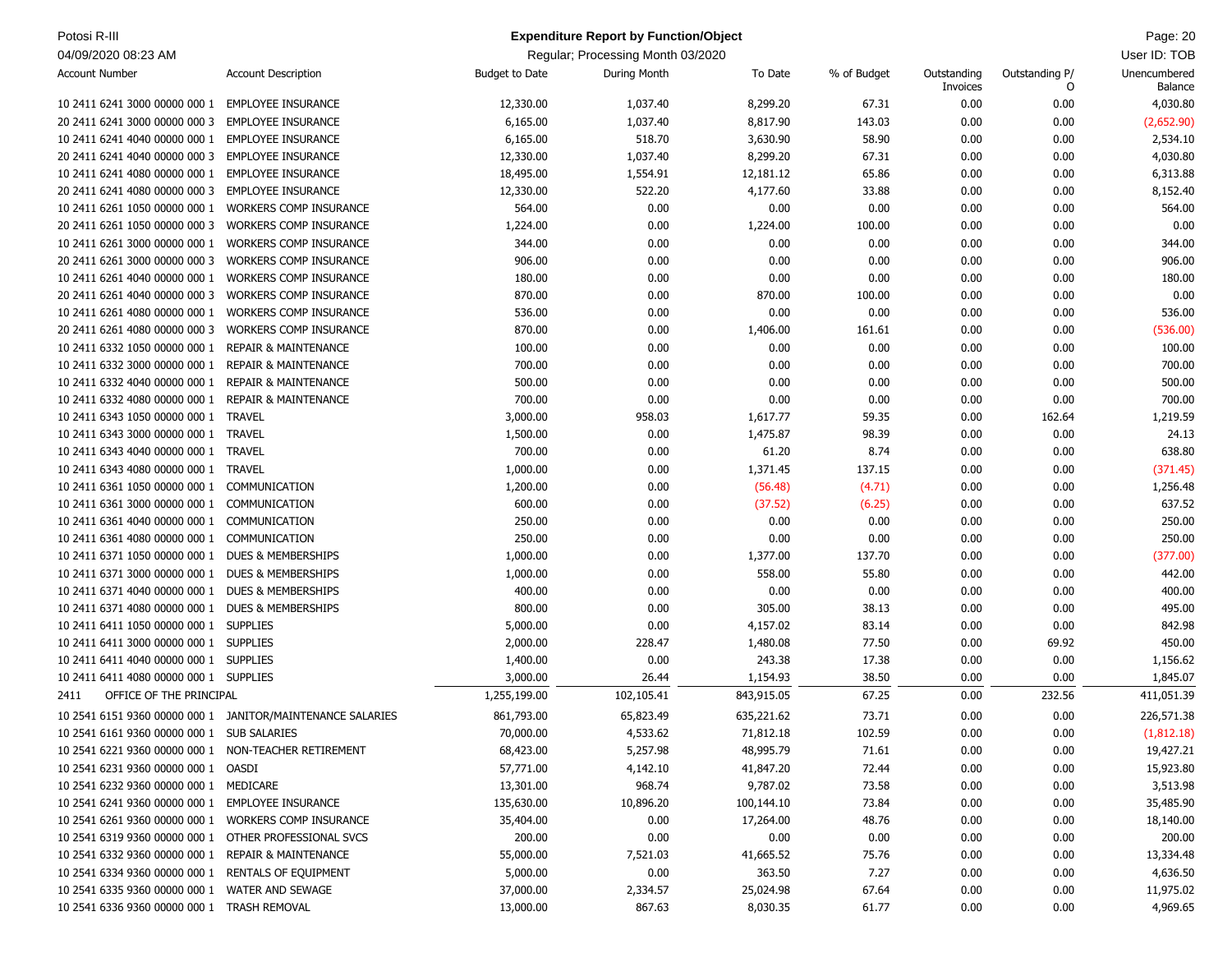| Potosi R-III                                          |                                                                             |                       | <b>Expenditure Report by Function/Object</b> |              |                 |                         |                     | Page: 21                |
|-------------------------------------------------------|-----------------------------------------------------------------------------|-----------------------|----------------------------------------------|--------------|-----------------|-------------------------|---------------------|-------------------------|
| 04/09/2020 08:23 AM                                   |                                                                             |                       | Regular; Processing Month 03/2020            |              |                 |                         |                     | User ID: TOB            |
| <b>Account Number</b>                                 | <b>Account Description</b>                                                  | <b>Budget to Date</b> | During Month                                 | To Date      | % of Budget     | Outstanding<br>Invoices | Outstanding P/<br>0 | Unencumbered<br>Balance |
| 10 2541 6339 9360 00000 000 1 OTHER PROPERTY SERVICES |                                                                             | 4,000.00              | 426.25                                       | 4,278.89     | 106.97          | 0.00                    | 0.00                | (278.89)                |
| 10 2541 6343 9360 00000 000 1 TRAVEL                  |                                                                             | 500.00                | 0.00                                         | 0.00         | 0.00            | 0.00                    | 0.00                | 500.00                  |
| 10 2541 6351 9360 00000 000 1                         | PROPERTY INSURANCE                                                          | 85,000.00             | 0.00                                         | 84,657.00    | 99.60           | 0.00                    | 0.00                | 343.00                  |
| 10 2541 6352 9360 00000 000 1 LIABILITY INSURANCE     |                                                                             | 70,000.00             | 0.00                                         | 71,113.00    | 101.59          | 0.00                    | 0.00                | (1, 113.00)             |
| 10 2541 6361 9360 00000 000 1                         | COMMUNICATION                                                               | 27,000.00             | 1,993.10                                     | 18,564.46    | 68.76           | 0.00                    | 0.00                | 8,435.54                |
| 10 2541 6411 9360 00000 000 1 SUPPLIES                |                                                                             | 95,000.00             | 6,643.23                                     | 51,896.25    | 54.79           | 0.00                    | 154.90              | 42,948.85               |
| 10 2541 6481 9360 00000 000 1 ELECTRIC                |                                                                             | 340,000.00            | 21,824.97                                    | 234,761.29   | 69.05           | 0.00                    | 0.00                | 105,238.71              |
| 10 2541 6482 9360 00000 000 1 NATURAL GAS             |                                                                             | 95,000.00             | 19,028.00                                    | 54,828.87    | 57.71           | 0.00                    | 0.00                | 40,171.13               |
| 40 2541 6541 9360 00000 000 1 REGULAR EQUIPMENT       |                                                                             | 7,500.00              | 0.00                                         | 0.00         | 0.00            | 0.00                    | 0.00                | 7,500.00                |
| <b>OPERATION &amp; MTNC OF PLANT</b><br>2541          |                                                                             | 2,076,522.00          | 152,260.91                                   | 1,520,256.02 | 73.22           | 0.00                    | 154.90              | 556,111.08              |
|                                                       |                                                                             |                       |                                              |              |                 |                         |                     |                         |
| 10 2542 6411 9360 00000 000 1 SUPPLIES                |                                                                             | 80,000.00             | 4,680.88<br>0.00                             | 63,759.69    | 82.85<br>137.90 | 0.00<br>0.00            | 2,518.83<br>0.00    | 13,721.48               |
| 40 2542 6541 9360 00000 000 1 REGULAR EQUIPMENT       |                                                                             | 5,000.00              |                                              | 6,895.00     |                 |                         |                     | (1,895.00)              |
| JANITORIAL SERVICES<br>2542                           |                                                                             | 85,000.00             | 4,680.88                                     | 70,654.69    | 86.09           | 0.00                    | 2,518.83            | 11,826.48               |
| 10 2543 6411 9360 00000 000 1 SUPPLIES                |                                                                             | 3,000.00              | 0.00                                         | 0.00         | 0.00            | 0.00                    | 0.00                | 3,000.00                |
| 40 2543 6531 9360 00000 000 1 SITE IMPROVEMENTS       |                                                                             | 6,000.00              | 0.00                                         | 0.00         | 0.00            | 0.00                    | 0.00                | 6,000.00                |
| CARE & UPKEEP OF GROUNDS<br>2543                      |                                                                             | 9,000.00              | 0.00                                         | 0.00         | 0.00            | 0.00                    | 0.00                | 9,000.00                |
| 10 2546 6151 9360 00000 000 1 RESOURCE OFFICER SALARY |                                                                             | 45,700.00             | 3,808.33                                     | 31,930.39    | 69.87           | 0.00                    | 0.00                | 13,769.61               |
| 10 2546 6221 9360 00000 000 1 NON-TEACHER RETIREMENT  |                                                                             | 3,558.00              | 296.59                                       | 2,449.13     | 68.83           | 0.00                    | 0.00                | 1,108.87                |
| 10 2546 6231 9360 00000 000 1                         | OASDI                                                                       | 2,833.00              | 228.96                                       | 1,922.43     | 67.86           | 0.00                    | 0.00                | 910.57                  |
| 10 2546 6232 9360 00000 000 1 MEDICARE                |                                                                             | 663.00                | 53.55                                        | 449.62       | 67.82           | 0.00                    | 0.00                | 213.38                  |
| 10 2546 6241 9360 00000 000 1 EMPLOYEE INSURANCE      |                                                                             | 6,165.00              | 518.70                                       | 4,149.60     | 67.31           | 0.00                    | 0.00                | 2,015.40                |
|                                                       | 10 2546 6312 9360 00000 000 1 INSTR PROG IMPROVEMENT SVCS                   | 5,000.00              | 0.00                                         | 0.00         | 0.00            | 0.00                    | 0.00                | 5,000.00                |
| 10 2546 6411 9360 00000 000 1 SUPPLIES                |                                                                             | 3,500.00              | 1,219.00                                     | 3,013.75     | 86.11           | 0.00                    | 0.00                | 486.25                  |
| SECURITY SERVICES<br>2546                             |                                                                             | 67,419.00             | 6,125.13                                     | 43,914.92    | 65.14           | 0.00                    | 0.00                | 23,504.08               |
| 10 2552 6131 9370 00000 000 1 SUPPLEMENTAL SALARIES   |                                                                             | 40,000.00             | 10,008.17                                    | 63,588.75    | 158.97          | 0.00                    | 0.00                | (23, 588.75)            |
| 10 2552 6151 9370 00000 000 1 TRANSPORTATION SALARIES |                                                                             | 580,809.00            | 45,523.51                                    | 357,329.54   | 61.52           | 0.00                    | 0.00                | 223,479.46              |
|                                                       | 10 2552 6151 9370 99900 000 1 BUS DRIVER SALARIES - SUMMER<br><b>SCHOOL</b> | 10,000.00             | 0.00                                         | 126.68       | 1.27            | 0.00                    | 0.00                | 9,873.32                |
| 10 2552 6153 9370 00000 000 1                         | <b>SUB SALARIES</b>                                                         | 80,000.00             | 8,236.71                                     | 60,700.90    | 75.88           | 0.00                    | 0.00                | 19,299.10               |
| 10 2552 6221 9370 00000 000 1                         | NON-TEACHER RETIREMENT                                                      | 54,692.00             | 2,825.40                                     | 21,395.43    | 39.12           | 0.00                    | 0.00                | 33,296.57               |
| 10 2552 6231 9370 00000 000 1                         | OASDI                                                                       | 43,472.00             | 3,747.77                                     | 28,179.78    | 64.82           | 0.00                    | 0.00                | 15,292.22               |
| 10 2552 6231 9370 99900 000 1                         | OASDI                                                                       | 620.00                | 0.00                                         | 7.85         | 1.27            | 0.00                    | 0.00                | 612.15                  |
| 10 2552 6232 9370 00000 000 1 MEDICARE                |                                                                             | 10,167.00             | 876.53                                       | 6,590.67     | 64.82           | 0.00                    | 0.00                | 3,576.33                |
| 10 2552 6232 9370 99900 000 1 MEDICARE                |                                                                             | 145.00                | 0.00                                         | 1.84         | 1.27            | 0.00                    | 0.00                | 143.16                  |
| 10 2552 6241 9370 00000 000 1 EMPLOYEE INSURANCE      |                                                                             | 166,455.00            | 14,299.83                                    | 99,571.70    | 59.82           | 0.00                    | 0.00                | 66,883.30               |
| 10 2552 6261 9370 00000 000 1 WORKERS COMP INSURANCE  |                                                                             | 29,289.00             | 0.00                                         | 14,454.00    | 49.35           | 0.00                    | 0.00                | 14,835.00               |
| 10 2552 6319 9370 00000 000 1 OTHER PROFESSIONAL SVCS |                                                                             | 10,000.00             | 79.15                                        | 5,740.42     | 57.40           | 0.00                    | 0.00                | 4,259.58                |
| 10 2552 6332 9370 00000 000 1 REPAIR & MAINTENANCE    |                                                                             | 25,000.00             | 912.25                                       | 12,155.13    | 48.62           | 0.00                    | 0.00                | 12,844.87               |
| 10 2552 6335 9370 00000 000 1 WATER AND SEWAGE        |                                                                             | 1,500.00              | 72.86                                        | 398.55       | 26.57           | 0.00                    | 0.00                | 1,101.45                |
| 10 2552 6336 9370 00000 000 1 TRASH REMOVAL           |                                                                             | 5,000.00              | 374.64                                       | 3,083.78     | 61.68           | 0.00                    | 0.00                | 1,916.22                |
| 10 2552 6343 9370 00000 000 1 TRAVEL                  |                                                                             | 1,000.00              | 0.00                                         | 65.82        | 6.58            | 0.00                    | 0.00                | 934.18                  |
| 10 2552 6351 9370 00000 000 1 PROPERTY INSURANCE      |                                                                             | 30,000.00             | 0.00                                         | 20,516.00    | 68.39           | 0.00                    | 0.00                | 9,484.00                |
| 10 2552 6361 9370 00000 000 1 COMMUNICATION           |                                                                             | 300.00                | 0.00                                         | 0.00         | 0.00            | 0.00                    | 0.00                | 300.00                  |
| 10 2552 6371 9370 00000 000 1 DUES & MEMBERSHIPS      |                                                                             | 200.00                | 0.00                                         | 0.00         | 0.00            | 0.00                    | 0.00                | 200.00                  |
| 10 2552 6411 9370 00000 000 1 SUPPLIES                |                                                                             | 85,000.00             | 3,487.51                                     | 77,259.71    | 90.89           | 0.00                    | 0.00                | 7,740.29                |
| 10 2552 6481 9370 00000 000 1 ELECTRIC                |                                                                             | 5,000.00              | 357.85                                       | 3,361.35     | 67.23           | 0.00                    | 0.00                | 1,638.65                |
|                                                       | 10 2552 6482 9370 00000 000 1 NATURAL GAS                                   | 5,000.00              | 632.68                                       | 1,784.28     | 35.69           | 0.00                    | 0.00                | 3,215.72                |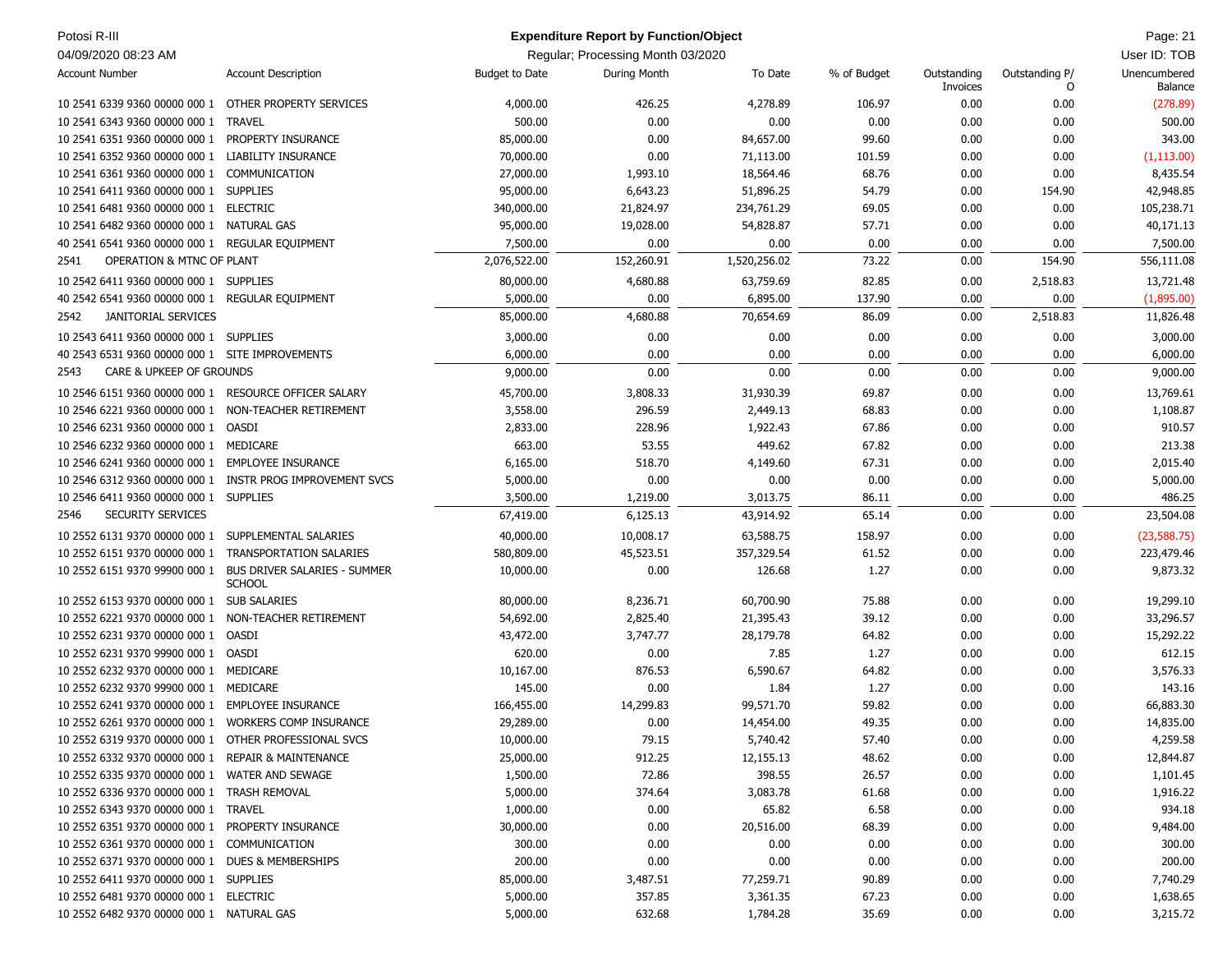| Potosi R-III                                             |                                                                |                       | <b>Expenditure Report by Function/Object</b> |              |             |                         |                     | Page: 22                |
|----------------------------------------------------------|----------------------------------------------------------------|-----------------------|----------------------------------------------|--------------|-------------|-------------------------|---------------------|-------------------------|
| 04/09/2020 08:23 AM                                      |                                                                |                       | Regular; Processing Month 03/2020            |              |             |                         |                     | User ID: TOB            |
| <b>Account Number</b>                                    | <b>Account Description</b>                                     | <b>Budget to Date</b> | During Month                                 | To Date      | % of Budget | Outstanding<br>Invoices | Outstanding P/<br>O | Unencumbered<br>Balance |
| 10 2552 6486 9370 00000 000 1 GASOLINE/DIESEL            |                                                                | 130,000.00            | 9,737.84                                     | 74,176.35    | 57.06       | 0.00                    | 0.00                | 55,823.65               |
| 40 2552 6541 9370 00000 000 1                            | <b>REGULAR EQUIPMENT</b>                                       | 5,000.00              | 0.00                                         | 0.00         | 0.00        | 0.00                    | 0.00                | 5,000.00                |
| 40 2552 6541 9370 92019 000 1                            | REGULAR EQUIPMENT (BOND ISSUE)                                 | 55,000.00             | 0.00                                         | 46,481.71    | 84.51       | 0.00                    | 0.00                | 8,518.29                |
| 40 2552 6552 9370 00000 000 3                            | PUPIL TRANSPORT VEHICLES - SCHOOL<br><b>BUSES</b>              | 279,848.00            | 0.00                                         | 279,847.10   | 100.00      | 0.00                    | 0.00                | 0.90                    |
| STUDENT TRANSPORTATION<br>2552                           |                                                                | 1,653,497.00          | 101,172.70                                   | 1,176,817.34 | 71.17       | 0.00                    | 0.00                | 476,679.66              |
| 10 2554 6151 9370 12210 000 3                            | <b>BUS DRIVER SALARIES - H/C</b>                               | 17,229.00             | 621.69                                       | 5,703.33     | 33.10       | 0.00                    | 0.00                | 11,525.67               |
| 10 2554 6221 9370 12210 000 3                            | NON-TEACHER RETIREMENT                                         | 1,182.00              | 40.41                                        | 282.87       | 23.93       | 0.00                    | 0.00                | 899.13                  |
| 10 2554 6231 9370 12210 000 3                            | OASDI                                                          | 1,068.00              | 38.54                                        | 353.59       | 33.11       | 0.00                    | 0.00                | 714.41                  |
| 10 2554 6232 9370 12210 000 3                            | MEDICARE                                                       | 250.00                | 9.02                                         | 82.71        | 33.08       | 0.00                    | 0.00                | 167.29                  |
| 10 2554 6241 9370 12210 000 3                            | <b>EMPLOYEE INSURANCE</b>                                      | 0.00                  | 0.00                                         | 0.00         | 0.00        | 0.00                    | 0.00                | 0.00                    |
| 10 2554 6411 9370 12210 000 3                            | <b>SUPPLIES</b>                                                | 3,000.00              | 0.00                                         | 0.00         | 0.00        | 0.00                    | 0.00                | 3,000.00                |
| 10 2554 6486 9370 12210 000 3 GASOLINE/DIESEL            |                                                                | 6,000.00              | 0.00                                         | 0.00         | 0.00        | 0.00                    | 0.00                | 6,000.00                |
| DIST HANDICAPPED TRANSPORTATIO<br>2554                   |                                                                | 28,729.00             | 709.66                                       | 6,422.50     | 22.36       | 0.00                    | 0.00                | 22,306.50               |
| 10 2559 6151 9370 12810 000 3 BUS DRIVER SALARIES - ECSE |                                                                | 21,189.00             | 2,000.22                                     | 12,163.50    | 57.40       | 0.00                    | 0.00                | 9,025.50                |
| 10 2559 6221 9370 12810 000 3                            | NON-TEACHER RETIREMENT                                         | 1,454.00              | 91.83                                        | 513.63       | 35.33       | 0.00                    | 0.00                | 940.37                  |
| 10 2559 6231 9370 12810 000 3                            | OASDI                                                          | 1,314.00              | 118.82                                       | 729.42       | 55.51       | 0.00                    | 0.00                | 584.58                  |
| 10 2559 6232 9370 12810 000 3                            | MEDICARE                                                       | 307.00                | 27.75                                        | 170.54       | 55.55       | 0.00                    | 0.00                | 136.46                  |
| 10 2559 6241 9370 12810 000 3                            | <b>EMPLOYEE INSURANCE</b>                                      | 6,165.00              | 211.79                                       | 985.87       | 15.99       | 0.00                    | 0.00                | 5,179.13                |
|                                                          | 10 2559 6334 9370 12810 000 3 RENTALS OF EQUIPMENT (BUS LEASE) | 43,242.00             | 0.00                                         | 31,135.80    | 72.00       | 0.00                    | 0.00                | 12,106.20               |
| 10 2559 6411 9370 12810 000 3                            | <b>SUPPLIES</b>                                                | 3,000.00              | 0.00                                         | 0.00         | 0.00        | 0.00                    | 0.00                | 3,000.00                |
| 10 2559 6486 9370 12810 000 3 GASOLINE/DIESEL            |                                                                | 6,000.00              | 0.00                                         | 0.00         | 0.00        | 0.00                    | 0.00                | 6,000.00                |
|                                                          | EARLY CHILDHOOD SPECIAL ED TRANSPORTATIO                       |                       |                                              |              |             |                         |                     |                         |
| 2559                                                     |                                                                | 82,671.00             | 2,450.41                                     | 45,698.76    | 55.28       | 0.00                    | 0.00                | 36,972.24               |
| 10 2561 6151 9380 00000 000 1 COOK SALARIES              |                                                                | 398,463.00            | 31,954.85                                    | 235,699.97   | 59.15       | 0.00                    | 0.00                | 162,763.03              |
|                                                          | 10 2561 6151 9380 99900 000 1 COOK SALARIES SUMMER SCHOOL      | 10,000.00             | 0.00                                         | 0.00         | 0.00        | 0.00                    | 0.00                | 10,000.00               |
| 10 2561 6153 9380 00000 000 1 SUB SALARIES               |                                                                | 25,000.00             | 4,544.00                                     | 25,050.40    | 100.20      | 0.00                    | 0.00                | (50.40)                 |
| 10 2561 6221 9380 00000 000 1 NON-TEACHER RETIREMENT     |                                                                | 34,787.00             | 2,828.28                                     | 20,244.88    | 58.20       | 0.00                    | 0.00                | 14,542.12               |
| 10 2561 6231 9380 00000 000 1 OASDI                      |                                                                | 26,875.00             | 2,131.51                                     | 15,418.56    | 57.37       | 0.00                    | 0.00                | 11,456.44               |
| 10 2561 6232 9380 00000 000 1 MEDICARE                   |                                                                | 6,285.00              | 498.48                                       | 3,605.98     | 57.37       | 0.00                    | 0.00                | 2,679.02                |
| 10 2561 6241 9380 00000 000 1 EMPLOYEE INSURANCE         |                                                                | 98,640.00             | 9,347.88                                     | 66,472.56    | 67.39       | 0.00                    | 0.00                | 32,167.44               |
| 10 2561 6261 9380 00000 000 1                            | <b>WORKERS COMP INSURANCE</b>                                  | 16,640.00             | 0.00                                         | 8,432.00     | 50.67       | 0.00                    | 0.00                | 8,208.00                |
| 10 2561 6332 9380 00000 000 1                            | <b>REPAIR &amp; MAINTENANCE</b>                                | 1,000.00              | 0.00                                         | 0.00         | 0.00        | 0.00                    | 0.00                | 1,000.00                |
| 10 2561 6336 9380 00000 000 1                            | <b>TRASH REMOVAL</b>                                           | 15,000.00             | 729.61                                       | 6,005.32     | 40.04       | 0.00                    | 0.00                | 8,994.68                |
| 10 2561 6339 9380 00000 000 1                            | OTHER PROPERTY SERVICES                                        | 1,000.00              | 0.00                                         | 0.00         | 0.00        | 0.00                    | 0.00                | 1,000.00                |
| 10 2561 6343 9380 00000 000 1 TRAVEL                     |                                                                | 2,000.00              | 0.00                                         | 330.71       | 16.54       | 0.00                    | 0.00                | 1,669.29                |
| 10 2561 6361 9380 00000 000 1 COMMUNICATION              |                                                                | 1,000.00              | 0.00                                         | 0.00         | 0.00        | 0.00                    | 0.00                | 1,000.00                |
| 10 2561 6471 9380 00000 000 1 FOOD                       |                                                                | 575,000.00            | 45,225.41                                    | 398,365.50   | 69.33       | 0.00                    | 289.49              | 176,345.01              |
| 10 2561 6491 9380 00000 000 1 OTHER SUPPLIES & MATERIALS |                                                                | 45,000.00             | 3,958.10                                     | 28,149.70    | 62.55       | 0.00                    | 0.00                | 16,850.30               |
| 40 2561 6541 9380 00000 000 1 REGULAR EQUIPMENT          |                                                                | 10,000.00             | 0.00                                         | 13,986.63    | 139.87      | 0.00                    | 0.00                | (3,986.63)              |
| 2561 FOOD SERVICE                                        |                                                                | 1,266,690.00          | 101,218.12                                   | 821,762.21   | 64.90       | 0.00                    | 289.49              | 444,638.30              |
| 10 2644 6343 1000 00000 000 1 TRAVEL                     |                                                                | 4,000.00              | 0.00                                         | 468.82       | 31.73       | 0.00                    | 800.31              | 2,730.87                |
| <b>PDS</b><br>2644                                       |                                                                | 4,000.00              | 0.00                                         | 468.82       | 31.73       | 0.00                    | 800.31              | 2,730.87                |
| 10 3100 6411 1000 00000 000 1 SUPPLIES                   |                                                                | 2,000.00              | 0.00                                         | 0.00         | 0.00        | 0.00                    | 0.00                | 2,000.00                |
| DIRECTION OF COMMUITY SERVICES<br>3100                   |                                                                | 2,000.00              | 0.00                                         | 0.00         | 0.00        | 0.00                    | 0.00                | 2,000.00                |
| 10 3511 6161 4080 00000 000 3 P.A.T. PART-TIME SALARIES  |                                                                | 158,245.00            | 13,452.55                                    | 90,968.85    | 57.49       | 0.00                    | 0.00                | 67,276.15               |
| 10 3511 6221 4080 00000 000 3 NON-TEACHER RETIREMENT     |                                                                | 11,280.00             | 641.13                                       | 3,992.57     | 35.40       | 0.00                    | 0.00                | 7,287.43                |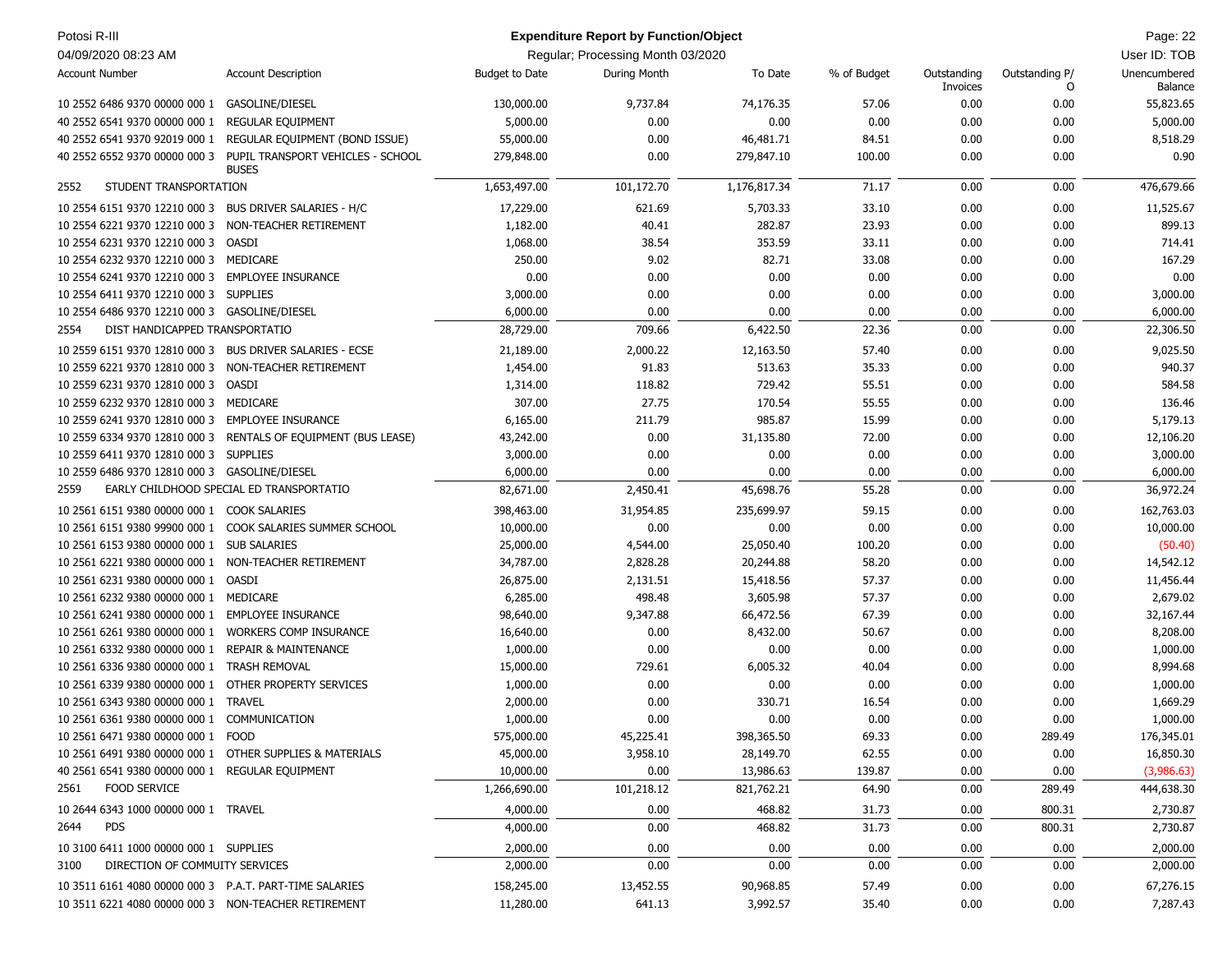| Potosi R-III                                                                                                   |                                                           |                            | <b>Expenditure Report by Function/Object</b> |                            |                 |                         |                     | Page: 23                   |
|----------------------------------------------------------------------------------------------------------------|-----------------------------------------------------------|----------------------------|----------------------------------------------|----------------------------|-----------------|-------------------------|---------------------|----------------------------|
| 04/09/2020 08:23 AM                                                                                            |                                                           |                            | Regular; Processing Month 03/2020            |                            |                 |                         |                     | User ID: TOB               |
| <b>Account Number</b>                                                                                          | <b>Account Description</b>                                | <b>Budget to Date</b>      | During Month                                 | To Date                    | % of Budget     | Outstanding<br>Invoices | Outstanding P/<br>O | Unencumbered<br>Balance    |
| 10 3511 6231 4080 00000 000 3                                                                                  | OASDI                                                     | 9,813.00                   | 823.72                                       | 5,506.23                   | 56.11           | 0.00                    | 0.00                | 4,306.77                   |
| 10 3511 6232 4080 00000 000 3                                                                                  | MEDICARE                                                  | 2,295.00                   | 192.64                                       | 1,287.82                   | 56.11           | 0.00                    | 0.00                | 1,007.18                   |
| 10 3511 6241 4080 00000 000 3 EMPLOYEE INSURANCE                                                               |                                                           | 6,165.00                   | 518.70                                       | 3,630.90                   | 58.90           | 0.00                    | 0.00                | 2,534.10                   |
| 10 3511 6261 4080 00000 000 3                                                                                  | <b>WORKERS COMP INSURANCE</b>                             | 355.00                     | 0.00                                         | 355.00                     | 100.00          | 0.00                    | 0.00                | 0.00                       |
| 10 3511 6332 4080 00000 000 3                                                                                  | <b>REPAIR &amp; MAINTENANCE</b>                           | 800.00                     | 0.00                                         | 0.00                       | 0.00            | 0.00                    | 0.00                | 800.00                     |
| 10 3511 6343 4080 00000 000 3                                                                                  | <b>TRAVEL</b>                                             | 8,000.00                   | 816.77                                       | 4,763.94                   | 59.55           | 0.00                    | 0.00                | 3,236.06                   |
| 10 3511 6361 4080 00000 000 3                                                                                  | COMMUNICATION                                             | 1,500.00                   | 0.00                                         | 700.00                     | 46.67           | 0.00                    | 0.00                | 800.00                     |
| 10 3511 6411 4080 00000 000 3                                                                                  | <b>SUPPLIES</b>                                           | 3,500.00                   | 248.93                                       | 2,618.63                   | 82.80           | 0.00                    | 279.33              | 602.04                     |
| PARENTS AS TEACHERS<br>3511                                                                                    |                                                           | 201,953.00                 | 16,694.44                                    | 113,823.94                 | 56.50           | 0.00                    | 279.33              | 87,849.73                  |
|                                                                                                                | 10 3512 6152 4080 00000 000 1 TEACHERS AIDE/ASST SALARIES | 15,162.00                  | 1,263.50                                     | 9,194.50                   | 60.64           | 0.00                    | 0.00                | 5,967.50                   |
| 20 3512 6152 4080 00000 000 3                                                                                  | TEACHERS AIDE/ASST SALARIES                               | 87,933.00                  | 8,536.24                                     | 57,994.64                  | 65.95           | 0.00                    | 0.00                | 29,938.36                  |
| 20 3512 6211 4080 00000 000 3                                                                                  | <b>TEACHER RETIREMENT</b>                                 | 8,394.00                   | 974.90                                       | 6,523.65                   | 77.72           | 0.00                    | 0.00                | 1,870.35                   |
| 10 3512 6221 4080 00000 000 1                                                                                  | NON-TEACHER RETIREMENT                                    | 1,463.00                   | 122.02                                       | 854.14                     | 58.38           | 0.00                    | 0.00                | 608.86                     |
| 10 3512 6231 4080 00000 000 1                                                                                  | OASDI                                                     | 940.00                     | 72.48                                        | 529.45                     | 56.32           | 0.00                    | 0.00                | 410.55                     |
| 20 3512 6231 4080 00000 000 3 OASDI                                                                            |                                                           | 5,452.00                   | 503.82                                       | 3,417.70                   | 62.69           | 0.00                    | 0.00                | 2,034.30                   |
| 10 3512 6232 4080 00000 000 1 MEDICARE                                                                         |                                                           | 220.00                     | 16.95                                        | 123.82                     | 56.28           | 0.00                    | 0.00                | 96.18                      |
| 20 3512 6232 4080 00000 000 3                                                                                  | MEDICARE                                                  | 1,275.00                   | 117.83                                       | 799.30                     | 62.69           | 0.00                    | 0.00                | 475.70                     |
| 10 3512 6241 4080 00000 000 1                                                                                  | <b>EMPLOYEE INSURANCE</b>                                 | 6,165.00                   | 518.70                                       | 3,630.90                   | 58.90           | 0.00                    | 0.00                | 2,534.10                   |
| 20 3512 6241 4080 00000 000 3                                                                                  | <b>EMPLOYEE INSURANCE</b>                                 | 12,330.00                  | 1,556.10                                     | 10,892.70                  | 88.34           | 0.00                    | 0.00                | 1,437.30                   |
| 10 3512 6261 4080 00000 000 1                                                                                  | <b>WORKERS COMP INSURANCE</b>                             | 86.00                      | 0.00                                         | 86.00                      | 100.00          | 0.00                    | 0.00                | 0.00                       |
| 10 3512 6343 4080 00000 000 1 TRAVEL                                                                           |                                                           | 200.00                     | 0.00                                         | 0.00                       | 0.00            | 0.00                    | 0.00                | 200.00                     |
| 10 3512 6411 4080 00000 000 1 SUPPLIES                                                                         |                                                           | 500.00                     | 0.00                                         | 0.00                       | 0.00            | 0.00                    | 0.00                | 500.00                     |
| <b>PRESCHOOL</b><br>3512                                                                                       |                                                           | 140,120.00                 | 13,682.54                                    | 94,046.80                  | 67.12           | 0.00                    | 0.00                | 46,073.20                  |
| 10 3611 6411 4080 45100 000 4 SUPPLIES                                                                         |                                                           | 2,000.00                   | 0.00                                         | 0.00                       | 0.00            | 0.00                    | 0.00                | 2,000.00                   |
| HOMELESS & OTHER DISADV STUDENT SVCS<br>3611                                                                   |                                                           | 2,000.00                   | 0.00                                         | 0.00                       | 0.00            | 0.00                    | 0.00                | 2,000.00                   |
| 10 3711 6311 4080 45100 000 4 INSTRUCTIONAL SERVICES                                                           |                                                           | 2,000.00                   | 0.00                                         | 0.00                       | 0.00            | 0.00                    | 0.00                | 2,000.00                   |
| 10 3711 6411 4040 45100 000 4 SUPPLIES                                                                         |                                                           | 1,393.00                   | 0.00                                         | 0.00                       | 0.00            | 0.00                    | 0.00                | 1,393.00                   |
| 10 3711 6411 4080 45100 000 4 SUPPLIES                                                                         |                                                           | 2,089.00                   | 0.00                                         | 489.00                     | 23.41           | 0.00                    | 0.00                | 1,600.00                   |
| NON-PUBLIC SCHOOL STUDENTS SERVICES<br>3711                                                                    |                                                           | 5,482.00                   | 0.00                                         | 489.00                     | 8.92            | 0.00                    | 0.00                | 4,993.00                   |
| 10 3812 6486 9370 00000 000 1 GASOLINE/DIESEL                                                                  |                                                           | 0.00                       | 0.00                                         | 0.00                       | 0.00            | 0.00                    | 0.00                | 0.00                       |
| 10 3812 6491 9380 00000 000 1 OTHER SUPPLIES & MATERIALS                                                       |                                                           | 0.00                       | 0.00                                         | 0.00                       | 0.00            | 0.00                    | 0.00                | 0.00                       |
| AFTER SCHOOL PROGRAM<br>3812                                                                                   |                                                           | 0.00                       | 0.00                                         | 0.00                       | 0.00            | 0.00                    | 0.00                | 0.00                       |
|                                                                                                                | 10 3912 6312 4040 45100 000 4 INSTR PROG IMPROVEMENT SVCS | 1,994.00                   | 0.00                                         | 0.00                       | 0.00            | 0.00                    | 0.00                | 1,994.00                   |
|                                                                                                                | 10 3912 6312 4080 45100 000 4 INSTR PROG IMPROVEMENT SVCS | 2,991.00                   | 0.00                                         | 0.00                       | 0.00            | 0.00                    | 0.00                | 2,991.00                   |
| 10 3912 6411 4040 45100 000 4 SUPPLIES                                                                         |                                                           | 800.00                     | 80.80                                        | 217.74                     | 27.22           | 0.00                    | 0.00                | 582.26                     |
| 10 3912 6411 4080 45100 000 4 SUPPLIES                                                                         |                                                           | 1,200.00                   | 0.00                                         | 574.84                     | 47.90           | 0.00                    | 0.00                | 625.16                     |
| PARENT INVOLVEMENT<br>3912                                                                                     |                                                           | 6,985.00                   | 80.80                                        | 792.58                     | 11.35           | 0.00                    | 0.00                | 6,192.42                   |
| 40 4011 6531 9610 00000 000 1 SITE IMPROVEMENTS                                                                |                                                           | 140,000.00                 | 0.00                                         | 35,291.99                  | 25.21           | 0.00                    | 0.00                | 104,708.01                 |
| 40 4011 6541 9610 00000 000 1 REGULAR EQUIPMENT                                                                |                                                           | 2,000.00                   | 0.00                                         | 0.00                       | 0.00            | 0.00                    | 0.00                | 2,000.00                   |
| FACILITIES ACQUISITION & CONSTRUCTION<br>4011                                                                  |                                                           | 142,000.00                 | 0.00                                         | 35,291.99                  | 24.85           | 0.00                    | 0.00                | 106,708.01                 |
| 40 4051 6521 9610 92019 000 1 BUILDING - BOND ISSUE 2019                                                       |                                                           |                            |                                              |                            |                 |                         |                     |                            |
| 40 4051 6541 9610 92019 000 1 EQUIPMENT BOND ISSUE 2019                                                        |                                                           | 4,575,925.00<br>550,000.00 | 12,704.17<br>4,006.20                        | 1,426,214.53<br>158,452.07 | 31.17<br>35.73  | 0.00<br>0.00            | 0.00<br>38,048.80   | 3,149,710.47<br>353,499.13 |
| 4051                                                                                                           | BUILDING ACQ, CONST & IMPROVEMENT SVCS                    | 5,125,925.00               | 16,710.37                                    | 1,584,666.60               | 31.66           | 0.00                    | 38,048.80           | 3,503,209.60               |
|                                                                                                                |                                                           |                            |                                              |                            |                 |                         |                     |                            |
| 40 5111 6611 9610 00000 000 2 REDEMPTION OF PRINCIPAL<br>30 5111 6611 9710 00000 000 2 REDEMPTION OF PRINCIPAL |                                                           | 250,000.00<br>725,000.00   | 275,000.00<br>0.00                           | 275,000.00<br>700,000.00   | 110.00<br>96.55 | 0.00<br>0.00            | 0.00<br>0.00        | (25,000.00)<br>25,000.00   |
|                                                                                                                |                                                           |                            |                                              |                            |                 |                         |                     |                            |